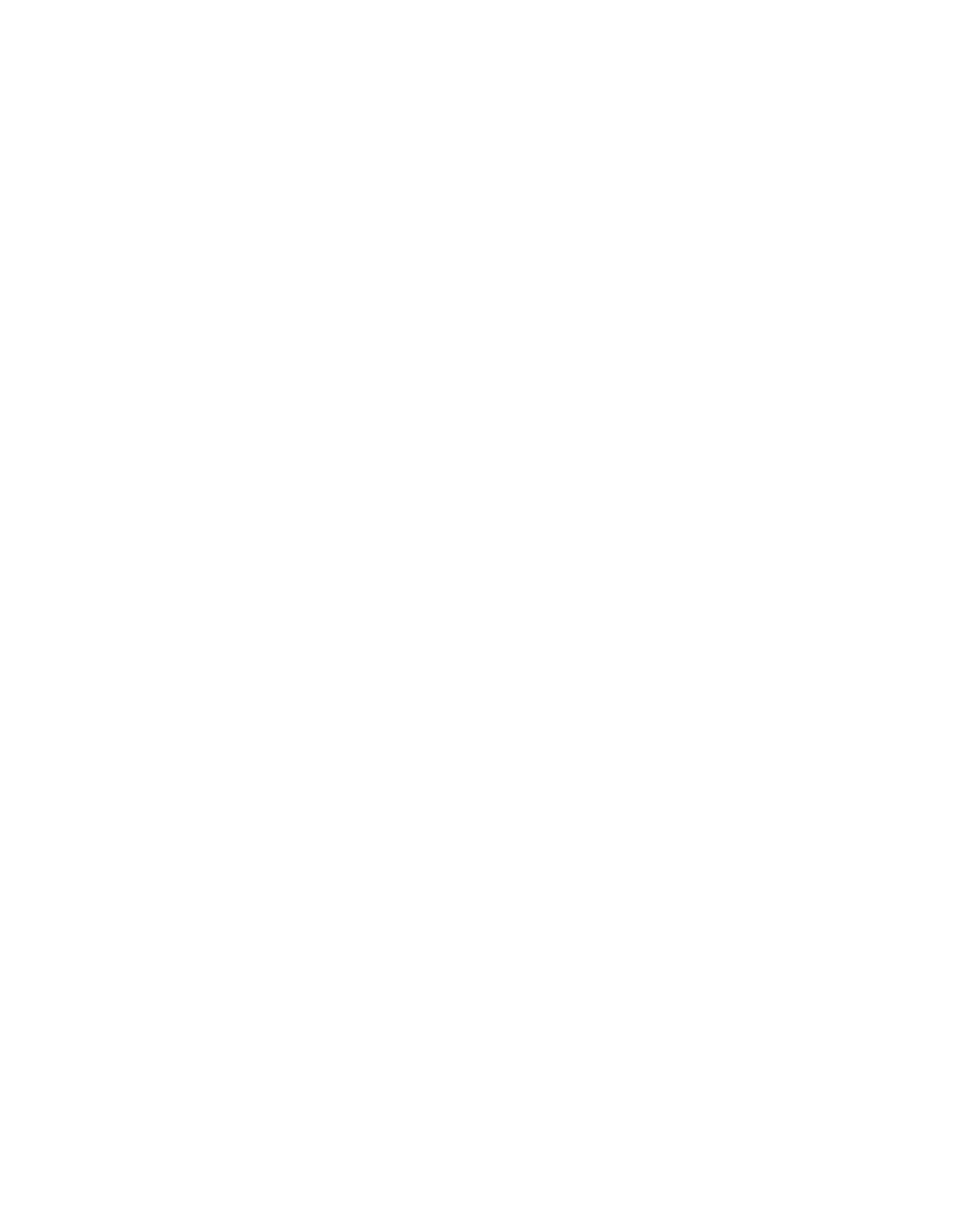# **TJ**2**aEM: Targeted Aggressive Extrapolation Method for Accelerating the EM Algorithm**

Han-Shen Huang, Bo-Hou Yang, and Chun-Nan Hsu

**Abstract** The Expectation-Maximization (EM) algorithm is one of the most popular algorithms for parameter estimation from incomplete data, but its convergence can be slow for some large-scale or complex machine learning problems. Extrapolation methods can effectively accelerate EM, but to ensure stability, the learning rate of extrapolation must be compromised. This paper describes the  $TI^2aEM$  algorithm, a targeted aggressive extrapolation method that can make much more aggressive extrapolations without causing instability problems. We show that for a wide variety of probabilistic models,  $TJ^2aEM$  can converge many times faster than other acceleration methods under different data distributions and initial conditions. In addition to EM,  $TJ^2aEM$  can also be applied to other bound optimization methods, including generalized iterative scaling, non-negative matrix factorization and concave-convex procedure.

**Key words:** Expectation-Maximization (EM), Aitken Acceleration, Extrapolation, Optimization, Triple-Jump Acceleration

Bo-Hou Yang

Department of Electrical Engineering, Chang Gung University, Taoyuan, Taiwan

Institute of Information Science, Academia Sinica, Taipei, Taiwan, e-mail: ericyang@iis.sinica.edu.tw

Chun-Nan Hsu Institute of Information Science, Academia Sinica, Taipei, Taiwan, e-mail: chunnan@iis.sinica.edu.tw

Han-Shen Huang

Institute of Information Science, Academia Sinica, Taipei, Taiwan, e-mail: hanshen@iis.sinica.edu.tw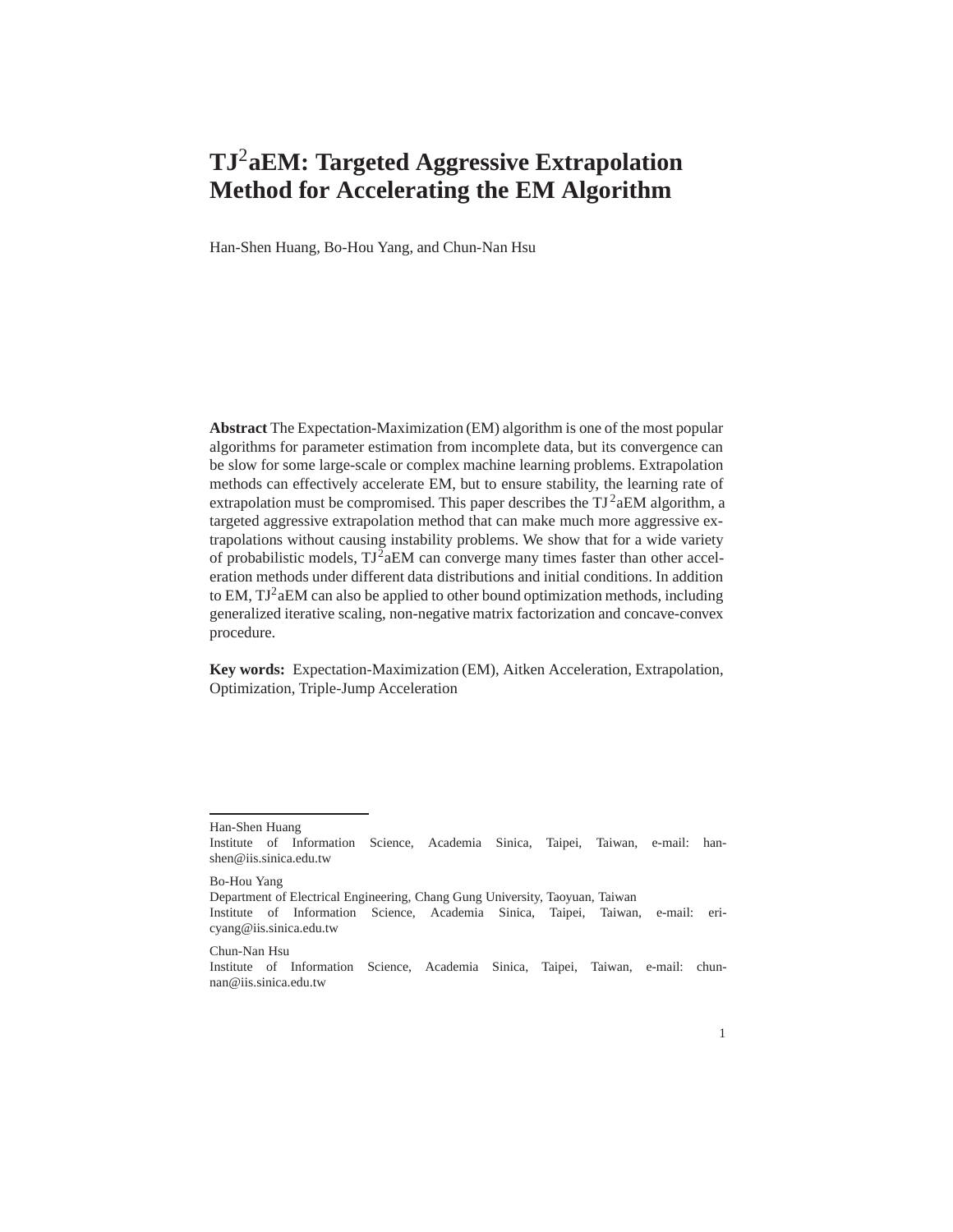#### **1 Introduction**

The Expectation-Maximization (EM) algorithm (Dempster et al., 1977; McLachlan and Krishnan, 1997) is one of the most popular algorithms for parameter estimation of probabilistic models from incomplete data. Suppose we want to estimate the parameter vector <sup>θ</sup> of a probabilistic model to maximize the log-likelihood *L*(θ) from an incomplete data set. The EM algorithm solves the problem by iteratively searching for a local optimal solution  $\theta^*$  on the data likelihood surface with the guarantee that the likelihood of the estimates increases monotonically.

When applied to complex machine learning problems with large data sets and a large number of parameters to estimate, the EM algorithm may converge slowly. If the data sets also contain a large proportion of missing data or there are a large number of hidden variables in the model to be imputed, the convergence of EM can be even slower. Previously, Bauer et al. (1997) proposed the *parameterized EM* (pEM) algorithm to accelerate EM for Bayesian Networks, and Luis and Leslie (1999) applied pEM for Mixtures of Gaussians. The pEM algorithm accelerates the convergence of the EM algorithm by extrapolating along the direction to the EM estimate with a fixed learning rate  $\eta$ . They showed that pEM converges faster than EM and the convergence is guaranteed when  $1 < \eta < 2$ . But pEM with a learning rate within this range is usually too conservative to gain significant speedup. Hammerlin and Hoffmann (1991) derived an optimal learning rate for pEM-like extrapolation but in practice it is difficult to obtain this learning rate because it depends on the maximal and minimal eigenvalues of the Jacobian of the EM mapping.

Compared to other numerical optimization methods, conservative extrapolation methods have the advantage that it is easy to implement for any complex probabilistic models and easy to integrate with any existing software package, but is slow due to the lack of informative guidance. In fact, the extrapolation can be made more aggressive to further accelerate the EM algorithm (Salakhutdinov and Roweis, 2003; Hesterberg, 2005; Kuroda and Sakakihara, 2006; Berlinet and Roland, 2007). However, since a large learning rate may lead to likelihood decreasing and thus failure of convergence, an aggressive extrapolation must be interleaved with conservative ones to keep the search stable. Therefore, aggressive extrapolation methods must dynamically adjust their learning rates. Also, to avoid incurring too much overhead, the adjustment must be efficient. Salakhutdinov and Roweis (2003) proposed *adaptive overrelaxed EM* (aEM), which increases  $\eta$  by a constant ratio at every iteration if the pEM extrapolation increases the likelihood and resets  $\eta$  to one otherwise. Hesterberg (2005) proposed *staggered EM*, which estimates the maximal eigenvalue of the Jacobian of the EM mapping to obtain the upper bound of  $\eta$  and then rotates among learning rates within the bounded range in a predefined order or at random. Since these methods confine the range of the adjustment, their extrapolation may not be aggressive enough to achieve substantial speedup in some cases.

An alternative to aggressive extrapolation is targeted aggressive extrapolation methods, which at each iteration compute an informed aggressive extrapolation that targets the local optimum directly. Usually this is achieved by combining two or more consecutive EM estimates. A well-known method is to use estimated eigen-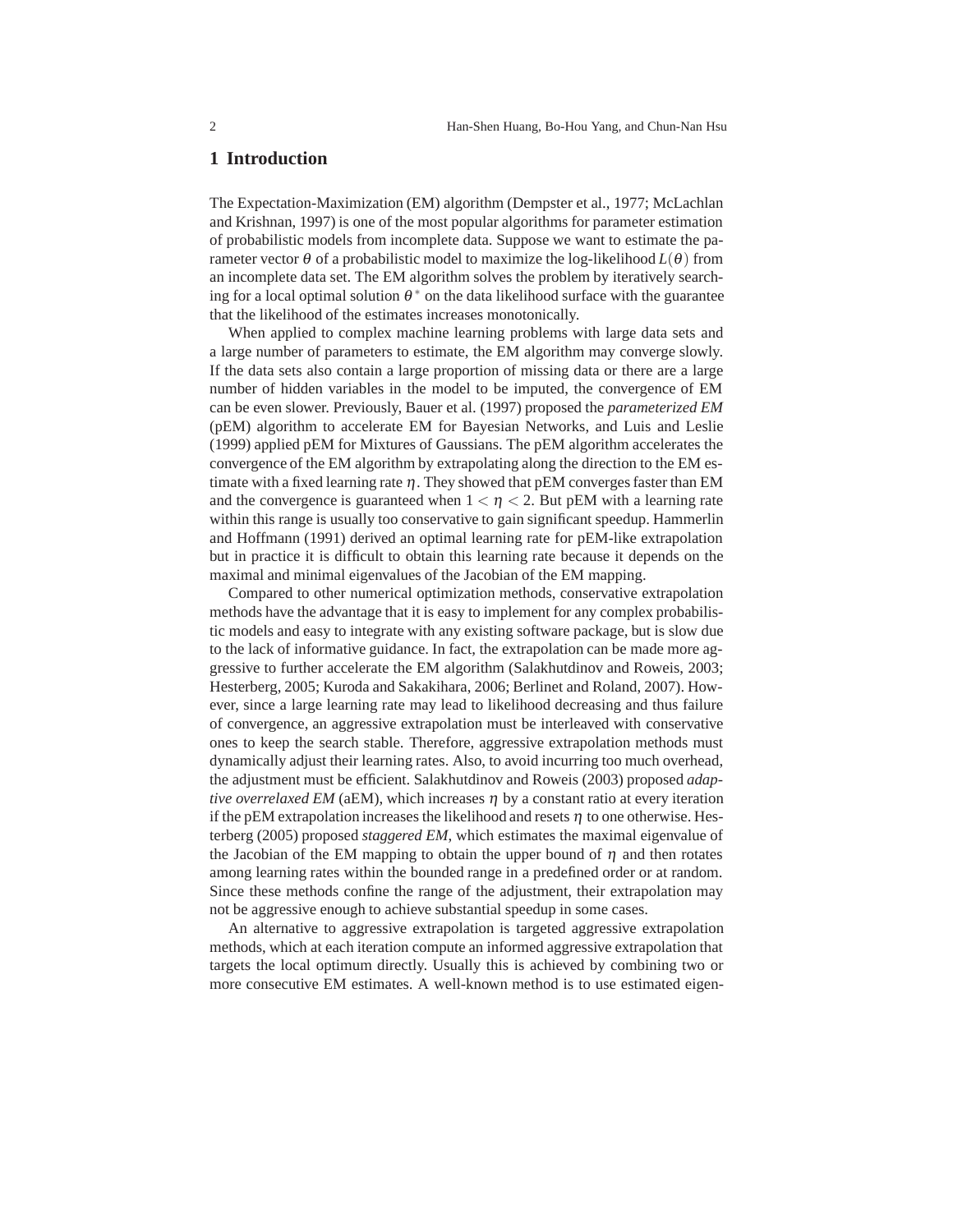values as the learning rates based on two consecutive EM estimates (Schafer, 1997). To be precise, we will call this method *the triple jump EM method* (TJEM) (Huang et al., 2005) in this paper and will describe it in details in Section 3. TJEM can be derived from Aitken acceleration and is aimed at approximating the Jacobian by the eigenvalue of its slowest dimension, which dictates the global rate of convergence (Dempster et al., 1977). Since eigenvalues are scalars, both estimation and extrapolation can be computed as efficiently as pEM and aEM. Staggered EM is an extension of TJEM. More recently, Kuroda and Sakakihara (2006) proposed the <sup>ε</sup>-accelerated EM based on the vector <sup>ε</sup> algorithm (Wynn, 1962), which was originally designed to accelerate a slowly convergent sequence. Varadhan and Roland (2004) proposed the SQUAREM algorithm. The idea is to extrapolate to a parameter vector on the straight line across two consecutive EM estimates in the parameter space such that this parameter vector is estimated to be the closest to the local optimum. Though these methods can make very aggressive extrapolations, they share a common disadvantage that they favor the acceleration of slow dimensions but may drift away from the optimum along the dimensions already close to the optimum. In contrast, aEM and staggered EM have an advantage here because by applying large and small learning rates by turns, both fast and slow dimensions can be covered. Section 6.1 explains why aEM can be effective. Favoring slow dimensions too much may also cause instability. Therefore, addenda to keep the search stable, such as the restarting test for SQUAREM (Berlinet and Roland, 2007), are required.

This paper describes the  $TJ^2aEM$  algorithm, a targeted aggressive extrapolation method with no stability problem. Unlike previous targeted extrapolation methods,  $TJ<sup>2</sup>$ aEM rotates its extrapolations to cover all dimensions and applies double extrapolation that proves to stabilize the impact of aggressive extrapolation on fast dimensions. As a result, extrapolations can be made very aggressive to achieve substantial acceleration for the EM algorithm. Experimental results show that  $TJ^2aEM$  extrapolates more aggressively and converges faster than other acceleration methods. In many cases, two- to three-fold or even higher speedup over other acceleration methods can be achieved for a wide variety of probabilistic models under different data distributions and initial conditions. Furthermore, since  $TJ^2aEM$  is derived from the fixed-point iteration and Aitken acceleration,  $TJ^2aEM$  can be directly applied to all of the bound optimization methods defined in (Salakhutdinov and Roweis, 2003), including EM, generalized iterative scaling, non-negative matrix factorization and concave-convex procedure.

This paper is organized as follows. Section 2 reviews pEM and aEM and their convergence properties. Section 3 reviews the TJEM algorithm, which serves as the baseline algorithm for us to derive  $TJ^2aEM$ . From Section 4 to 6, we describe our step by step derivation of  $TJ^2aEM$ . Section 4 describes the TJpEM algorithm, which substitutes the EM mapping in TJEM with the pEM mapping. We identify conditions when TJpEM will outperform TJEM, but the conditions also imply that when we choose a large learning rate, TJpEM may converge slower than TJEM. Our solution to the issue is described in Section 5 and is materialized in the  $TJ^2pEM$  algorithm. The idea is to apply the double extrapolation method to stabilize the ill effect due to a large learning rate. Finally, in Section 6, we describe the  $TJ^2aEM$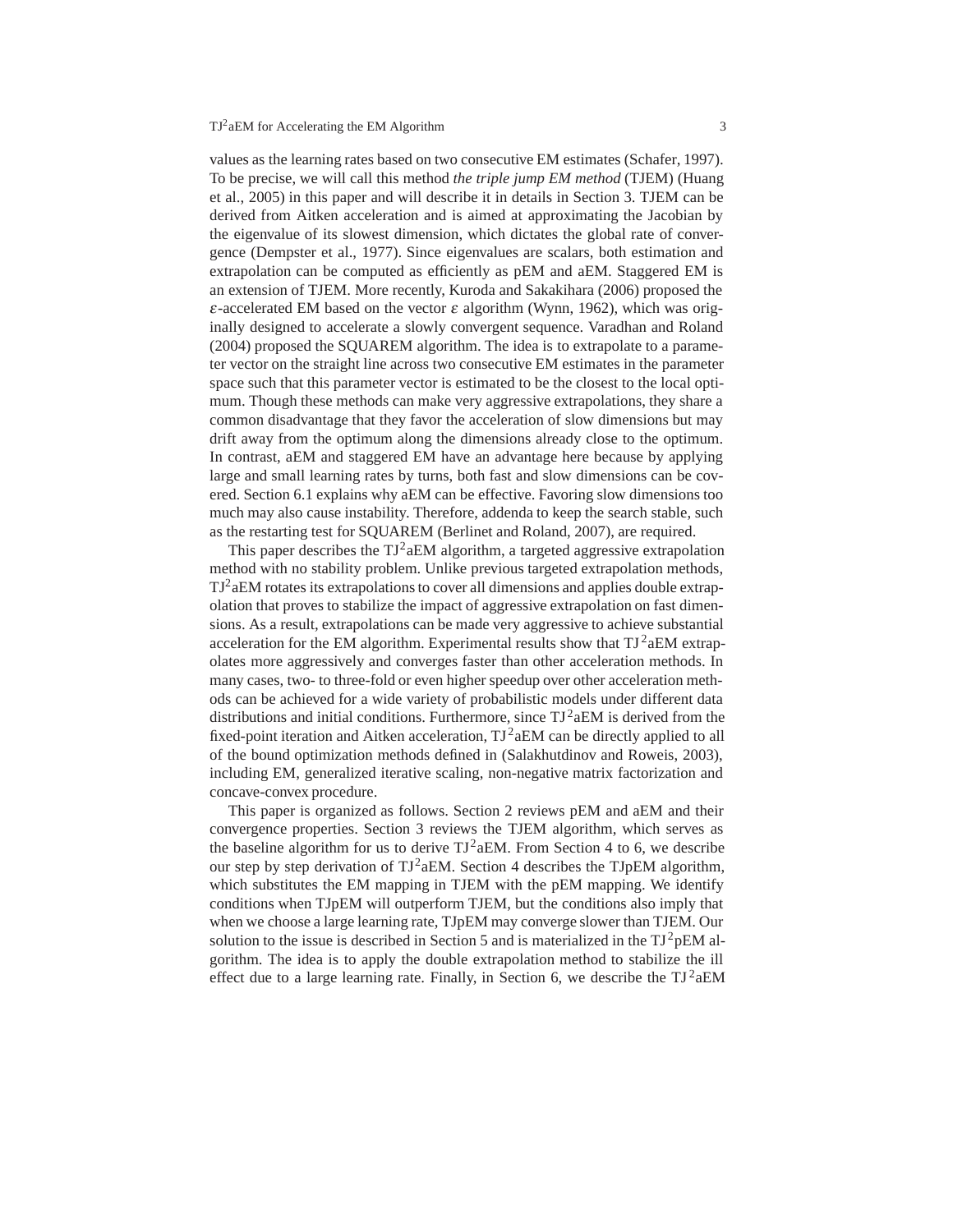algorithm, a variant of  $TJ^2pEM$  with dynamically adjusted learning rates. We show that dynamically adjusting the learning rate can outperform sticking with a fixed optimal learning rate, which also explains why aEM can outperform pEM. We present experimental verifications of our analytical results and report experimental comparisons of the acceleration performance of the above algorithms in Section 7. In the last section, we summarize the conclusions.

#### **2 Accelerating EM by Extrapolation**

This section reviews the pEM algorithm and the aEM algorithm. We also present a generic algorithmic framework that can integrate many extrapolation based variants of EM while guarantee convergence. Meanwhile, we introduce the notation in this paper. See Appendix A for the complete notation convention used.

#### *2.1 Parameterized EM*

The EM algorithm updates a given parameter vector of a probabilistic model with the guarantee that the data likelihood will be monotonically increased. Let  $\Omega$  be a parameter space of a probabilistic model, and <sup>θ</sup> be a *n*-dimensional parameter vector over <sup>Ω</sup>. An EM mapping *M* : <sup>Ω</sup> → <sup>Ω</sup> ensures that *L*(*M*(θ)) ≥ *L*(θ). Starting from an initial parameter, say  $\theta^{(0)}$ , the EM algorithm applies *M* to  $\theta^{(0)}$  iteratively until convergence. Let  $\theta^{(t)}$  denote the output of EM at iteration *t*, we have  $\theta^{(t)}$  =  $M(\theta^{(t-1)}) = \cdots = M^t(\theta^{(0)})$ , where  $M^t(\theta^{(0)})$  denotes applying the EM mapping to  $\theta^{(0)}$  for *t* times. We will abbreviate  $M(\theta^{(t-1)})$  as  $\theta_{EM}^{(t-1)}$ . Note that  $\theta^{(t)}$  and  $\theta_{EM}^{(t-1)}$ are the same in the EM algorithm, but may be different in EM variants. When  $t \rightarrow \infty$ , the EM algorithm converges to a local optimum  $\theta^*$  that satisfies  $\theta^* = M(\theta^*)$ .

The parameterized EM (pEM) algorithm (Bauer et al., 1997) accelerates the EM algorithm by using the pEM mapping  $M_n : \Omega \to \Omega$  at each iteration:

$$
M_{\eta}(\theta) \equiv \theta + \eta (M(\theta) - \theta). \tag{1}
$$

That is, pEM extrapolates along the direction from  $\theta$  to  $M(\theta)$  with a learning rate η. Then, the parameter vector at iteration *t* of pEM is:

$$
\theta^{(t)} = M_{\eta}(\theta^{(t-1)}) = \theta^{(t-1)} + \eta(\theta_{EM}^{(t-1)} - \theta^{(t-1)}).
$$
 (2)

Similar to EM, we abbreviate  $M_\eta(\theta^{(t-1)})$  as  $\theta_\eta^{(t-1)}$ . If  $\eta = 1$ ,  $\theta_\eta^{(t-1)}$  is equivalent to  $\theta_{EM}^{(t-1)}$ .

The choice of  $\eta$  affects the rate of convergence of pEM. We summarize some convergence properties of EM and pEM in Section 2.2 to show the acceleration of EM by pEM.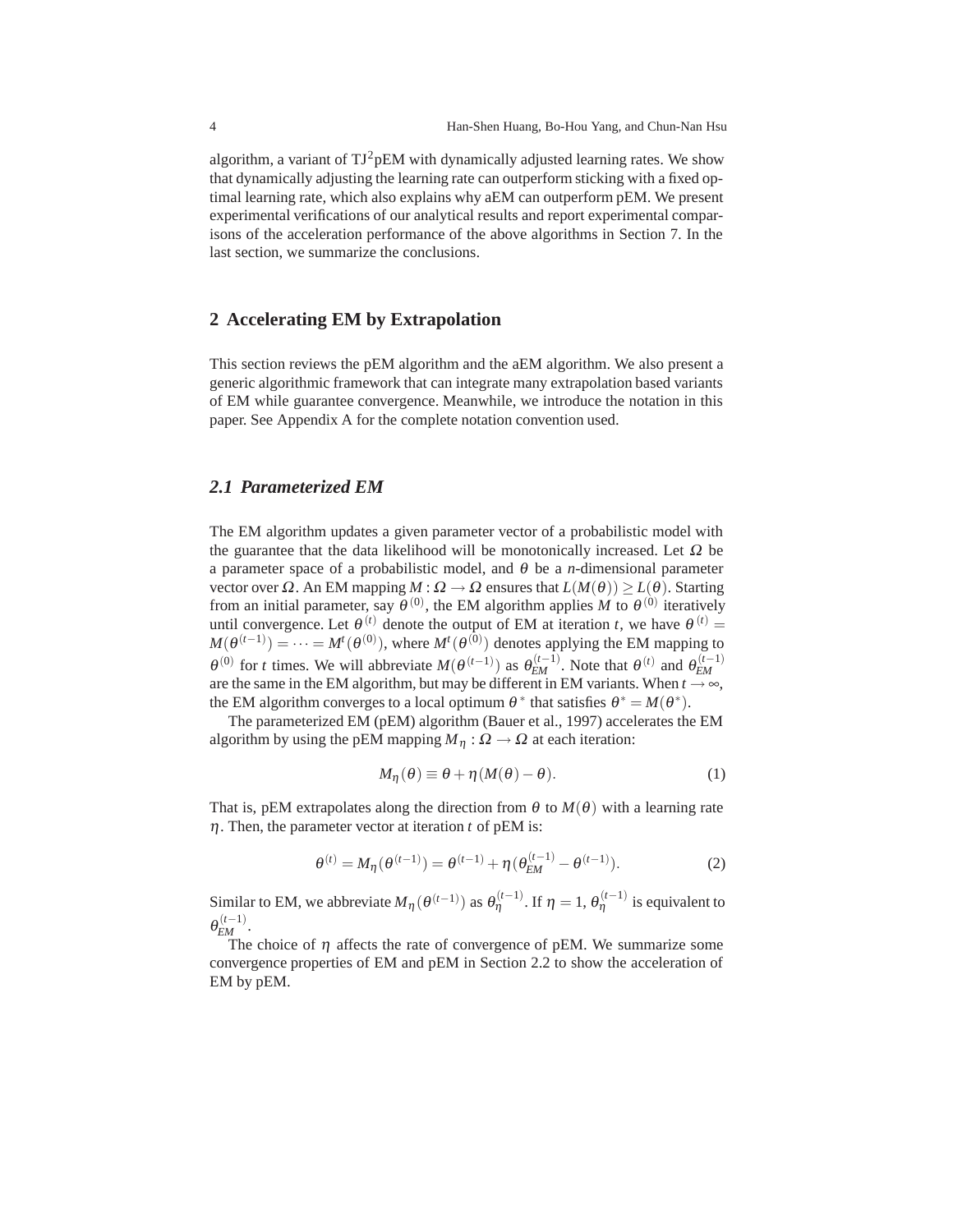# *2.2 Convergence Properties of EM and pEM*

Suppose that we apply the EM algorithm from  $\theta^{(t)}$  in the neighborhood of  $\theta^*$  and EM converges at  $\theta^*$ . Assuming that the EM mapping *M* is differentiable. Then we can apply a linear Taylor expansion of *M* around  $\theta^*$  so that

$$
\theta^{(t+1)} = M(\theta^{(t)}) \approx \theta^* + M'(\theta^*)(\theta^{(t)} - \theta^*) = \theta^* + J(\theta^{(t)} - \theta^*),
$$
 (3)

where *J* abbreviates  $M'(\theta^*)$ , the Jacobian of EM at  $\theta^*$ . We can apply *M* to  $\theta^{(t)}$ consecutively for *h* times to obtain  $\theta^{(t+h)}$ . From Equation (3), we have

$$
\theta^{(t+h)} \approx \theta^* + J^h(\theta^{(t)} - \theta^*).
$$
 (4)

The eigen decomposition of the Jacobian *J* at  $\theta^*$  is

$$
J = Q \begin{pmatrix} \lambda_1 & \dots & 0 \\ 0 & \ddots & 0 \\ 0 & \dots & \lambda_n \end{pmatrix} Q^{-1} = Q \Lambda Q^{-1}, \qquad (5)
$$

where  $Q = [v_1, \ldots, v_n]$  contains the eigenvectors corresponding to eigenvalues  $\lambda_1, \ldots, \lambda_n$ , respectively. Then,  $J<sup>h</sup>$  in Equation (4) becomes:

$$
J^h = Q \begin{pmatrix} \lambda_1^h & \dots & 0 \\ 0 & \ddots & 0 \\ 0 & \dots & \lambda_n^h \end{pmatrix} Q^{-1} = Q \Lambda^h Q^{-1}.
$$

Since  $\theta^{(t+h)} \to \theta^*$  when  $h \to \infty$  in EM, it is required that  $\lim_{h \to \infty} J^h = 0$  to ensure convergence. It follows that  $\lim_{h\to\infty} \lambda_i^h = 0$ , and thus,  $-1 < \lambda_i < 1$  for all *i*.

The rate of convergence of *M* is determined by the largest eigenvalue of *J*, which is the slowest one among all eigenvalues to converge to 0. More generally, the rate is determined by the spectral radius  $\rho$  of *J* when the eigenvalues can be negative. The spectral radius  $\rho$  is defined by max $\{|\lambda_{max}|, |\lambda_{min}|\}$ , where  $\lambda_{max}$  and  $\lambda_{min}$  are the greatest and smallest eigenvalues of *J*. In previous works, the following assumption on the eigenvalues of *J* is usually expected to be true, which implies that  $\rho = \lambda_{max}$ .

**Assumption 1** *The eigenvalues of the Jacobian of an EM mapping lie in* [0*,*1)*(Dempster et al., 1977; McLachlan and Krishnan, 1997).*

The convergence rate of pEM can be expressed in terms of the eigenvalues of EM. The relation between the eigenvalues of EM and pEM can be derived by differentiating  $M_{\eta}(\theta^*)$  with respect to  $\theta$ . By Equation (1), we have

$$
J_{\eta} \equiv M_{\eta}'(\theta^*) = I + \eta (M'(\theta^*) - I)
$$
  
= (1 - \eta)I + \eta J  
= Q[(1 - \eta)I + \eta \Lambda]Q^{-1}, (6)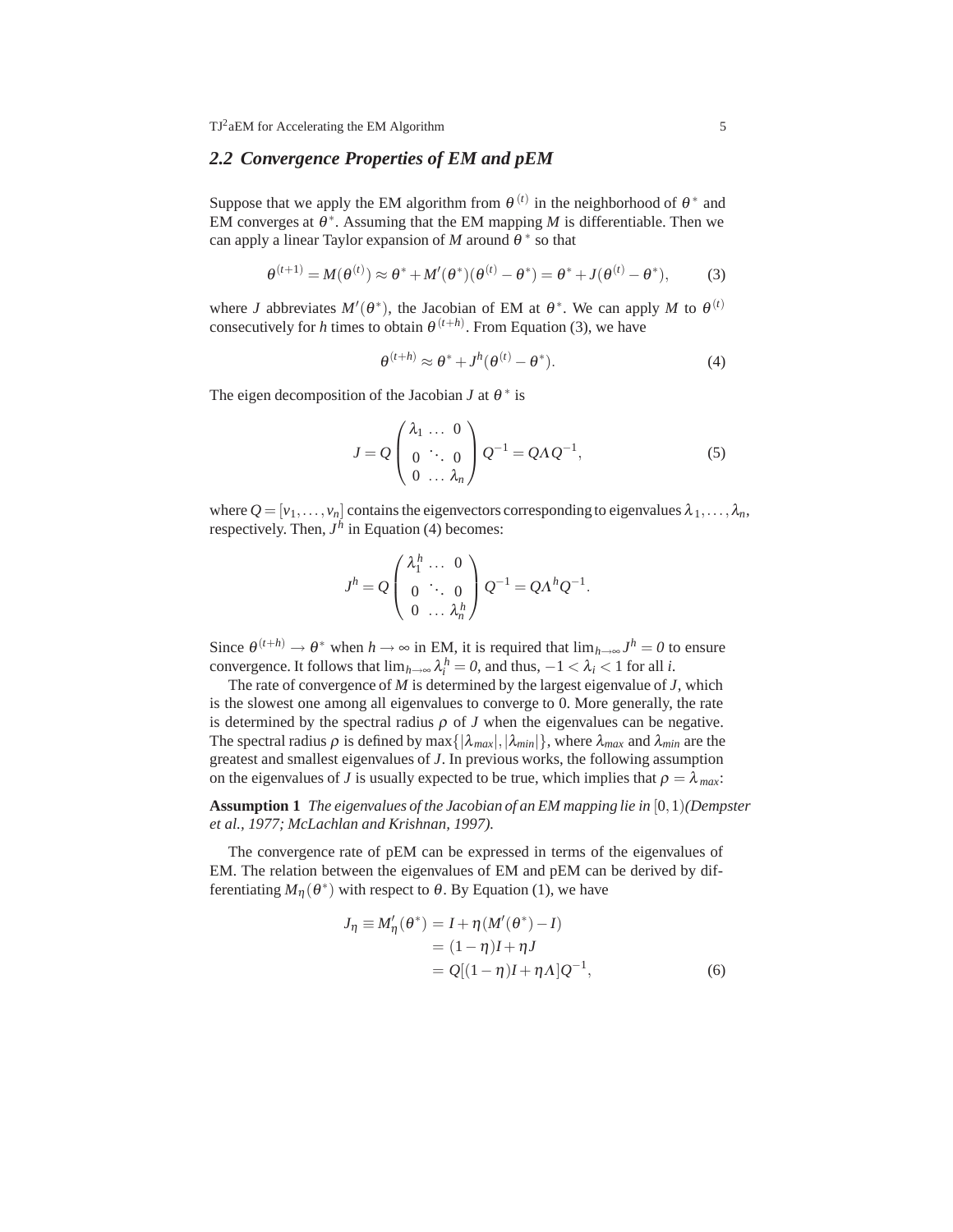where  $J_{\eta}$  denotes the Jacobian of  $M'_{\eta}$  at  $\theta^*$ , and *I* the  $n \times n$  identity matrix. We describe the results from Equation (6) in Lemma 1.

**Lemma 1.** *The i-th eigenvalue of*  $J_n$ , denoted by  $\lambda_{ni}$ , is a linear combination of 1.0 *and* λ*i, the eigenvalue of J (Hesterberg (2005), for example):*

$$
\lambda_{\eta i} = (1 - \eta) * 1.0 + \eta \lambda_i. \tag{7}
$$

*Besides, the eigenvectors of J and J*<sup>η</sup> *are the same.*

EM and pEM have the same set of local optima. Although EM and pEM share the same  $\theta^*$ , not every  $\theta^*$  can be reached. This is also a convergence issue of the fixed point iteration methods (Burden and Faires, 1988).

Next, we derive the range of  $\eta$  that ensures convergence of pEM based on Lemma 1. The range is determined by the minimal eigenvalue of  $J_\eta$ .

**Proposition 1.** Let  $\lambda_{\eta max}$  and  $\lambda_{\eta min}$  denote the maximal and minimal eigenvalue of *J*<sub>η</sub>. The pEM algorithm with η converges if  $0 < η < \frac{2}{1-\lambda_{min}}$ .

The Jacobian is not the same for different local maxima, neither are the eigenvalues. For each  $\theta^*$  that EM can converge to, pEM with a large learning rate  $\eta$  might only converge to some of them. The next corollary describes a strict range for  $\eta$ such that convergence is guaranteed for pEM.

**Proposition 2.** *Within the neighborhood of* <sup>θ</sup> <sup>∗</sup>*, the pEM algorithm must converge to*  $θ$ <sup>\*</sup> *if* 0 < η < 2*.* 

The bound in Proposition 2 is too tight because pEM might converge with  $\eta > 2$ when  $\lambda_{min} > 0$ . For example, suppose that the smallest eigenvalue among all Jacobians is 0.1, the upper bound can be relaxed to 2.22, greater than the upper bound given in Proposition 2.

**Proposition 3.** *The optimal learning rate*  $\eta^*$  *for pEM is*  $\frac{2}{2-\lambda_{max}-\lambda_{min}}$  *(Hammerlin*) *and Hoffmann, 1991).*

Although the mapping and Jacobian of pEM can be expressed via those of EM, we still assign new symbols like  $M_{\eta}$  and  $J_{\eta}$  for pEM. That is because pEM is also a fixed point method, and we can directly use  $M<sub>η</sub>$  to replace *M* in Aitken acceleration.

#### *2.3 Adaptive Overrelaxed EM*

An example of dynamic learning rate methods is the adaptive overrelaxed EM (aEM) algorithm(Salakhutdinov and Roweis, 2003). The aEM algorithm dynamically adjusts the learning rate in pEM by  $\eta^{(t)} = 1.1\eta^{(t-1)}$  for iteration *t* if the likelihood is increased more than a threshold at iteration *t* − 1. Otherwise, aEM resets  $\eta^{(t+1)} = 1.0$  to guarantee convergence.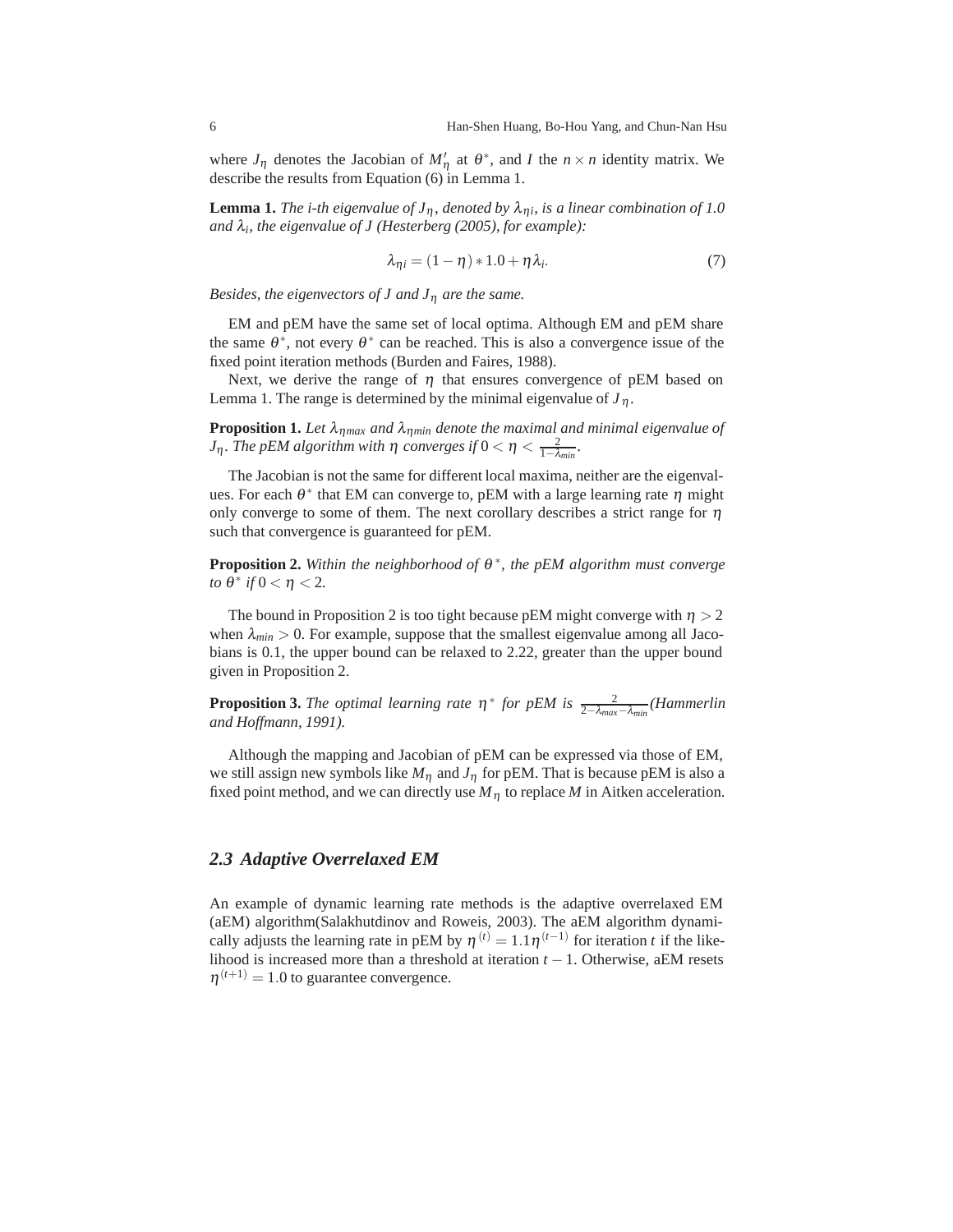The motivation of aEM is that dynamically adjusting  $\eta$  increases the chance of using the optimal learning rate of pEM. In fact, our experimental results in Section 7.6 show that aEM is superior than pEM with even the optimal learning rate because of aggressive extrapolation.

The staggered EM is another aggressive extrapolation method proposed by Hesterberg (2005). The difference of staggered EM and aEM is that, staggered EM estimates the possible range of  $\eta$  every ten iterations, and then choose ten values within the range as the next ten learning rates. We have empirically compared staggered EM and aEM, and found that they are competing with each other. Therefore, we will only use aEM as the representative in our experiments.

#### *2.4 Backtracking for Convergence Guarantee*

Accelerating EM by extrapolation with dynamically adjusted learning rates is not guaranteed to converge because the learning rates may exceed the upper bound given in Proposition 1. To ensure convergence, the aEM algorithm applies a simple yet effective method, which drops the resulting parameter vector of the extrapolation  $\theta^{(t+1)}$  if it fails to improve the likelihood and replaces it with  $\theta_{EM}^{(t)}$ , the result obtained by the original EM algorithm. Since we must obtain  $\theta_{EM}^{(t)}$  in order to compute the extrapolation, this method incurs tiny overheads while achieves monotone increasing of the likelihood. Therefore, the aEM algorithm is guaranteed to converge.

This backtracking method can be generalized to integrate many EM variants based on extrapolation. The aEM algorithm can be considered as integrating two EM variants, EM (for abbreviation, EM variants include the original EM algorithm) and pEM with dynamic learning rates (Salakhutdinov and Roweis, 2003). The pEM algorithm is the default approach. When pEM fails to improve the likelihood, the result of the EM algorithm is used instead.

When there are many EM variants, we can use Algorithm 1, which searches for a parameter vector that satisfies the condition of monotone increasing of the likelihood. Suppose that there are *K* variants that generate *K* candidates  $\hat{\theta}_1^{(t)} \dots \hat{\theta}_K^{(t)}$ at iteration *t*. Candidates are ordered by the aggressiveness of their extrapolation methods.  $\hat{\theta}_{K}^{(t)}$  with the largest *K* is always generated by the original EM mapping because it is the least aggressive one. Then, the likelihood  $L(\hat{\theta}_k^{(t)})$  for each  $\hat{\theta}_k^{(t)}$  is computed one by one with the E-step in the order of *k*. The first  $\hat{\theta}_k^{(t)}$  that successfully increases the likelihood more than a threshold  $\delta$  becomes the final  $\theta^{(t)}$ , and the Mstep is performed to compute  $\theta_{EM}^{(t)}$ . At last,  $\theta^{(0)}, \ldots \theta^{(t)}$  and  $\theta_{EM}^{(t)}$  are used to generate  $\hat{\theta}_1^{(t+1)} \dots \hat{\theta}_K^{(t+1)}$ , the candidates for the next iteration. It is clear that Algorithm 1 is guaranteed to converge because it ensures monotone increasing of the likelihood.

The worst case computational cost of Algorithm 1 is *O*(*TKE*), where *T* is the iteration times,  $K$  is the number of EM variants, and  $E$  is the computational cost to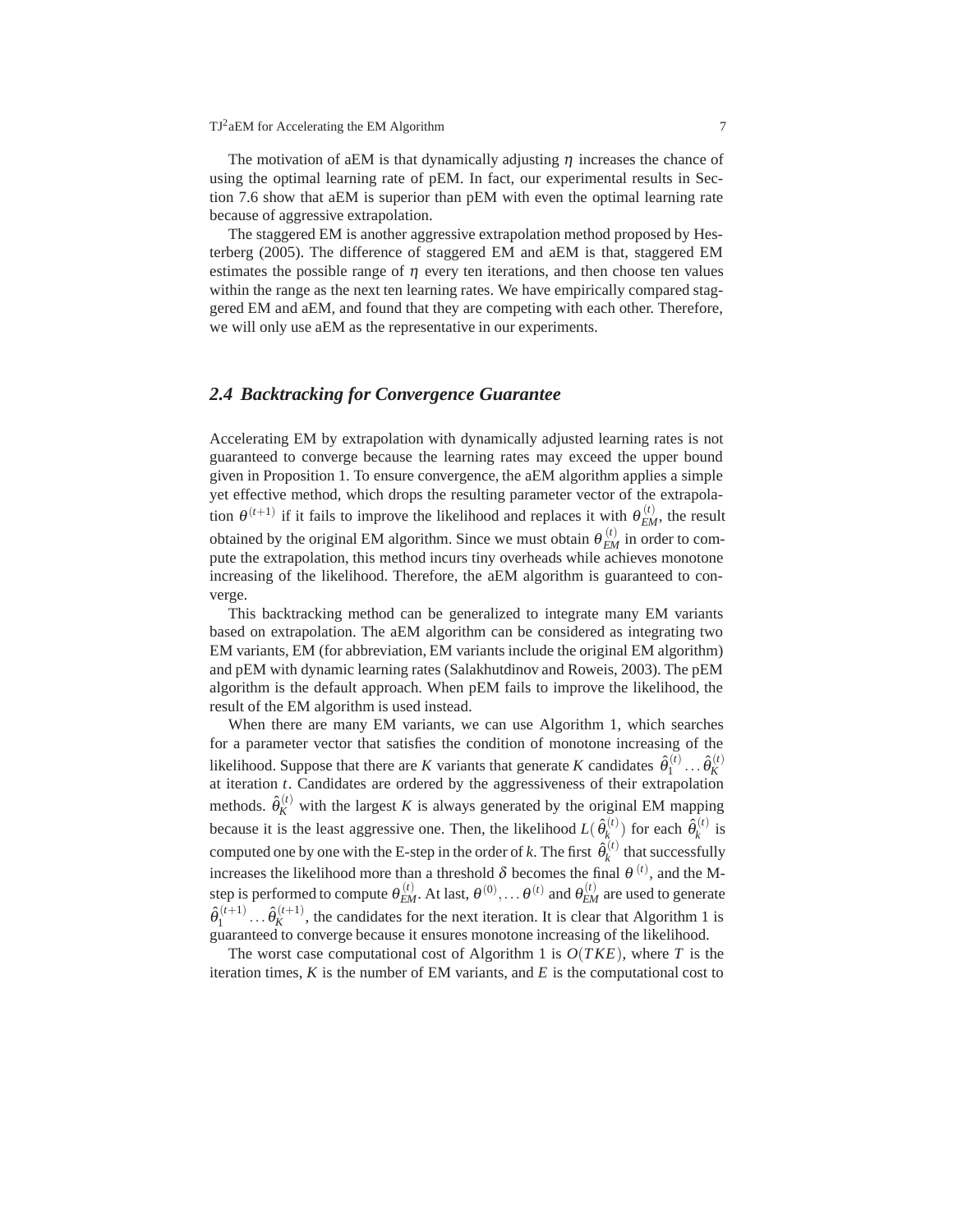compute the extrapolation and perform an E-step. In the best case, the most aggressive extrapolation always leads to a parameter vector that improves the likelihood and thus at each iteration, only one E-step will be performed. In the worst case, however, all extrapolation methods fail to improve the likelihood and the algorithm reduces to the original EM algorithm. In this case, *K* extrapolations and *K* E-steps will be performed for each extrapolation method. Therefore, integrating an additional variant must be justified by its effectiveness of reducing the number of required iterations, that is, improving the convergence rate. Usually we only consider to have  $K \leq 3$ . The triple jump methods to be presented in this paper will be integrated with EM or pEM in Algorithm 1 as step 5 to generate new parameter vectors by extrapolation.

#### **Algorithm 1** Integrating EM Variants

- 1: Randomly initialize  $\hat{\theta}_K^{(0)}$ ,  $LL = -\infty$ .
- 2: **repeat** at iteration *t* (starting from 0)
- 3:  $\theta^{(t)} = \hat{\theta}_k^{(t)}$  with the minimal *k* such that  $L(\hat{\theta}_k^{(t)}) LL > \delta$  (use E-step to compute the likelihood).
- 4:  $LL = L(\hat{\theta}_k^{(t)})$ , and use M-step to compute  $\theta_{EM}^{(t)}$ .
- 5: Generate  $\hat{\theta}_1^{(t+1)}, \ldots, \hat{\theta}_K^{(t+1)}$  from  $\theta^{(0)}, \ldots, \theta^{(t)}$  and  $\theta_{EM}^{(t)}$  for the next iteration.
- 6: **until** no  $\hat{\theta}_k^{(t)}$  satisfies  $L(\hat{\theta}_k^{(t)}) LL > \delta$ .

#### **3 TJEM: Baseline Targeted Aggressive Extrapolation Algorithm**

In this section, we start by reviewing Aitken acceleration for the EM algorithm, then we present the triple jump EM method (TJEM) as the baseline method to be improved. Note that TJEM is not brand-new: it follows the work of Schafer (1997) and Hesterberg (2005) for targeted extrapolation, and follows Algorithm 1, the generic algorithmic framework of Salakhutdinov and Roweis (2003), to discard estimates that fails to improve enough likelihood. We named this method as *triple jump* because its search path is similar to the hop, step and jump phases in triple jump.

#### *3.1 Aitken Acceleration for EM*

The EM algorithm is equivalent to solving  $\theta^*$  by a fixed-point iteration method (Burden and Faires, 1988). That is, EM looks for a parameter vector that satisfies  $\theta = M(\theta)$  by iteratively substituting  $\theta$  on the RHS with that on the LHS until convergence. Therefore, we can use the Aitken acceleration method to speed up EM.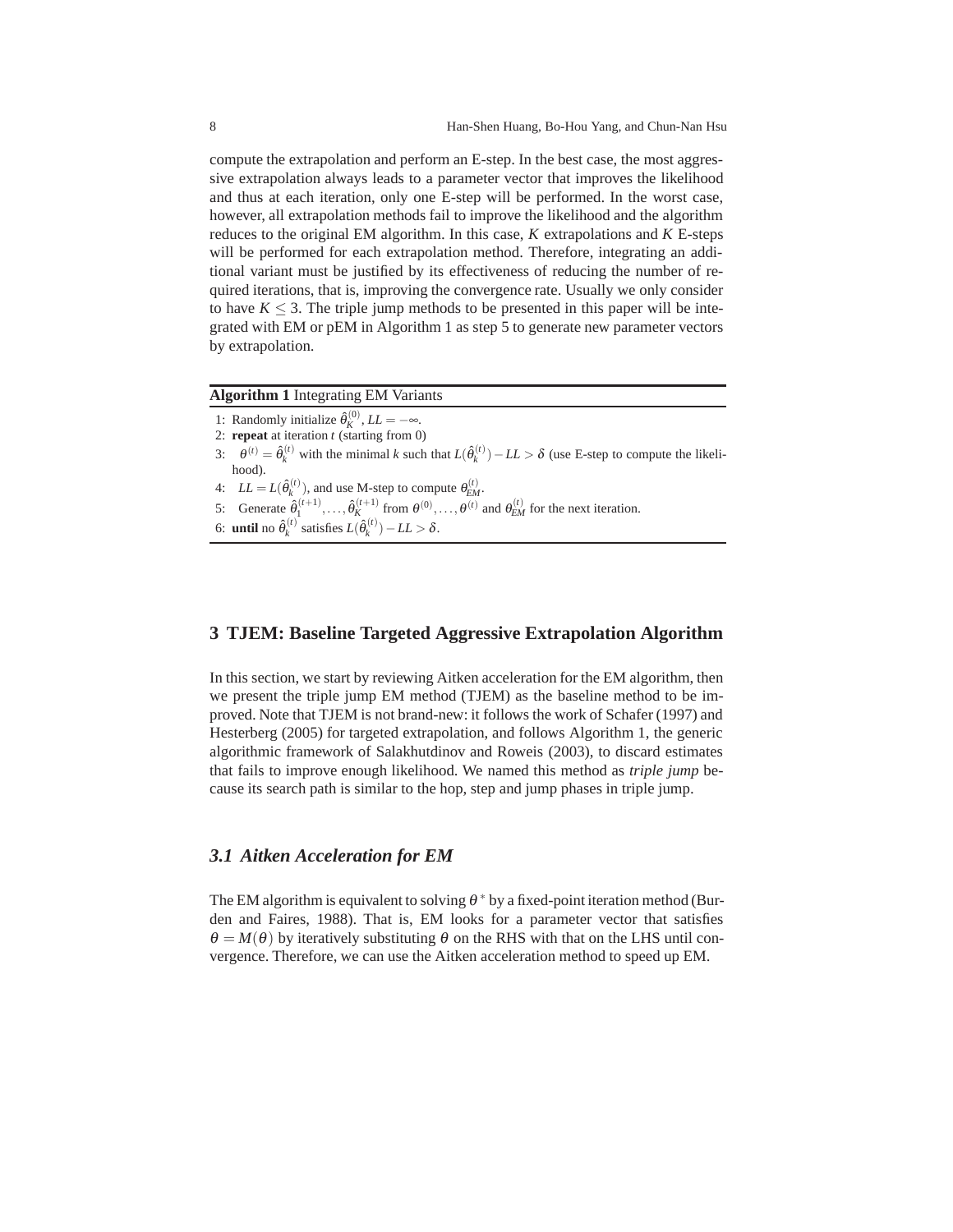The multivariate version of Aitken acceleration (Louis, 1982; McLachlan and Krishnan, 1997) for EM can be derived as follows. We can express  $\theta^*$  as

$$
\theta^* = \theta^{(t)} + \sum_{h=0}^{\infty} (\theta^{(t+h+1)} - \theta^{(t+h)}).
$$
 (8)

Suppose that  $\theta^{(t)}$  is in the neighborhood of  $\theta^*$ . Based on Equation (4),  $\theta^{(t+h+1)}$ −  $\theta^{(t+h)}$  can be written as:

$$
\theta^{(t+h+1)} - \theta^{(t+h)} \approx \left[\theta^* + J^h(\theta^{(t+1)} - \theta^*)\right] - \left[\theta^* + J^h(\theta^{(t)} - \theta^*)\right] = J^h(\theta^{(t+1)} - \theta^{(t)}).
$$
\n(9)

Applying Equation (9) in Equation (8) gives the multivariate Aitken acceleration:

$$
\theta^* \approx \theta^{(t)} + \sum_{h=0}^{\infty} J^h (\theta^{(t+1)} - \theta^{(t)})
$$
  
=  $\theta^{(t)} + (I - J)^{-1} (\theta_{EM}^{(t)} - \theta^{(t)}),$  (10)

since the eigenvalues of *J* are between 0 and 1, from Assumption 1. In Equation (10), we replace  $\theta^{(t+1)}$  with  $\theta_{EM}^{(t)}$  to emphasize that  $\theta^{(t+1)}$  is obtained by applying an EM mapping to  $\theta^{(t)}$  here.

The multivariate version of Aitken acceleration requires to compute the Jacobian of the EM mapping matrix, which can be intractable for complex models with a high dimensional parameter space. Aitken acceleration also has drawbacks including that it may not always converge and that it may be numerically unstable (Jamshidian and Jennrich, 1997).

#### *3.2 Estimating Eigenvalues of Slowest Dimension*

Targeted aggressive extrapolation updates a new estimate based on previous EM estimates. We start from Equation (10) of Aitken acceleration. We substitute *J* with Equation (5), and then  $(I - J)^{-1}$  in Equation (10) becomes:

$$
(I-J)^{-1} = [Q[I-\Lambda]Q^{-1}]^{-1}
$$
  
=  $Q[I-\Lambda]^{-1}Q^{-1}$   
=  $Q\begin{pmatrix} \frac{1}{1-\lambda_1} & \cdots & 0 \\ 0 & \ddots & 0 \\ 0 & \cdots & \frac{1}{1-\lambda_n} \end{pmatrix} Q^{-1}.$  (11)

With the eigen decomposition of *J*, we can map  $\theta^*$  in Equation (10) from the original parameter space to the eigenspace spanned by *Q*: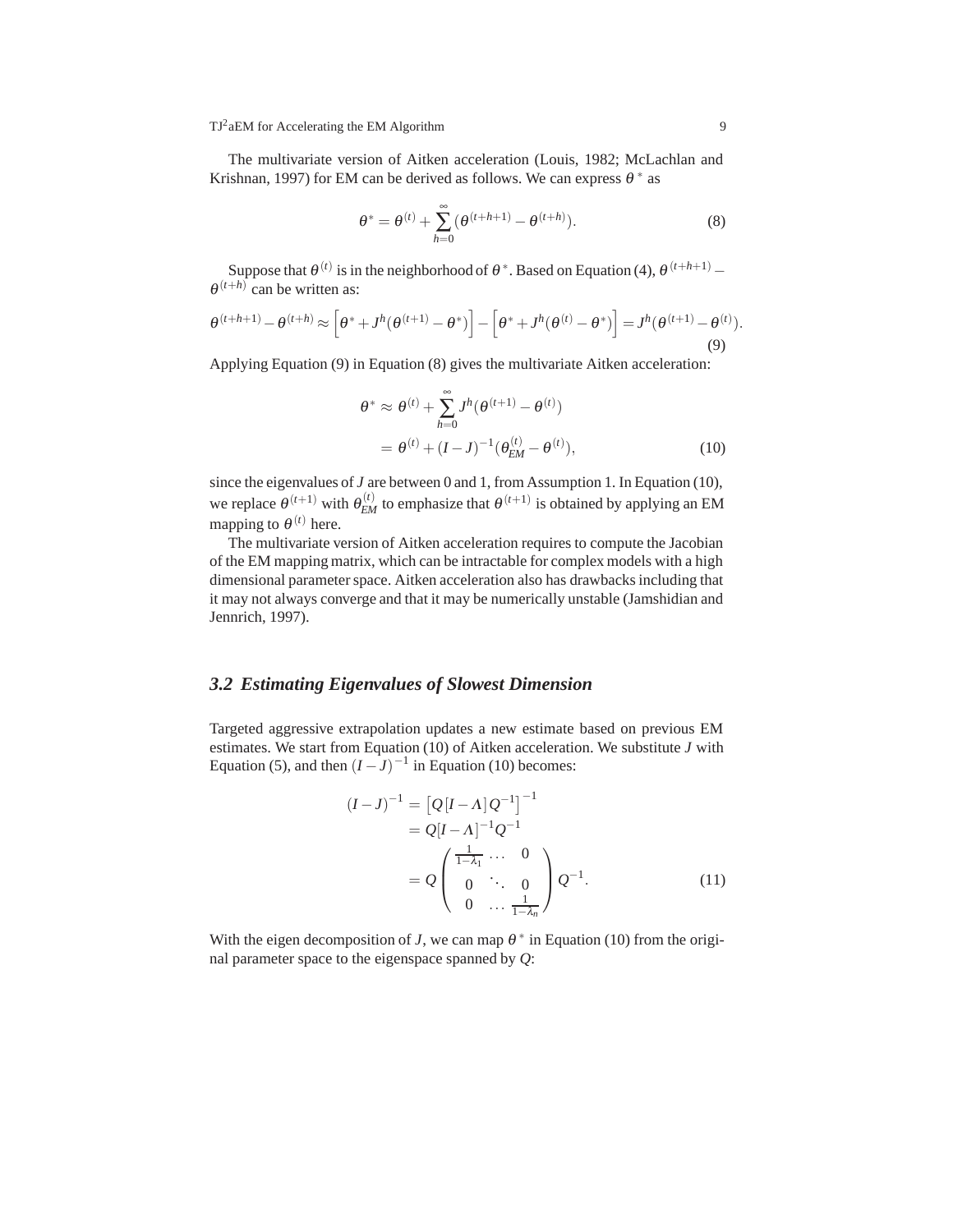10 Han-Shen Huang, Bo-Hou Yang, and Chun-Nan Hsu

$$
\psi^* = Q^{-1} \theta^* \approx Q^{-1} \theta^{(t)} + Q^{-1} (I - J)^{-1} (\theta_{EM}^{(t)} - \theta^{(t)})
$$
  
=  $Q^{-1} \theta^{(t)} + [I - \Lambda]^{-1} Q^{-1} (\theta_{EM}^{(t)} - \theta^{(t)})$   
=  $\psi^{(t)} + [I - \Lambda]^{-1} (\psi_{EM}^{(t)} - \psi^{(t)}).$ 

The relation between  $\psi^*$  and  $\theta^*$  can also be written as:

$$
\theta^* = \psi_1^* \nu_1 + \cdots + \psi_n^* \nu_n,
$$

where  $\psi_i^*$  with  $i = 1, ..., n$  denotes the *i*-th transformed parameter vector  $\psi^*$  in the eigenspace. Along with Equation (11), we can observe that the multivariate Aitken acceleration is in fact a series of univariate Aitken acceleration along the direction of  $v_i$ :

$$
\psi_i^* \approx \psi_i^{(t)} + \frac{1}{1 - \lambda_i} (\psi_{EMi}^{(t)} - \psi_i^{(t)}).
$$
 (12)

The global rate of convergence of the EM algorithm is defined as the limit of the ratio of the difference between the next estimated parameter vector to the local maximum and the difference between the current estimated parameter vector to the local maximum:

$$
R = \lim_{t \to \infty} R^{(t)} \equiv \lim_{t \to \infty} \frac{\|\theta^{(t+1)} - \theta^*\|}{\|\theta^{(t)} - \theta^*\|}
$$
(13)

Dempster et al. (1977) have shown that  $R = \lambda_{max}$ , the largest eigenvalue of *J*. Therefore, instead of computing the Jacobian, we can simplify Aitken acceleration for EM by replacing every eigenvalue  $\lambda_i$  with a single value  $\gamma^{(t)}$  such that  $\gamma^{(t)}$  is an approximation of λ*max* at the *t*-th iteration:

$$
\theta^{(t+1)} = \theta^{(t)} + (1 - \gamma^{(t)})^{-1} (\theta_{EM}^{(t)} - \theta^{(t)}).
$$
 (14)

Note that  $(1 - \gamma^{(t)})^{-1}$  in Equation (14) can be written as  $\mathcal{Q}$  diag $(1 - \gamma^{(t)})^{-1} \mathcal{Q}^{-1}$ . Compared with Equation (11), we can observe that the extrapolation assumes  $\lambda_i =$  $\gamma^{(t)}$  for all *i* and performs Aitken acceleration accordingly.

We can estimate  $\gamma^{(t)}$  as follows. Let  $\theta^{(t)} = M(\theta^{(t-1)})$  and  $\theta^{(t+1)} = M(\theta^{(t)})$ . We have, by Equation (9):

$$
J(\theta^{(t)} - \theta^{(t-1)}) \approx \theta^{(t+1)} - \theta^{(t)} = \theta_{EM}^{(t)} - \theta^{(t)}.
$$

Then, we substitute *J* with  $\gamma^{(t)}$ . Let  $\gamma^{(t)}(\theta^{(t)} - \theta^{(t-1)}) = \theta_{EM}^{(t)} - \theta^{(t)}$ , we have

$$
|\gamma^{(t)}| = \frac{\|\theta_{EM}^{(t)} - \theta^{(t)}\|}{\|\theta^{(t)} - \theta^{(t-1)}\|}.
$$
 (15)

Since  $\lambda_i$ 's are non-negative in the EM algorithm by Assumption 1, our estimation of  $\gamma^{(t)}$  is defined by (Hesterberg, 2005):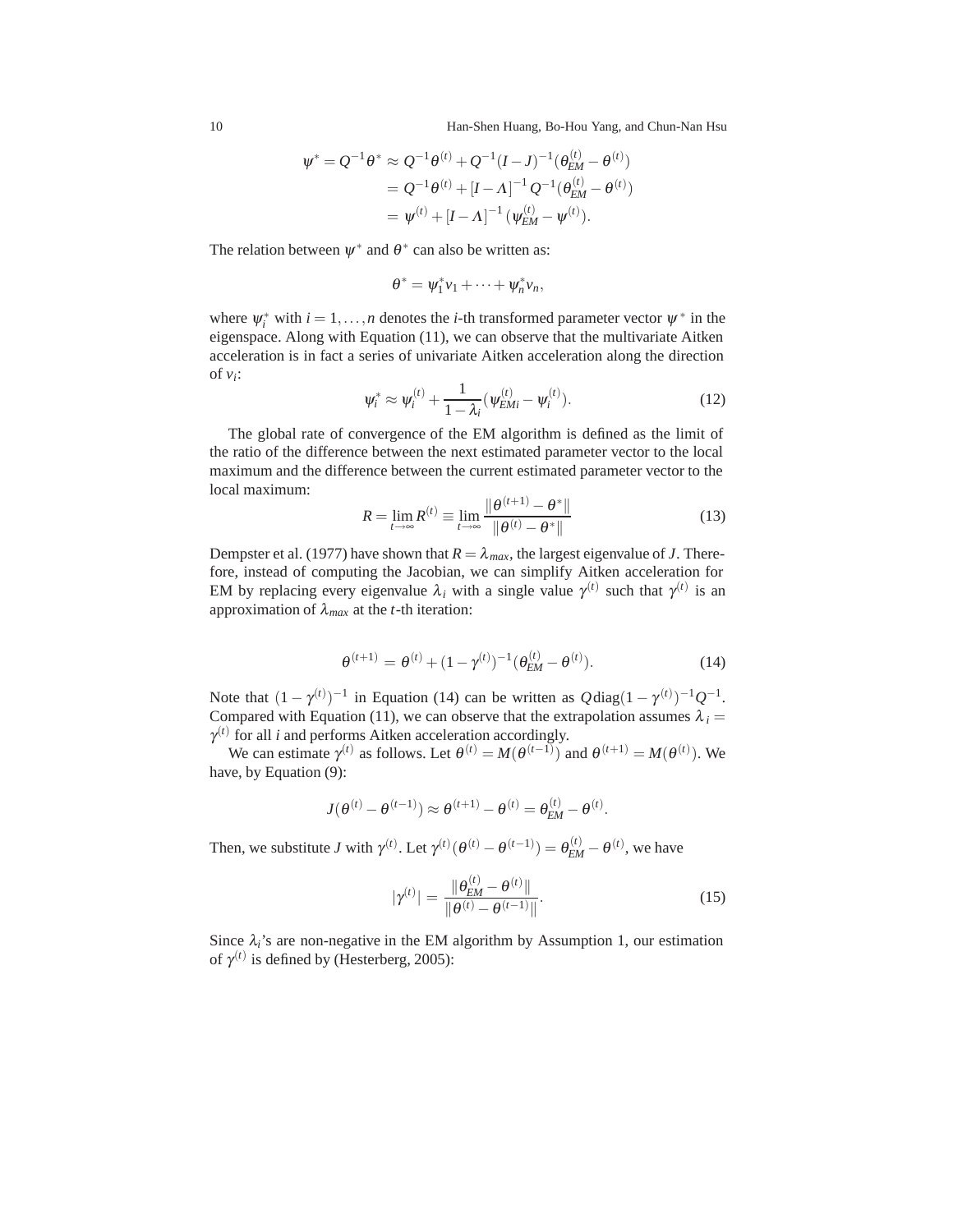$$
\gamma^{(t)} \equiv \frac{\|\theta_{EM}^{(t)} - \theta^{(t)}\|}{\|\theta^{(t)} - \theta^{(t-1)}\|}.
$$
\n(16)

 $\gamma^{(t)}$  is primarily dominated by the eigenvalues of the slowest dimension in terms of distance to  $\psi^*$ . It can be shown that as  $t \to \infty$ ,  $\gamma^{(t)} \leq \lambda_{max}$  asymptotically in the neighborhood of  $\theta^*$ (Hesterberg, 2005). However, when  $\theta^{(t)}$  is not in the neighborhood of  $\theta^*$ ,  $\gamma^{(t)}$  could be greater than 1.0 and results in unstable extrapolation. We will show how to handle it in Section 7.1.

#### *3.3 The TJEM algorithm*

The instantiation of Algorithm 1 that integrates the estimation of  $\gamma$  (i.e., Equation (14)) and the original EM algorithm will be referred to as *the TJEM algorithm*. Other variants to be described later in this paper will be named in a similar manner.

Since our estimation applies two previous estimates of the EM algorithm to obtain  $\gamma^{(t)}$ , the TJEM algorithm invokes Equation (16) at every other iteration, if all extrapolations successfully improve the likelihood. Starting from  $\theta^{(0)}$  in the neighborhood of  $\theta^*$ , we need to apply EM to obtain  $\theta_{EM}^{(0)} = \theta^{(1)}$ , again to obtain  $\theta_{EM}^{(1)}$ , and then we can apply Equation (14), the triple jump extrapolation, to obtain  $\theta^{(2)}$ . To apply the extrapolation again, we cannot simply use  $\theta^{(1)}$ ,  $\theta^{(2)}$  and  $\theta_{EM}^{(2)}$  in Equation (16) to obtain  $\gamma^{(2)}$ , because in Equation (16),  $\theta^{(t)}$  must be obtained by the EM algorithm too so that the ratio is a reasonable estimate of the eigenvalue. Therefore, to apply the extrapolation again, we need to apply EM to obtain  $\theta_{EM}^{(2)} = \theta^{(3)}$ , again to obtain  $\theta_{EM}^{(3)}$ , and then we can apply the extrapolation to obtain  $\theta^{(4)}$ , and so on. Therefore, the TJEM algorithm applies the extrapolation at the 2*i*-th iteration,  $i = 1, 2, \ldots$ , assuming that all extrapolations successfully improve the likelihood.

If the improvement is less than a threshold, the extrapolation result will be discarded and the result of EM will be used as the current estimate  $\theta^{(t)}$ . The triple jump extrapolation can be resumed using  $\theta^{(t-1)}$ ,  $\theta^{(t)}$  and  $\theta_{EM}^{(t)}$ , or postponed for another iteration.

#### **4 TJpEM: Accelerating TJEM by pEM Mapping**

One idea to accelerate TJEM is that, since TJEM performs EM mapping and targeted extrapolation by turns, we may have faster convergence if the EM mapping is replaced by the pEM one because pEM can converge faster than EM. The idea can be implemented by replacing  $M$  with  $M<sub>n</sub>$  in the derivation of TJEM, resulting in the triple jump parameterized EM (TJpEM) algorithm.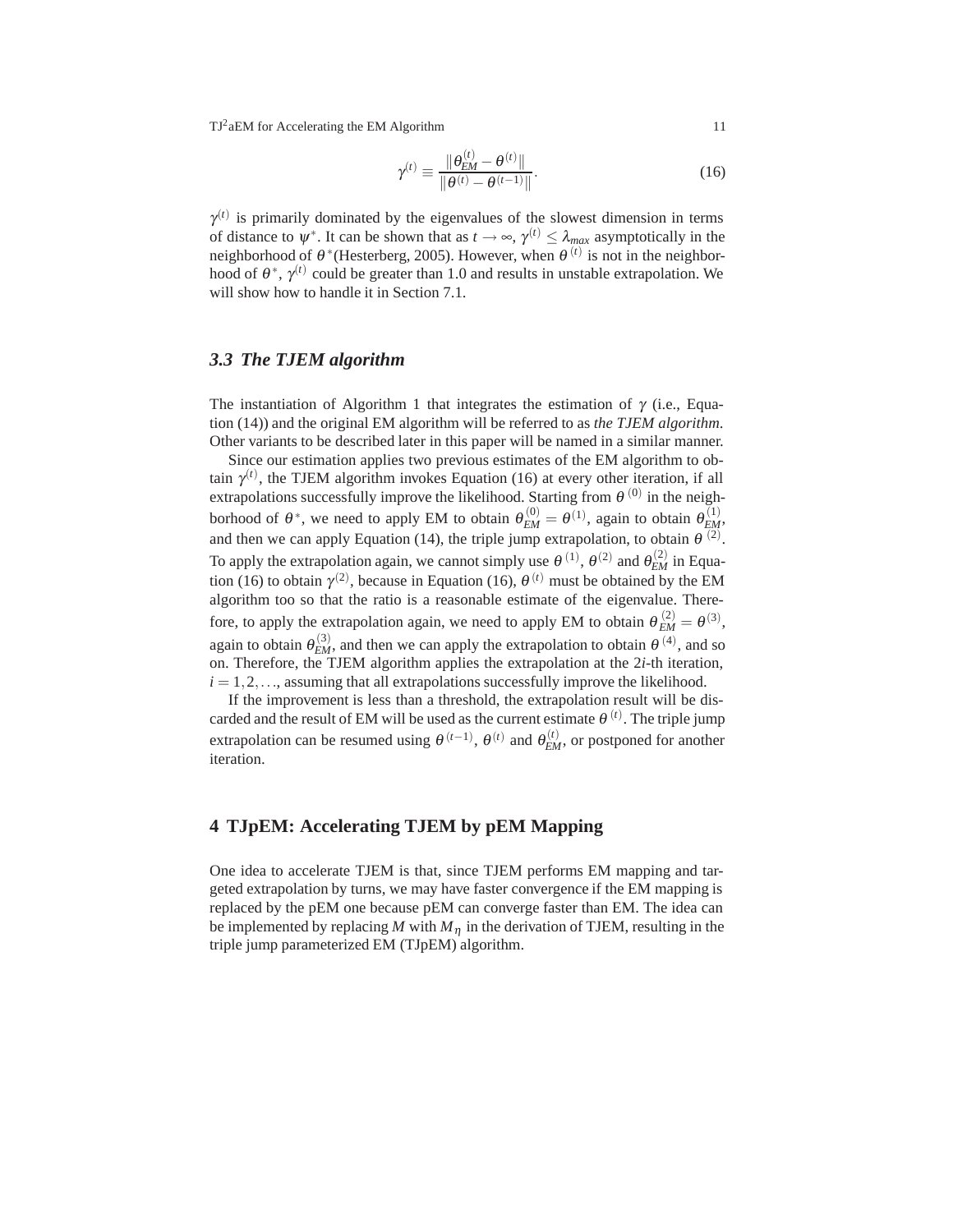Let  $\theta_{\eta}^{(t)} \equiv M_{\eta}(\theta^{(t)})$ . Following the derivation in Section 3.2, we have the estimation of the eigenvalue  $\gamma_{\eta}^{(t)}$  for the slowest dimension based on the pEM mapping:

$$
\gamma_{\eta}^{(t)} \equiv \frac{\|\theta_{\eta}^{(t)} - \theta^{(t)}\|}{\|\theta^{(t)} - \theta^{(t-1)}\|}.
$$
\n(17)

In this way, we obtain the targeted extrapolation in TJpEM as:

$$
\theta^{(t+1)} = \theta^{(t)} + (1 - \gamma_{\eta}^{(t)})^{-1} (\theta_{\eta}^{(t)} - \theta^{(t)}).
$$
 (18)

The TJpEM algorithm is an instantiation of Algorithm 1 described in Section 2.4, with  $K = 3$  EM variants. In the TJpEM algorithm,  $\hat{\theta}_1^{(t)}$  is computed by the targeted extrapolation,  $\hat{\theta}_2^{(t)}$  by pEM with a fixed learning rate  $\eta$ , and  $\hat{\theta}_3^{(t)}$  by the original EM algorithm.

### *4.1 Convergence Properties of TJpEM*

During its execution, the TJpEM algorithm usually switches between the targeted extrapolation and pEM extrapolation. Therefore, the convergence properties of TJpEM are determined by the Jacobian of the composition of the two mappings at <sup>θ</sup>∗:

$$
M'_{\gamma_{\eta}}(M_{\eta}(\theta^*))M'_{\eta}(\theta^*) = M'_{\gamma_{\eta}}(\theta^*)M'_{\eta}(\theta^*) = J_{\gamma_{\eta}}J_{\eta}.
$$

Since  $J_{\gamma\eta} = Q\Lambda_{\gamma\eta}Q^{-1}$  and  $J_{\eta} = Q\Lambda_{\eta}Q^{-1}$ , we have  $J_{\gamma\eta}J_{\eta} = Q\Lambda_{\gamma\eta}\Lambda_{\eta}Q^{-1}$  and the eigenvalues are the diagonal elements of  $\Lambda_{\gamma_{\eta}}\Lambda_{\eta}$ . Lemma 2 gives the eigenvalues in  $J_{\gamma_n}J_{\eta}$ .

**Lemma 2.** *The i-th eigenvalue of the Jacobian of*  $M_{\gamma_0} \circ M_{\eta}$  *at*  $\theta^*$  *with estimated spectral radius* γ (*t*) <sup>η</sup> *is*

$$
\lambda_{\eta i}\frac{\lambda_{\eta i}-\gamma^{(t)}_{\eta}}{1-\gamma^{(t)}_{\eta}}.
$$

To compare the spectral radii of TJEM and TJpEM, we assume that Equation (7), the relation between the eigenvalues for the Jacobians of the EM and pEM mappings, holds for the estimated spectral radii  $\gamma^{(t)}$  and  $\gamma^{(t)}$ .

$$
\gamma_{\eta}^{(t)} = 1 - \eta + \eta \gamma^{(t)}.
$$

Now, consider a Jacobian of the EM mapping with 19 distinct eigenvalues  $\lambda_i$ ,  $i = 1, \ldots, 19$ . Assume further that  $\lambda_i = 0.05 * i$ . It follows that  $\lambda_{min} = 0.05$  and  $\lambda_{max} =$ 0.95. Suppose TJEM estimates  $\lambda_{max}$  as  $\gamma^{(t)} = 0.83$ , an inaccurate approximation. Then according to Equation (7), if we choose  $\eta = 1.2$  for TJpEM, we will have  $λ_{ηmin}$ ,  $λ_{ηmax}$ , and  $γ<sup>(t)</sup>$  to be −0.14, 0*.*94, and 0*.796*, respectively, and −0*.52*, 0*.92*,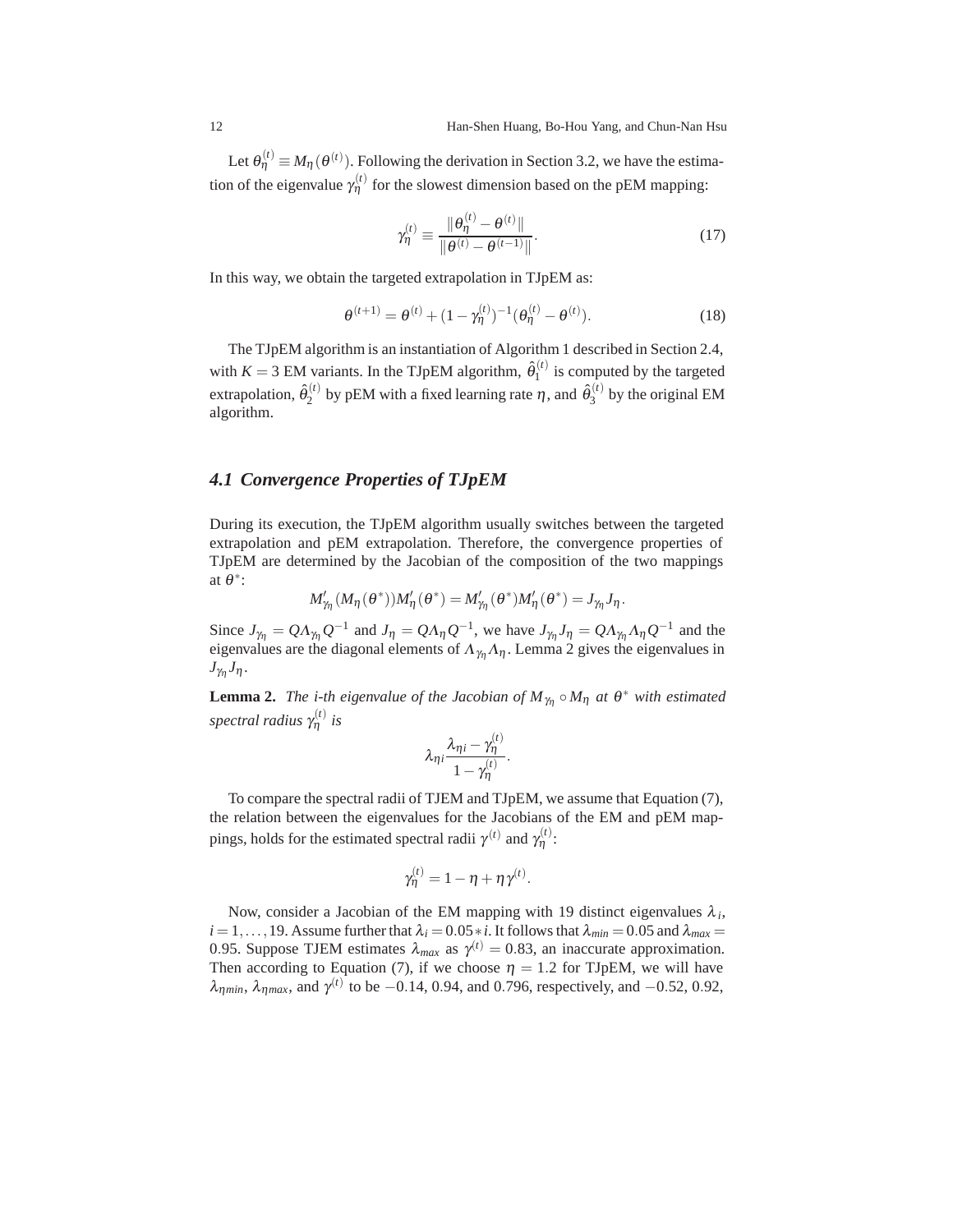and 0.728, respectively, if we choose  $\eta = 1.6$ . Figure 1(a) illustrates the absolute eigenvalues of TJEM and TJpEM with these different learning rates. We can clearly observe the tendency that, with the growth of  $\eta$ ,

- $\bullet$  the peak of the concave curves in the middle in Figure 1(a) decreases gradually, and
- the end of the left tails in Figure 1(a) increases drastically.

Figure 1(a) illustrates that TJpEM can converge faster TJEM with a proper learning rate (e.g.  $\eta = 1.2$ ), while can converge slower or even diverge with a large (e.g.  $\eta = 1.6$ ).

Then, we change  $\lambda_{min}$  and keep the other eigenvalues unchanged to see how sensitive the spectral radius is to  $\lambda_{min}$  and plot the result in Figure 1(b), which shows that when  $\lambda_{min}$  < 0.03, the spectral radius increases linearly as  $\lambda_{min}$  decreases. The result shows that the spectral radius could also be influenced by tiny difference of λ*min*.

At last, we derive an upper bound of  $\eta$  for TJpEM to converge faster than TJEM.

**Proposition 4.** Within the neighborhood of  $\theta^*$ , TJpEM with  $\eta < \frac{1+\frac{\gamma}{4}}{1-\lambda_{min}}$  can con*verge faster than TJEM, under the assumption that*  $\gamma_{\eta}^{(t)} = 1 - \eta + \eta \gamma^{(t)}$ *.* 



(a) Composite absolute eigenvalues of TJEM (b) Composite spectral radii of TJpEM with and TJpEM  $\eta = 1.2$  and different  $\lambda_{min}$ 

**Fig. 1** We assume that  $\lambda_i = 0.05 * i, i = 1, \ldots, 19$ . Accordingly, we plot the composite absolute eigenvalues of the extrapolation in TJpEM in (a), where the peak value of a curve is the spectral radius. (a) shows that in this example, TJpEM has a smaller composite spectral radius than TJEM with  $\eta = 1.2$ , but a larger one with  $\eta = 1.6$ . Then, we change  $\lambda_{min}$  and keep the other eigenvalues unchanged to see how sensitive the spectral radius  $\rho_{\circ\gamma\gamma}$  is to  $\lambda_{min}$  and plot the result in (b), which shows that when  $\lambda_{min}$  < 0.03,  $\rho_{\circ\gamma_n}$  increases linearly as it decreases.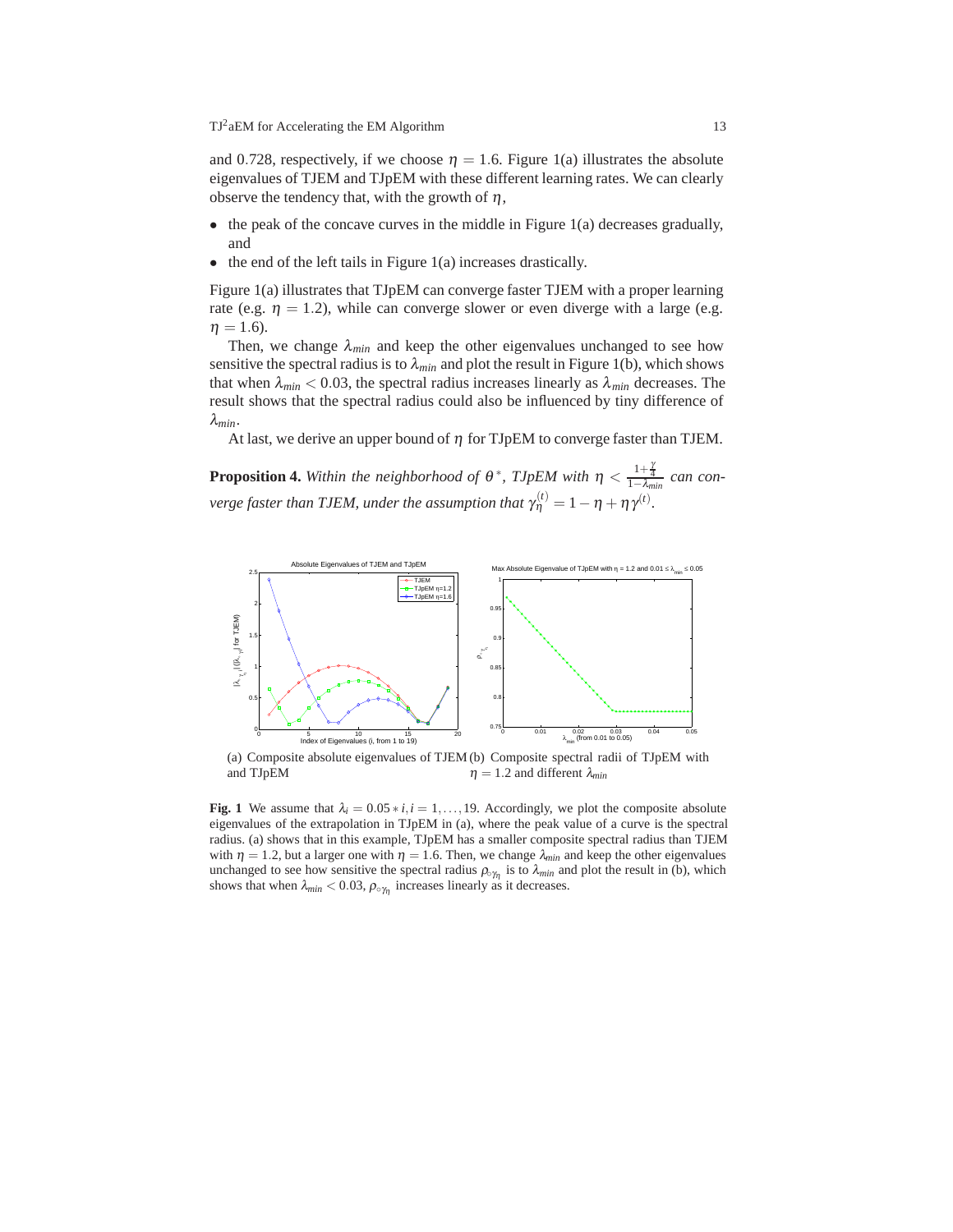# *4.2 Impact of Negative* λη*min against TJpEM*

Proposition 4 implies that TJpEM converges faster than TJEM with a proper learning rate, but when the learning rate exceeds the proper range, TJpEM might converge slower. Besides,  $\lambda_{min}$  can also influence the spectral radius, especially when  $\lambda_{min} \rightarrow 0$ . This is usually because a large learning rate and a tiny minimal eigenvalue may result in a negative eigenvalue  $\lambda_{nmin}$  for pEM.

A negative eigenvalue brings impact against TJpEM, especially when the value is less than −1. In this case, the extrapolation may bring the search away from the local optimum and fail to improve the likelihood. Recall that to guarantee convergence, Algorithm 1 will discard an extrapolation result if it fails to improve the likelihood. If this occurs often, the rate of convergence will suffer. Consequently, the impact of negative  $\lambda_{nmin}$  against TJpEM is undesirable. A solution for TJpEM is to use a small  $\eta$ . However, it is difficult to determine how to adjust  $\eta$  accordingly and this conservative solution may rarely produce any significant acceleration. Another solution, which will be described in the next section, is the  $TJ^2pEM$  algorithm.  $TJ^2pEM$  ensures that all eigenvalues including the minimal one are non-negative, and thus alleviates the impact of negative eigenvalues against TJpEM.

# **5 TJ**2**pEM: Stabilizing TJpEM by Double Extrapolation**

The  $TJ^2pEM$  algorithm applies the double extrapolation method that combines two pEM extrapolations into one to prevent the Jacobian from having any negative eigenvalue. The key idea is that, when our mapping is  $M_{\eta}^2$ , its Jacobian  $J_{\eta}^2$  will be  $Q\Lambda_{\eta}^2 Q^{-1}$  and  $\Lambda_{\eta}^2$  will contain no negative eigenvalue. Consequently, the deviation between the real and estimated eigenvalues would be smaller.

Similar to Equation (8), we substitute the EM mapping with  $M_n$ , but apply  $M_n$ twice at a time for every current estimate to obtain:

$$
\theta^* = \theta^{(t-1)} + \sum_{h'=0}^{\infty} (M_{\eta}^{2h'+2}(\theta^{(t-1)}) - \theta^{(t-1)})
$$
(19)  
=  $\theta^{(t-1)} + \sum_{h'=0}^{\infty} (\theta^{(t+2h'+1)} - \theta^{(t+2h'-1)}).$ 

Note that the superscript *t* still indicates the number of iterations that pEM has been applied.

Based on Equation (4),  $\theta^{(t+2h'+1)} - \theta^{(t+2h'-1)}$  can be written as:

$$
\theta^{(t+2h'+1)} - \theta^{(t+2h'-1)} \approx J_{\eta}^{2h'}(\theta^{(t+1)} - \theta^{(t-1)}).
$$

Substituting Equation (19) with the above approximation, we have: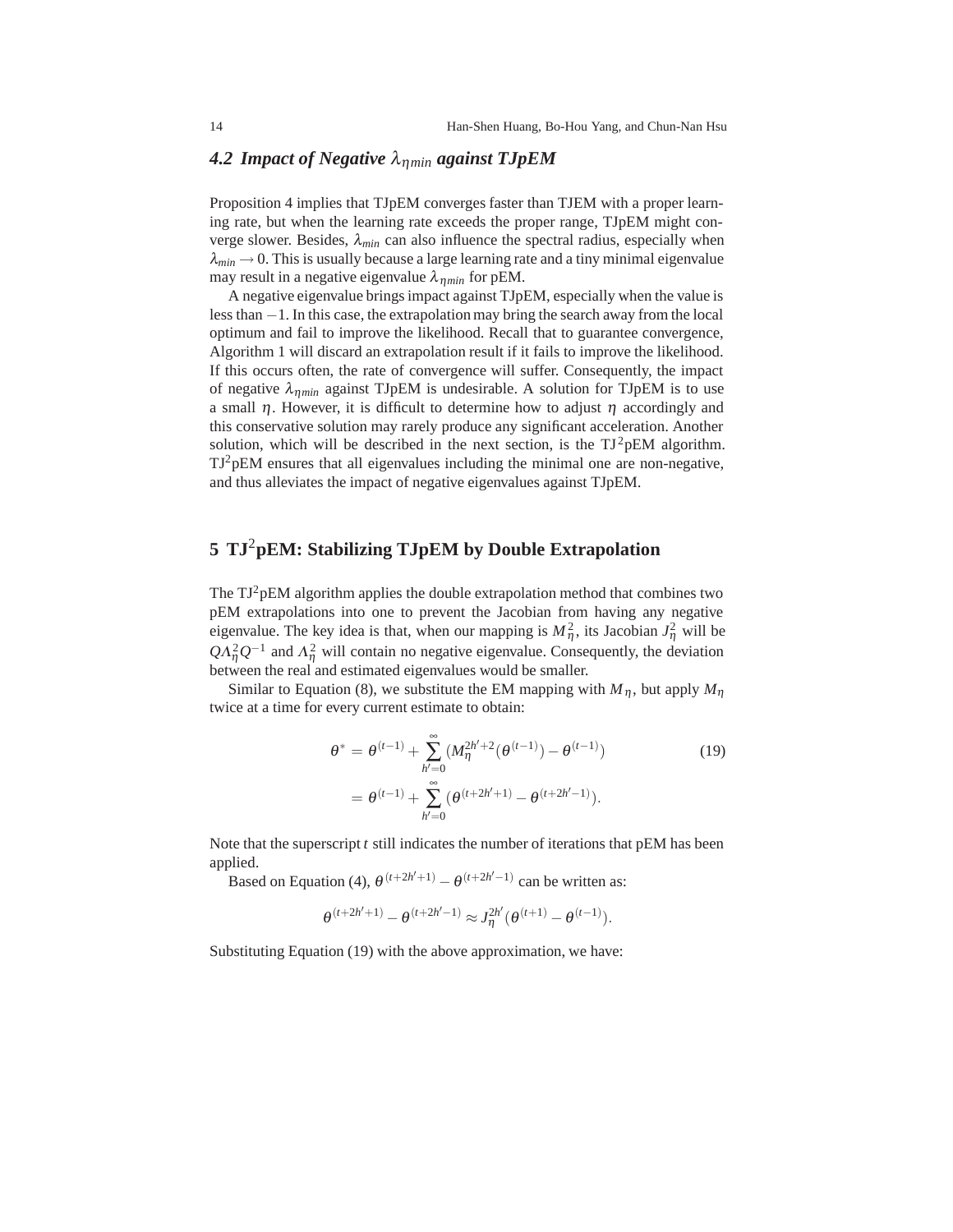$$
\theta^* = \theta^{(t-1)} + \sum_{h'=0}^{\infty} (\theta^{(t+2h'+1)} - \theta^{(t+2h'-1)})
$$
(20)  

$$
\approx \theta^{(t-1)} + \sum_{h'=0}^{\infty} J^{2h'} (\theta^{(t+1)} - \theta^{(t-1)})
$$
  

$$
= \theta^{(t-1)} + (I - J_{\eta}^2)^{-1} (\theta^{(t+1)} - \theta^{(t-1)})
$$
  

$$
= \theta^{(t-1)} + (I - J_{\eta}^2)^{-1} (\theta_{\eta}^{(t)} - \theta^{(t-1)})
$$

Still, we use  $\gamma_{\eta}^{(t)}$  as in TJpEM to approximate  $J_{\eta}$  and obtain the extrapolation in TJ<sup>2</sup>pEM as follows:

$$
\theta^{(t+1)} = \theta^{(t-1)} + \frac{1}{1 - (\gamma_{\eta}^{(t)})^2} (\theta_{\eta}^{(t)} - \theta^{(t-1)}).
$$
 (21)

Note that instead of extrapolating from  $\theta^{(t)}$ , TJ<sup>2</sup>pEM extrapolates from  $\theta^{(t-1)}$  at the *t*-th iteration.

# *5.1 Convergence Properties of TJ*2*pEM*

The extrapolation of  $TJ^2pEM$  is quite different from that of TJpEM. At iteration  $t$ where  $\theta^{(t)} = \theta_{\eta}^{(t-1)}$ , the extrapolation in TJpEM uses  $\theta^{(t-1)}$ ,  $\theta^{(t)}$ , and  $\theta_{\eta}^{(t)}$  to estimate  $\gamma^{(t)}_{\eta}$ , and then extrapolates from  $\theta^{(t)}$  along  $\theta^{(t)}_{\eta} - \theta^{(t)}$ . The mapping in TJpEM from  $\theta^{(t-1)}$  to  $\theta^{(t+1)}$  is a pEM mapping to  $\theta^{(t)}$  and a triple jump extrapolation to  $\theta^{(t+1)}$ . TJ<sup>2</sup>pEM as given in Equation (21) estimates  $\gamma^{(t)}_{\eta}$  in the same way as TJpEM, but it extrapolates from  $\theta^{(t-1)}$  along the direction of  $\theta_{\eta}^{(t)} - \theta^{(t-1)}$ . The mapping in TJ<sup>2</sup>pEM is a direct mapping from  $\theta^{(t-1)}$  to  $\theta^{(t+1)}$ . In other words, if the extrapolation is a success, we consider it as one update that takes two iterations.

The next lemma gives the eigenvalues of the Jacobian of the  $TJ^2pEM$  mapping.

**Lemma 3.** *The i-th eigenvalue*  $\lambda_{\gamma_{\eta}^2 i}$  *of the Jacobian of the TJ*<sup>2</sup>*pEM mapping is:* 

$$
\lambda_{\gamma_{\eta}^2 i} = \frac{(\lambda_{\eta i})^2 - (\gamma_{\eta}^{(t)})^2}{1 - (\gamma_{\eta}^{(t)})^2}.
$$

We use the same example in Section 4.1 to show the eigenvalues of  $TJ^2pEM$  with different learning rates  $\eta$  in Figure 2(a). We can clearly observe that in this example, with the growth of  $\eta$ ,

• λη*min* has a much less impact on the spectral radius than that of TJpEM, where the spectral radius of the Jacobian of the TJpEM mapping may increase drastically due to a small λη*min*;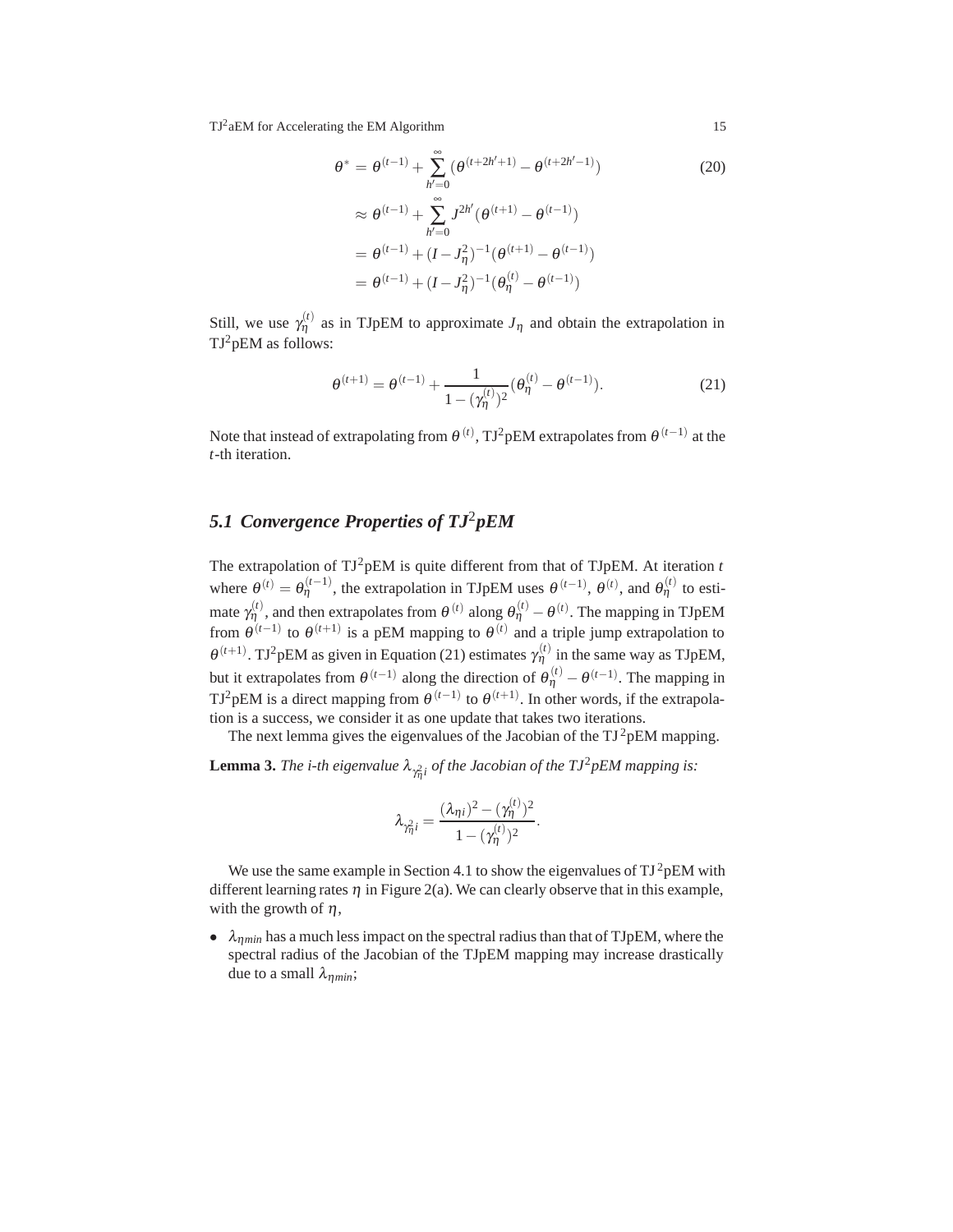

**Fig. 2** With the same example as in Figure 1, (a) shows the absolute eigenvalues of  $T\hat{P}pEM$  with  $\eta = 1.4$ , 1.6, and 1.8. The curves have no left tail and look like the curve of TJEM in Figure 1. (b) shows that changes to  $\lambda_{min}$  will not affect the spectral radius  $\rho_{\gamma_1^2}$  here, suggesting that TJ<sup>2</sup>pEM is barely affected by λ*min*.

• TJ<sup>2</sup>pEM with a large  $\eta$  tends to have a smaller spectral radius than that with a small  $\eta$ , in contrast of TJpEM.

At last, we derive the conditions under which  $TJ^2pEM$  can converge faster than TJpEM.

**Proposition 5.** *Given the same learning rate*  $\eta$ ,  $T J^2 p E M$  *can converge faster than*  $T J p E M$  if  $\lambda_{\eta min} < -\frac{1}{2}$  and  $\lambda_{\eta max} \leq \frac{1 + \sqrt{2}}{2} \gamma_{\eta}^{(t)}$ .

#### *5.2 Elimination of Impact of Negative* λη*min*

Proposition 5 and Figure 2(a) suggest that  $TJ^2pEM$  will successfully alleviate the impact of negative eigenvalues  $\lambda_{nmin}$  of TJpEM due to a large learning rate  $\eta$ . Another factor that influences  $\lambda_{\text{nmin}}$  is  $\lambda_{\text{min}}$ , as described in Section 4.2. Here we discuss how λ*min* may affect λη*min* with an example.

Figure 2(b) plots the spectral radius of the Jacobian of TJ<sup>2</sup>pEM with  $\eta = 1.8$  in the same way as Figure 1(b). We can observe that, when  $\lambda_{min}$  decreases from 0.05 to 0.01, the spectral radius is unchanged. Unlike TJpEM,  $TI^2$ pEM is barely affected by the change of  $\lambda_{min}$ . Hence, TJ<sup>2</sup>pEM will achieve a more stable acceleration performance than TJpEM.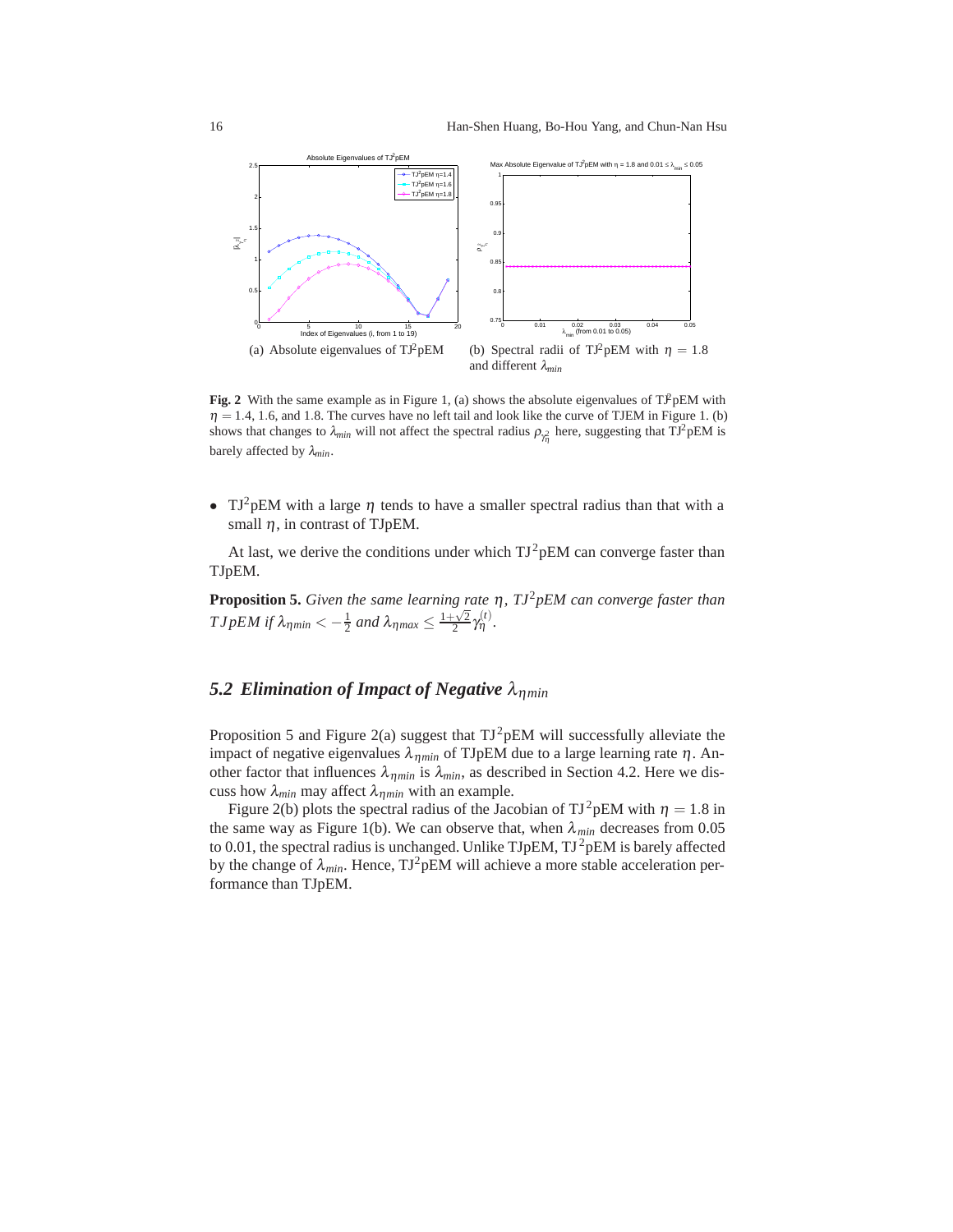# **6 TJ**2**aEM: Accelerating TJ**2**pEM by Dynamic Learning Rate**

The TJ<sup>2</sup>aEM algorithm is the same as the TJ<sup>2</sup>pEM except that  $\eta$  in TJ<sup>2</sup>aEM is dynamically adjusted. Since  $TJ^2pEM$  is more stable than  $TJpEM$ ,  $TJ^2pEM$  is expected to have much less ill effects on the eigenvalues than TJpEM does with dynamic learning rates for  $M_{\eta}$ . In this section, we explain why dynamic learning rates may help and analyze the convergence properties of  $TJ^2aEM$ .

#### *6.1 Success of aEM*

In this subsection, we use an example to show the advantage of dynamically adjusting the learning rate <sup>η</sup> over a fixed optimal learning rate <sup>η</sup>∗. In particular, we will show that using two slightly different learning rates for two consecutive pEM iterations will achieve a higher speedup than using the optimal learning rate  $\eta^*$  at every iteration. Let  $\eta^{(1)} = \eta^* + \Delta$  and  $\eta^{(2)} = \eta^* - \Delta$ , where  $\Delta$  is an arbitrary constant between 0 and 1. Let  $M_1$  and  $M_2$  be the pEM mappings with the learning rates  $\eta^{(1)}$  and  $\eta^{(2)}$ , respectively. Their Jacobians are  $J_1 = QA_1Q^{-1}$  and  $J_2 = QA_1Q^{-1}$ , respectively. and the eigen matrix of  $J_2J_1$  is  $\Lambda_2\Lambda_1$ . Hence, the *i*-th eigenvalue in  $J_2J_1$ is:

$$
(1 - \eta^{(1)} + \eta^{(1)}\lambda_i)(1 - \eta^{(2)} + \eta^{(2)}\lambda_i)
$$
  
= 
$$
(1 - \eta^* + \eta^*\lambda_i - \Delta(1 - \lambda_i))(1 - \eta^* + \eta^*\lambda_i + \Delta(1 - \lambda_i))
$$
  
= 
$$
(\lambda_{\eta^*i} - \Delta(1 - \lambda_i))(\lambda_{\eta^*i} + \Delta(1 - \lambda_i))
$$
  
= 
$$
(\lambda_{\eta^*i})^2 - (\Delta(1 - \lambda_i))^2
$$
  
\$\leq (\lambda\_{\eta^\*i})^2\$.

Therefore, for each direction along the eigenvector  $v_i$ , the eigenvalue of  $J_2J_1$  is smaller than that of  $(J_{\eta^*})^2$ . It follows that pEM with two different learning rates  $\eta^{(1)}$  and  $\eta^{(2)}$  may converge faster than pEM with a fixed optimal learning rate  $\eta^*$ in the neighborhood of the local optimum.

We can extend the above result to use several different  $\Delta$  in turns. Though the optimal learning rate  $\eta^*$  is not known in practice, we can try a wide range of  $\eta$  so that it is virtually equivalent to have several different  $\Delta$  with  $\eta^*$ . This provides an explanation of why the aEM algorithm (Salakhutdinov and Roweis, 2003) performs better than pEM with  $\eta^*$ .

### *6.2 Derivation of TJ*2*aEM*

The TJ<sup>2</sup>aEM algorithm applies dynamic  $\eta$  to TJ<sup>2</sup>pEM for further acceleration. It is clear that by applying  $\eta^{(1)}$  and  $\eta^{(2)}$  to Equation (25), we can establish that the spec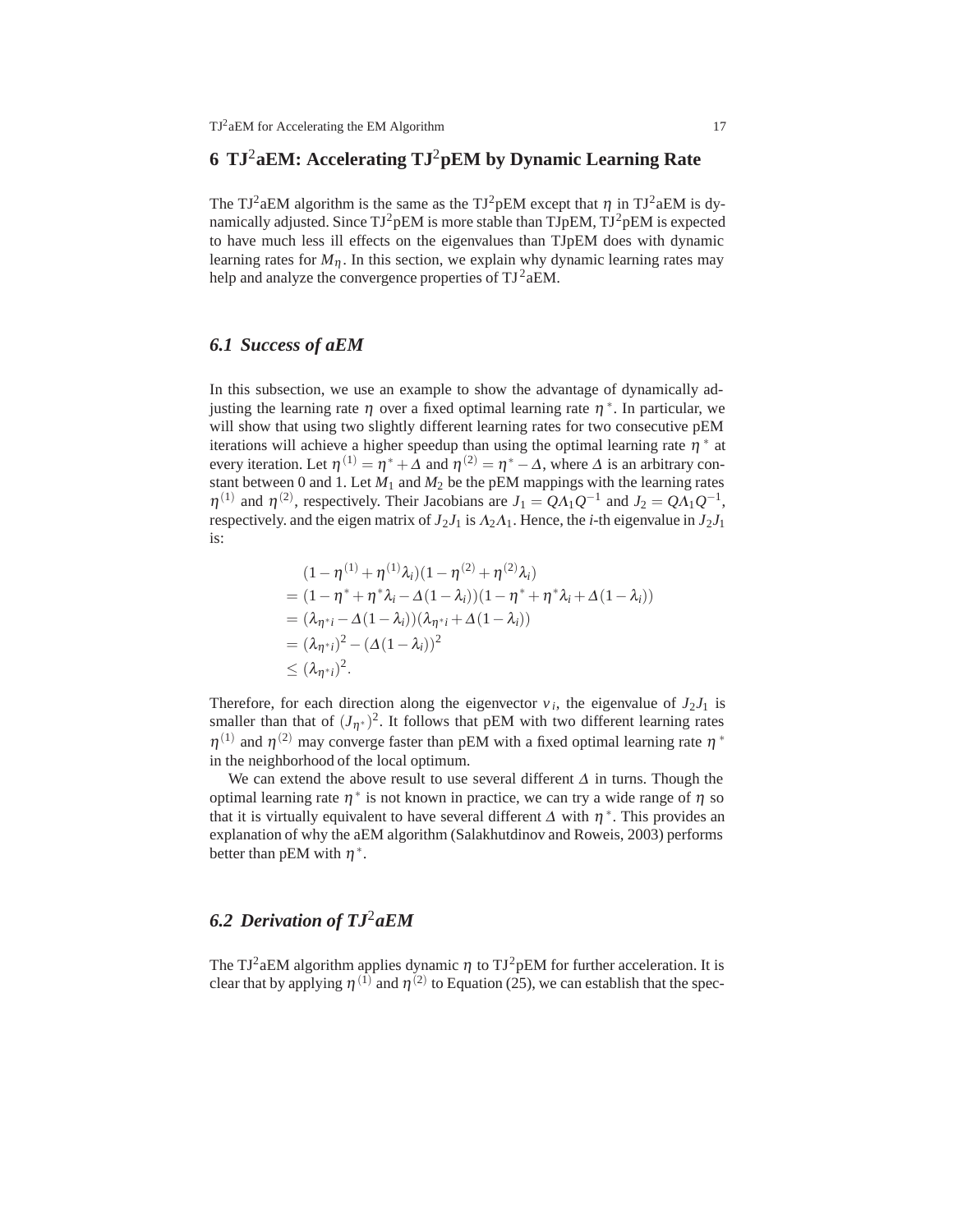tral radius of  $TJ^2aEM$  will be smaller than that of  $TJ^2pEM$ , implying that  $TJ^2aEM$ may converge faster than  $TJ^2pEM$  in the neighborhood of the local optimum.

$$
|\lambda_{\gamma_{\eta(1)}^2} i \lambda_{\gamma_{\eta(2)}^2} i|
$$
\n
$$
= \frac{(\lambda_{\eta^{(1)}} i^2 - (\lambda_{\eta^{(1)}} \text{max})^2}{1 - (\lambda_{\eta^{(1)}} \text{max})^2} \cdot \frac{(\lambda_{\eta^{(2)}} i^2 - (\lambda_{\eta^{(2)}} \text{max})^2}{1 - (\lambda_{\eta^{(2)}} \text{max})^2}
$$
\n
$$
\propto \frac{(\lambda_{\eta^{(1)}} i + \lambda_{\eta^{(1)}} \text{max})(\lambda_{\eta^{(2)}} i + \lambda_{\eta^{(2)}} \text{max})}{(1 + \lambda_{\eta^{(1)}} \text{max})(1 + \lambda_{\eta^{(2)}} \text{max})}
$$
\n
$$
= \frac{(\lambda_{\eta^* i} + \lambda_{\eta^*} \text{max} - \Delta(2 - \lambda_i - \lambda_{\text{max}}))(\lambda_{\eta^* i} + \lambda_{\eta^*} \text{max} + \Delta(2 - \lambda_i - \lambda_{\text{max}}))}{(1 + \lambda_{\eta^*} \text{max} - \Delta(1 - \lambda_{\text{max}}))(1 + \lambda_{\eta^*} \text{max} + \Delta(1 - \lambda_{\text{max}}))}
$$
\n
$$
= \frac{(\lambda_{\eta^* i} + \lambda_{\eta^*} \text{max})^2 - (\Delta(2 - \lambda_i - \lambda_{\text{max}}))^2}{(1 + \lambda_{\eta^*} \text{max})^2 - (\Delta(1 - \lambda_{\text{max}}))^2}
$$
\n
$$
\leq \frac{(\lambda_{\eta^* i} + \lambda_{\eta^*} \text{max})^2 - (\Delta(1 - \lambda_{\text{max}}))^2}{(1 + \lambda_{\eta^*} \text{max})^2 - (\Delta(1 - \lambda_{\text{max}}))^2}
$$
\n
$$
\leq \frac{(\lambda_{\eta^* i} + \lambda_{\eta^*} \text{max})^2}{(1 + \lambda_{\eta^*} \text{max})^2}.
$$

 $|\lambda_{\gamma^2_{\eta^{(1)}}i}\lambda_{\gamma^2_{\eta^{(2)}}i}| = |\lambda_{\gamma^2_{\eta^{*}}i}|^2$  if  $\Delta = 0$ . Again, we obtain that  $|\lambda_{\gamma^2_{\eta^{(1)}}i}\lambda_{\gamma^2_{\eta^{(2)}}i}|$  with  $\Delta$  is smaller than  $|\lambda_{\gamma_{\eta^*}^2 i}|^2$ .

 $TJ^2aEM$  dynamically adjusts  $\eta$  in the range of 1.0 to 2.0 in a zigzag manner to gain further speedup. We choose this range because this is the range that the pEM mapping will always converge. There exist various methods to adjust  $\eta$ . The above method is one of the simplest but works well in our experiments.

#### **7 Experimental Results**

This section reports the experimental evaluation of the triple jump acceleration methods by comparing them with aEM. We have also implemented three other algorithms: staggered EM (Hesterberg, 2005), SQUAREM (Berlinet and Roland, 2007), and  $\varepsilon$ -accelerated EM (Kuroda and Sakakihara, 2006). In our tests on the three algorithms, we found that the performance of staggered EM is similar to aEM, while SQUAREM and <sup>ε</sup>-accelerated EM usually took longer to converge. Therefore, for the sake of conciseness, it is sufficient for us to show the comparison of our proposed methods with aEM only.

We will compare the numbers of iterations required to converge in our evaluation. More specifically, the number of iterations is the number of times that an E-step is executed, which is the most costly step in EM for the probabilistic models used in our experiments. The ratios of average time for each iteration of EM,  $TJ^2aEM$ , and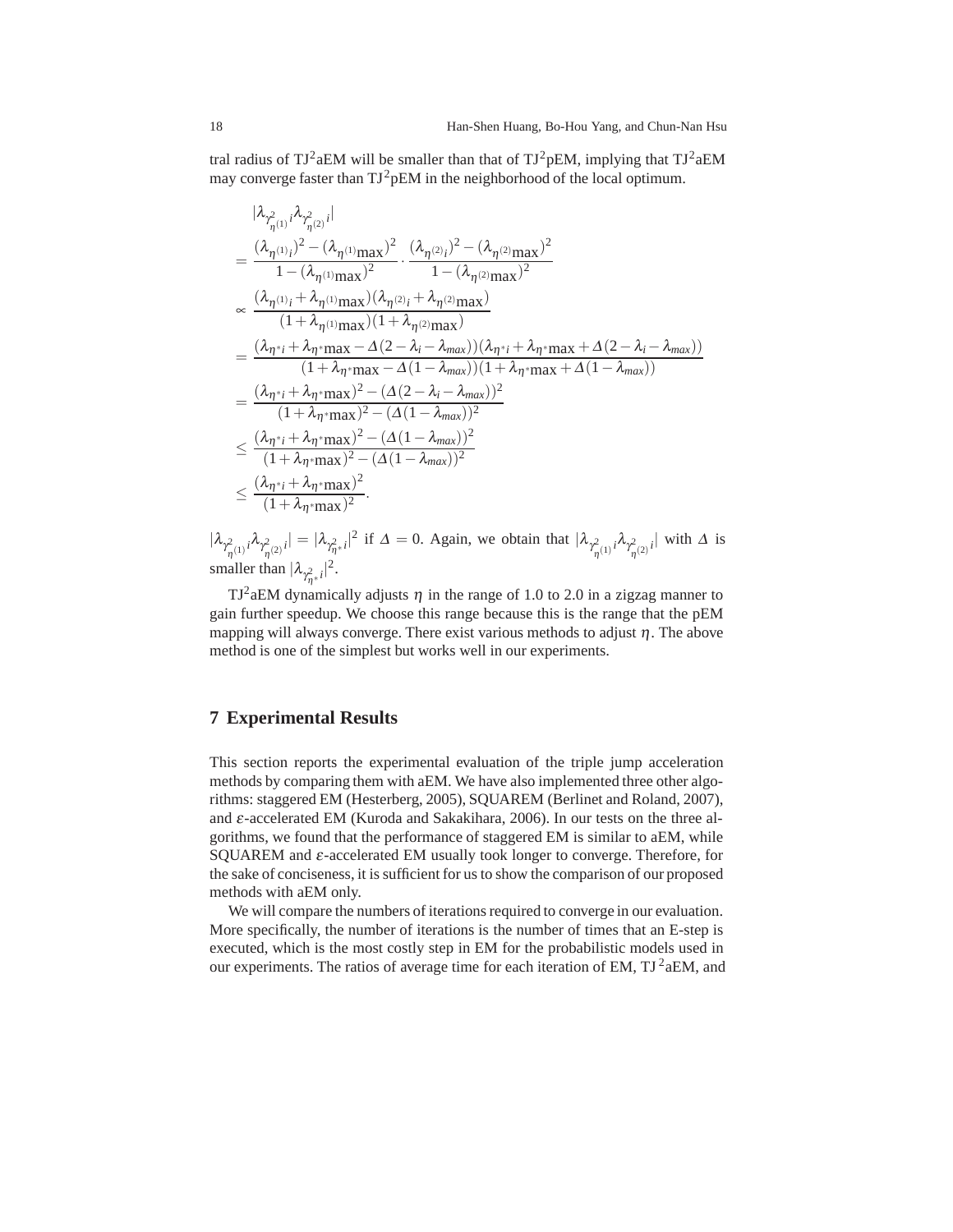aEM are almost 1:1:1 after we optimize the codes. Sometimes, EM takes even more time than TJ<sup>2</sup>aEM and aEM for an iteration. The reasons are

- 1. the overhead for aggressive extrapolation methods in  $TJ^2aEM$  and aEM is quite low, and
- 2. when an estimate fails to improve enough likelihood,  $TJ^2aEM$  and aEM will discard it and move into the next iteration, without performing the M-step and aggressive extrapolation.

Therefore, it is sufficient to compare the number of iterations to show the speedup in our experiments.

#### *7.1 Implementation of the Triple Jump Extrapolations*

The EM variants compared in our experiments include EM, pEM, aEM, TJpEM,  $TJ^2pEM$ , and  $TJ^2aEM$ . We will use the number that follows pEM, TJpEM, and TJ2pEM to indicate their learning rates. For example, TJpEM14 stands for the TJpEM algorithm with  $\eta = 1.4$ . Algorithm 1 described in Section 2.4 is the template of all of these algorithms, with Step 5 instantiated by the corresponding extrapolation methods.

Algorithm 2 shows how we implement the extrapolation methods. It is quite straightforward except that we need to ensure that it is numerically stable. In a difficult EM problem,  $\gamma$  could be close to one and make  $\frac{1}{1-\gamma} \to \infty$ . An easy fix to this issue is to define an upper bound for  $\gamma$  so that if its value exceeds this upper bound, we will use a value within this upper bound instead.  $\kappa$  in Algorithm 2 is the upper bound of γ. We choose  $κ = 0.95$  in our experiments. On the other hand, when we have a small  $\gamma$ , its value could be too small to produce any gain by extrapolation. In this case, if  $\gamma$  is less than a constant lower bound  $\kappa'$ , we will simply set  $\gamma$  to zero and skip the extrapolation. The lower bound  $\kappa'$  was assigned to 0.5 in our experiments.

The use of  $\kappa$  to avoid unstable extrapolation is quite important in two aspects. First, it avoids aggressive extrapolation with unreasonable learning rates which is very likely to yield worse estimates to be discarded. The consequence is less backtracks and less time in the search. Second, we observed that when  $\gamma$  is greater than we expected, we can usually obtain an estimate with higher likelihood by using a reasonable <sup>κ</sup>.

Also, we used softmax parameterization for multinomial distributions and Choleski decomposition for covariance matrices to avoid extrapolating to illegal estimates. The stopping condition for all experiments is that the improvement of the likelihood  $\delta$  < 10<sup>-5</sup>.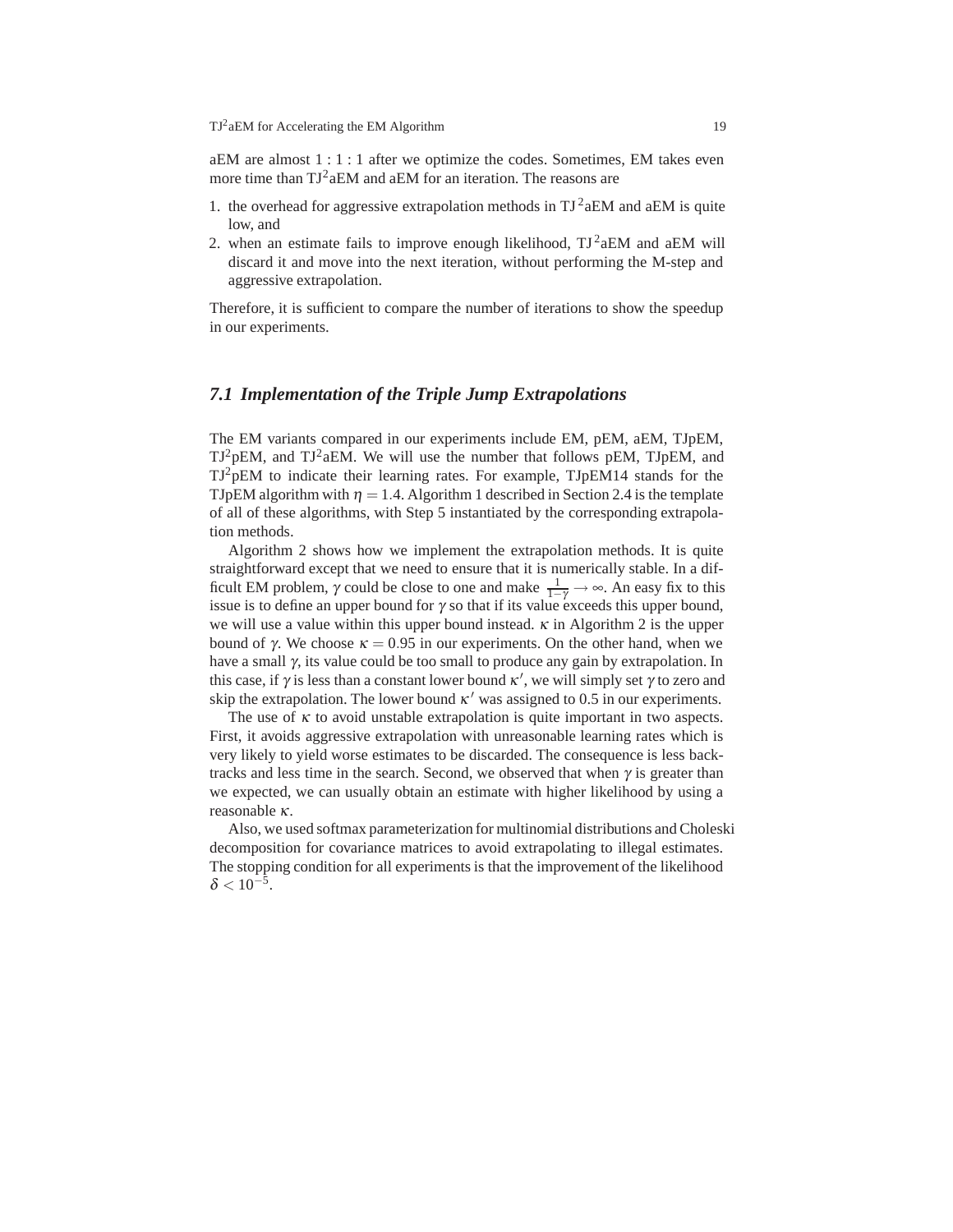**Algorithm 2** Triple Jump Extrapolation

1: **input:** initial estimate  $\theta_a$ , hop estimate  $\theta_b$ , and step estimate  $\theta_c$ 2: **output:** jump estimate  $\theta_d$ . 3:  $\gamma \leftarrow \frac{\|\theta_c-\theta_b\|}{\|\theta_b-\theta_a\|};$ 

- 4: **if**  $(γ > κ)$  **then**  $γ = κ;$
- 5: **if** ( $\gamma < \kappa'$ ) **then**  $\gamma = 0.0$ ;
- 6:  $\theta_d \leftarrow \theta_a + \frac{1}{1-\gamma^2}(\theta_c \theta_a)$  for TJ<sup>2</sup> aEM and TJ<sup>2</sup> pEM, or  $\theta_d \leftarrow \theta_b + \frac{1}{1-\gamma}(\theta_c \theta_b)$  for TJEM and TJpEM.

#### *7.2 Models and Data for Experiments*

The experiments were designed to compare different algorithms under the impact of different models, data sets, and initial values. We synthesized 100 data sets with randomly generated initial values from each of the following models:

- Hidden Markov Models (HMM): we considered five-state, 20-symbol HMMs with randomly generated parameters to synthesize training data sets. Each data set contains 500 sequences with an alphabet of 100 symbols.
- Bayesian networks (BN): we used the ALARM model (Cooper and Herskovits, 1992), a large real world Bayesian Network with 37 multinomial nodes. We randomly assigned conditional probabilities and synthesized 2,000 examples for each experimental data set. In addition, we removed values from each data set with a different missing rate to make data set sparse.
- Mixture of Gaussians (MoG): we also investigated the speedup for MoG with Gaussian components that overlapped with one another. In particular, we sampled 2,000 cases for each experimental data set using five equally-weighted Gaussians with means at  $\{(0,0), (0,1), (1,0), (0,-1), (-1,0)\}$  and variances 0.8.
- Semisupervised Bayesian classifier (SB): We used a Bayesian classifier that classifies instances with 100 10-valued discrete features into 5 categories. 3,000 training cases were generated with 90% unknown labels and missing feature values.

### *7.3 Accelerating EM by TJEM*

Here we empirically show that TJEM outperforms EM. Note that Hesterberg (2005) has run experiments for similar algorithms, but his experiments are not as comprehensive as ours because he only used a quite simple probabilistic model with a two-dimensional parameter vector.

Figure 3 shows the results of our performance comparison. For the data sets of the same type of models, there is one scattered plot to show the required iterations for convergence for each algorithm. The coordination of each data point is the iterations of TJEM (the X-axis) and EM (the Y-axis) for the same data set. There are 100 data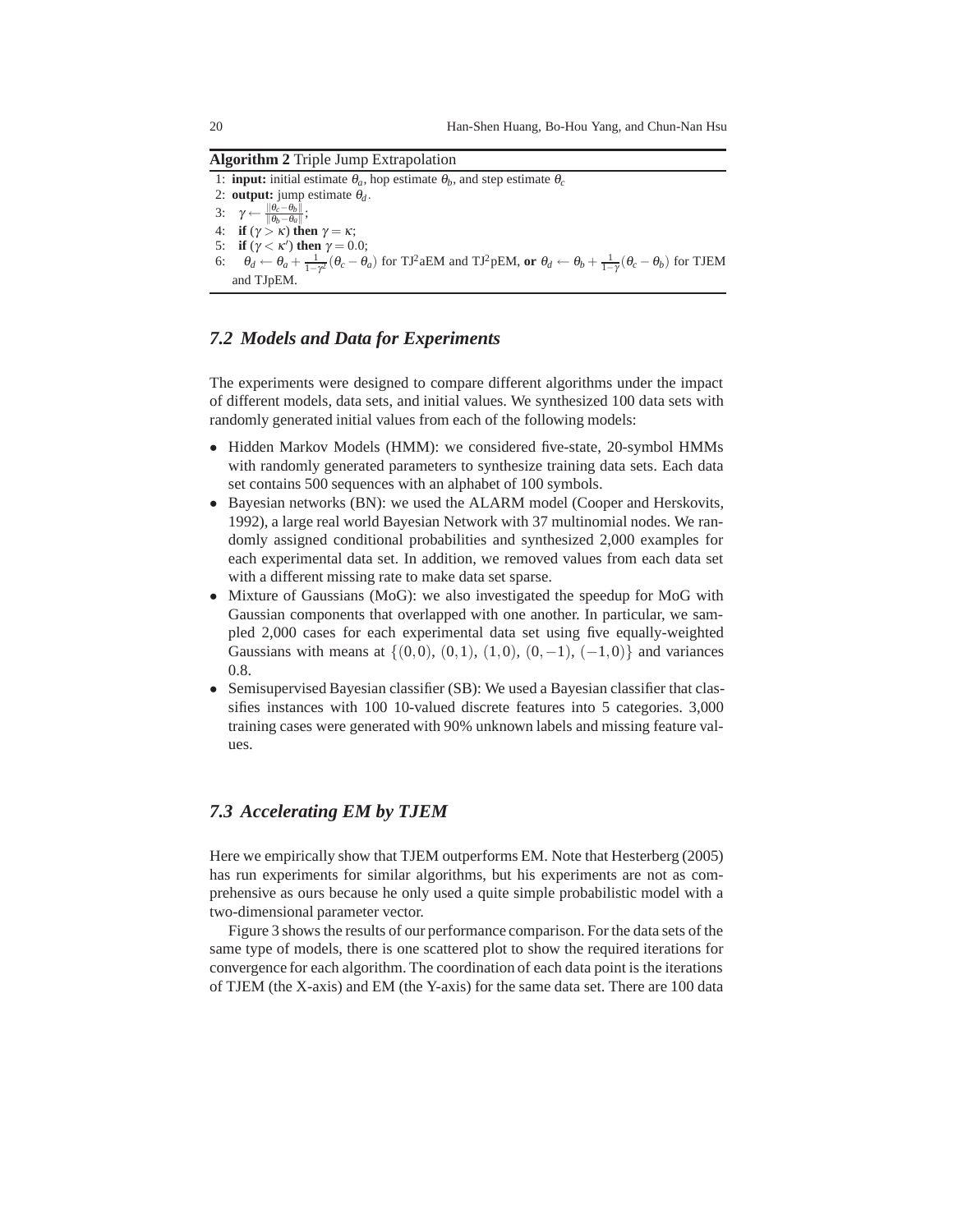points in each plot, representing the results of 100 trials. A data point lays in the upper triangle if TJEM converges faster, and in the lower triangle if EM is faster. We can see that in the 400 trials of all four models, TJEM converges faster for 392 times, and slower only for 8 times. Moreover, in the cases where TJEM is faster, it can run about 7-fold faster than EM. When TJEM is slower, it is only slightly slower than EM. The overall speedup for TJEM over EM is about two folds.

We also compare the likelihood of the output parameter vector from TJEM and EM. An acceleration method is desirable if it converges faster and stops at a local optimum with a higher likelihood. When TJEM and EM converge to different local optima, the final likelihood is determined by local optima. When they converge to the same local optimum, TJEM converges with higher likelihood most of the time. The reason is that EM may prematurely satisfy the termination condition because the improvement of the likelihood made by EM is limited in the neighborhood of  $\theta^*$ . In contrast, the extrapolation made by TJEM allows it to obtain a parameter vector closer to  $\theta^*$  and thus converge with a higher likelihood. This applies to other TJEM variants and explains why TJEM yields better likelihoods in most trials.

In Figure 3, a circle means that TJEM (the X-axis algorithm) converges with a higher likelihood, while a box indicates that EM (the Y-axis algorithm) stops with a higher likelihood score. The size of a data point shows the difference between their likelihood scores. A small point means that the difference is less than  $10^{-5}$ , a medium one between  $10^{-3}$  and  $10^{-5}$ , and a large one more than  $10^{-3}$ . We found that TJEM converges with a higher likelihood score in 60 trials for HMM, 90 for ALARM, 83 for MoG, and 60 for SB. Therefore, we can conclude that TJEM can actually accelerate the EM algorithm.

#### *7.4 Accelerating TJEM by TJpEM*

Next, we empirically compare the acceleration performance of the TJpEM and TJEM algorithms. We have shown analytically that TJpEM can further accelerate TJEM with a small learning rate  $\eta$  in Section 4.1. Figure 4 shows the results of our experimental comparison. The scattered plots show that, in 100 trials of HMM training, TJpEM with  $\eta = 1.2$  (TJpEM12) and  $\eta = 1.4$  (TJpEM14) converge faster than TJEM in 94 and 81 trials, respectively. Also, TJpEM12 is superior to TJEM in terms of the likelihood for 84 times, and TJpEM14 for 73 times. We obtained similar results in the experiments for other probabilistic models with the same settings (not shown here).

Proposition 4 implies that TJpEM may converge slower than TJEM with a large  $\eta$ , depending on the eigenvalues of the Jacobian of the original EM mapping of the problem at hand. We assigned  $\eta = 1.6$  and 1.8 for TJpEM to compare its acceleration performance with TJEM for HMM training. Figure 4 shows the comparison results confirming that in most trials, TJpEM converges slower than TJEM with a large  $\eta$ , as predicted by our theorem.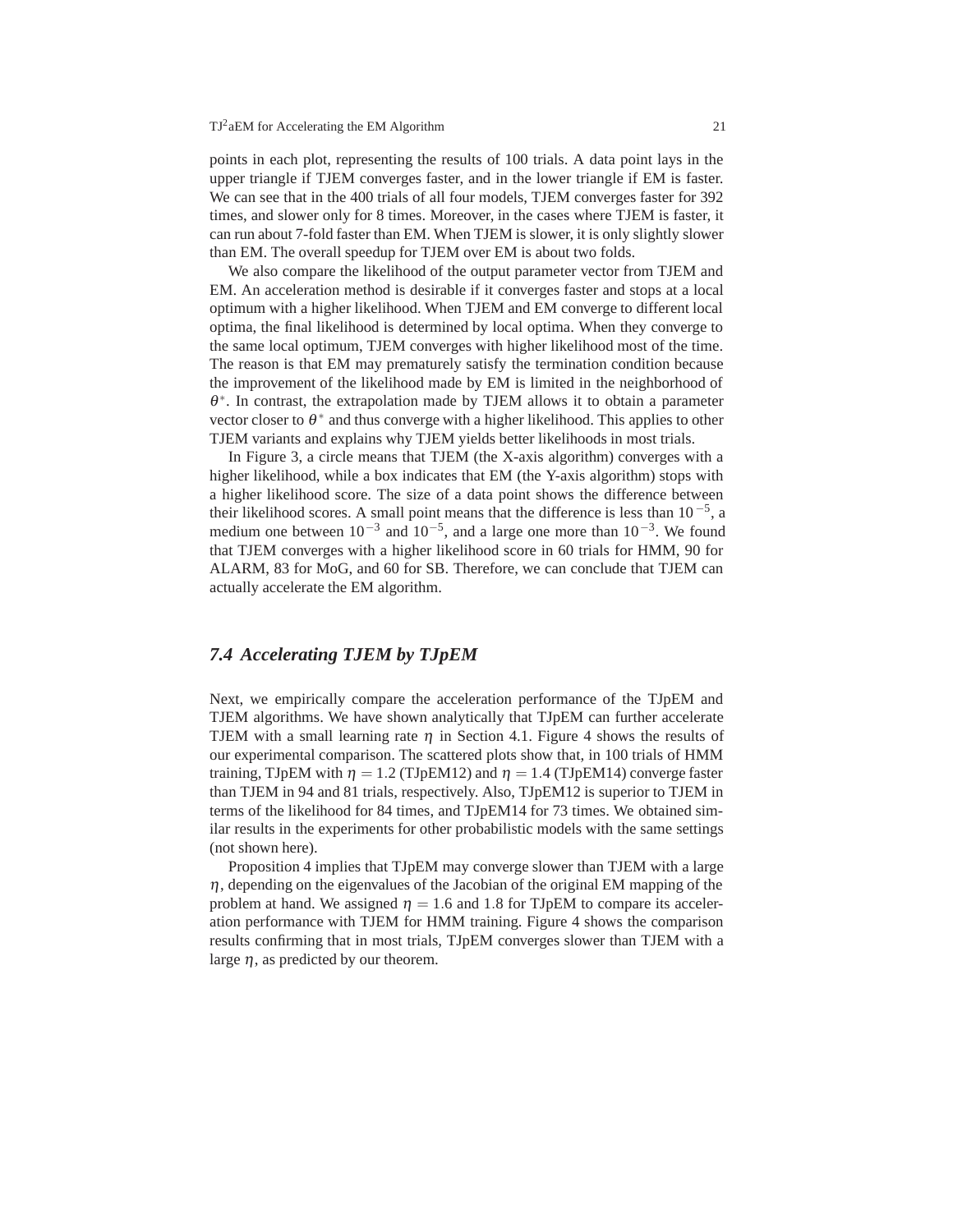

**Fig. 3** Scattered plots that compare the TJEM and EM algorithms. TJEM converges faster in almost all trials.

# *7.5 Comparison of TJpEM and TJ*2*pEM*

In Section 4.2, we concluded that because of negative eigenvalues, TJpEM may converge slower with a large learning rate or a small eigenvalue. We proposed another extrapolation method called  $TJ^2pEM$  to address the issue. Here we empirically demonstrate that  $TJ^2pEM$  can actually alleviate the impact of negative eigenvalues against TJpEM.

For our empirical demonstration, we considered a toy MoG model with two weighted one-dimensional Gaussians whose variances are a fixed known constant (1.0 in this case). Therefore, the parameter vector of our model has three dimensions,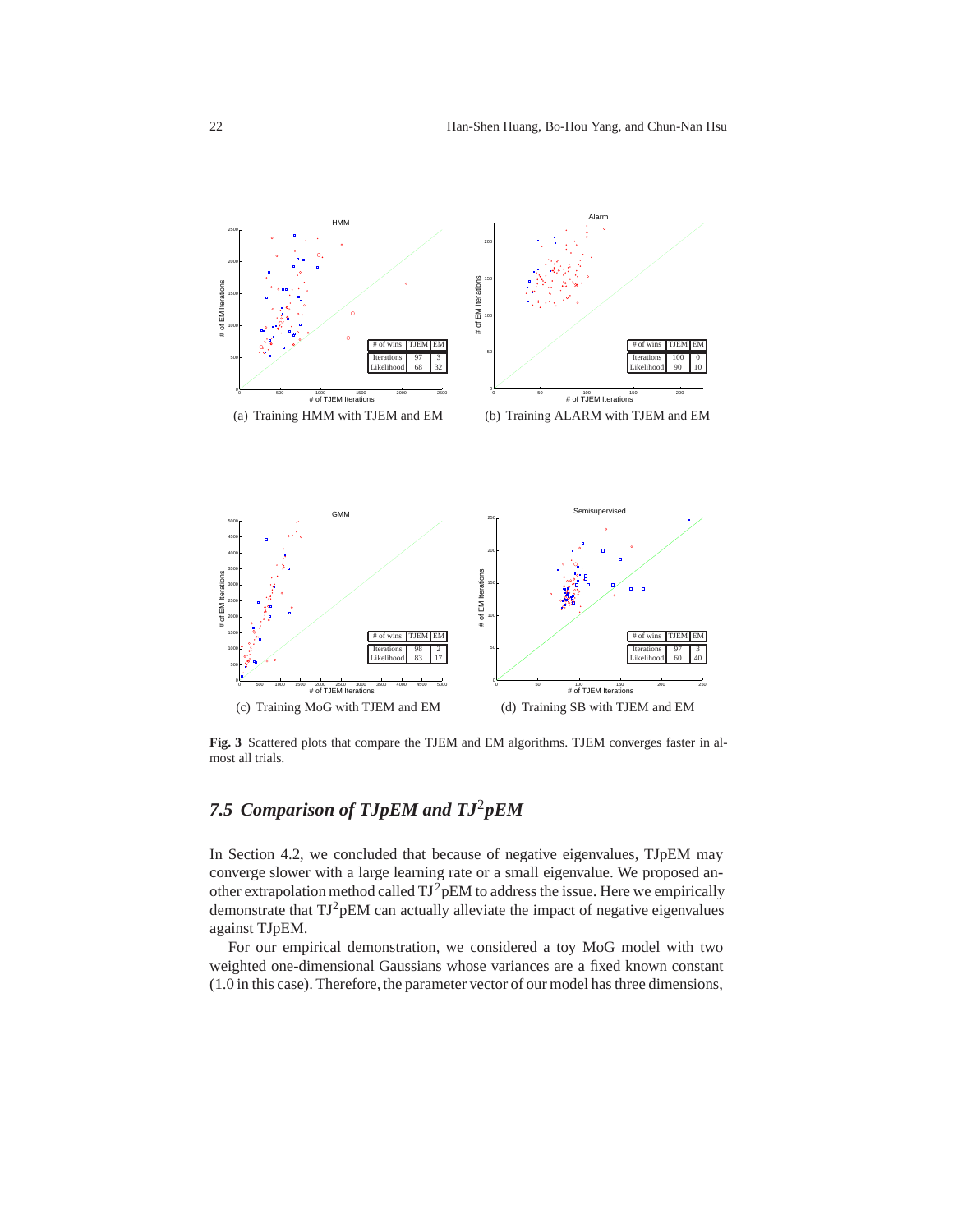



**Fig. 4** Scattered plots that compare the TJpEM and TJEM algorithms. TJpEM converges faster when the learning rate  $\eta = 1.2$  and 1.4 but slower when  $\eta = 1.6$  and 1.8, as predicted.

two for the means and one for the weight. We chose  $[1.0, -1.0, 0.5]$  as the parameters of our model and sampled 500 data points for our experiment. This model is selected because it has been studied by Louis (1982), who also derived a general form of its Jacobian. We used his general form to obtain the Jacobian of our model and its eigenvalues [0*.*7812*,*0*.*3089*,*0*.*2569]. Then we chose a large learning rate  $\eta = 1.9$  and the eigenvalues of the Jacobian of the resulting pEM mapping became [0*.*5843*,*−0*.*3131*,*−0*.*4119]. In this way, we have created a test case with negative eigenvalues.

Then we applied TJpEM and TJ<sup>2</sup>pEM and plotted  $\psi_1$  and  $\psi_3$  as a function of iterations in Figure 5.  $\psi_1$  and  $\psi_3$  are the transformed parameters along the directions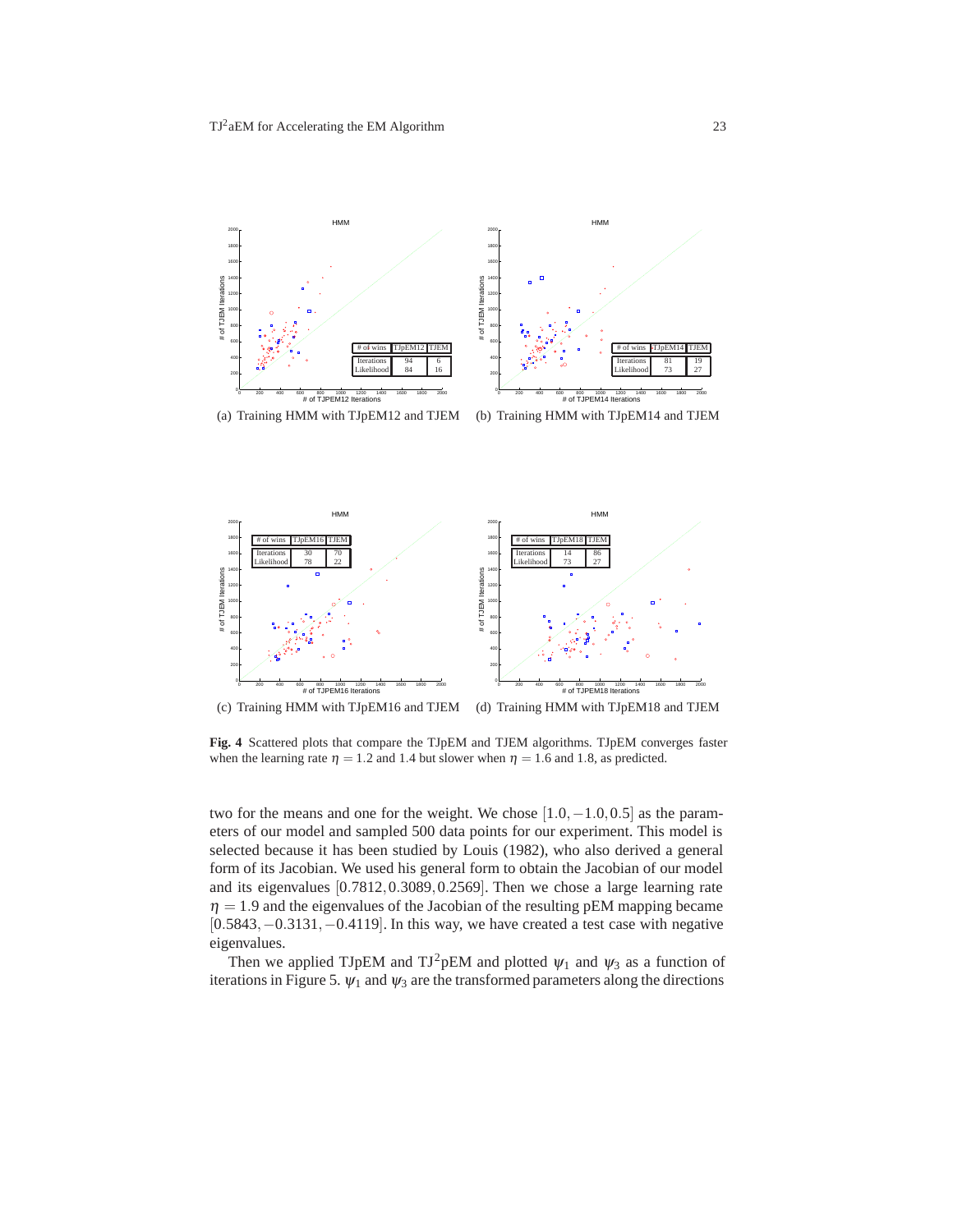

**Fig. 5** The change of the transformed parameters  $\psi$  by the TJpEM and T $\hat{\mathcal{F}}$ pEM algorithms during the training of a toy MoG model. pEM extrapolations are marked by a square, TJpEM by a circle, and  $TJ^2pEM$  by a pentagram. An asterisk mark on a data point indicates that the improvement of likelihood is less than a threshold. TJ<sup>2</sup>pEM is more stable with a large  $\eta$  because its extrapolations never fail even for  $\psi_3^{(t)}$ , which is along the direction of  $\lambda_{\eta min}$ .

of  $\lambda_{nmax}$  and  $\lambda_{nmin}$ , respectively. In Figure 5, the horizontal line in each chart is the position of the optimal parameter. A square data point is the parameter generated by pEM or EM. A circle point is generated by TJpEM, and a pentagram point by a extrapolation in TJ<sup>2</sup>pEM. An asterisk mark on a data point indicates that the data point fails to improve the likelihood more than a given threshold and thus will be discarded at the next iteration. We can see that the extrapolation of TJpEM failed six times before it reached the optimal, while all the extrapolations by  $TJ^2pEM$ were successful. The failure of TJpEM was mainly due to the errant direction along  $\lambda_{\eta m i n}$ . More specifically, its extrapolation jumped farther away from  $\theta_3^*$  than the extrapolation along the direction of  $\lambda_{\eta max}$ .

We also illustrate the impact on likelihood improvement with two large models. We generated sparse data sets with the ALARM and Bayesian classifier models and used a learning rate  $\eta = 1.9$  for both algorithms to train these models. The learning rate was chosen so that the Jacobian of pEM will contain negative eigenvalues. We used sparse data sets because the eigenvalues of the Jacobian of EM for a sparse data set tend to cover a wide range between 0.0 and 1.0, hereby increase the chance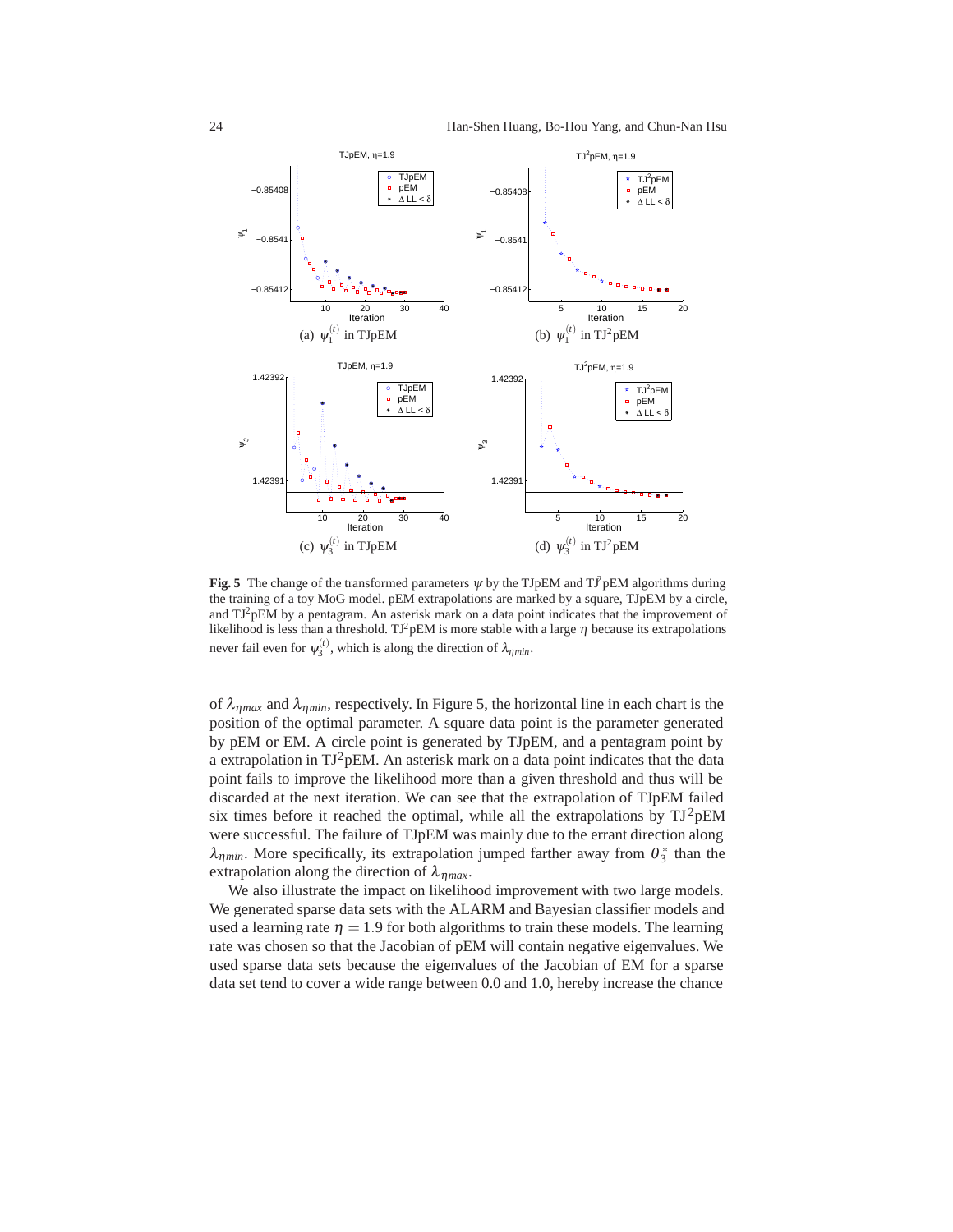

**Fig. 6** Two cases of negative eigenvalues. TJpEM makes consecutive errant jumps to worse estimates, as shown by two circles followed by a circle with a small likelihood. In contrast,  $T^2pEM$ makes no errant jumps and therefore converges faster than TJpEM.

that we have negative eigenvalues for the Jacobian of  $pEM$ . Figure  $6(a)$  and  $6(b)$ show two example runs of both algorithms for both models and the data sets. The results show that TJpEM usually jumped to estimates with a much worse likelihood score, while TJ<sup>2</sup>pEM moved steadily toward local optima and converged faster.

At last, we compare the acceleration performance of  $TJ^2pEM$  and TJEM for training HMM models. Figure 7 shows that  $TJ^2pEM$  consistently outperforms TJEM, regardless of the learning rates. Compared with the results of TJpEM in Figure 4,  $TJ^2pEM$  is less sensitive to the change of  $\eta$ . Clearly, the results above confirm that  $TJ^2pEM$  can alleviate the impact of negative eigenvalues.

### *7.6 Comparison of TJ*2*aEM and aEM*

In this subsection, we empirically demonstrate the advantage of dynamic learning rates and compare the acceleration performance of aEM and  $TJ^2aEM$ .

We compared the acceleration performance of pEM with an optimal learning rate and two algorithms that dynamically adjust their learning rates,  $aEM$  and  $TJ^2aEM$ . We empirically determined the optimal learning rate  $\eta^*$  for a large MoG model as follows. First, we ran EM with a tiny threshold  $(1.0e-11)$  and kept track of the parameter vectors searched and their likelihood. It took the EM algorithm 4,885 iterations to converge. We chose  $\theta^{(501)}$  obtained by EM as the initial value because it is near the local optimum  $\theta^*$ . Then, we tried pEM with various learning rates  $\eta$ and found that  $\eta^* = 1.96$  is the optimal learning rate.

After that, we ran both aEM and TJ<sup>2</sup> aEM from  $\theta^{(501)}$ . At each iteration, they dynamically adjust their learning rates. For aEM, its learning rate is adjusted by  $\eta^{(t+1)} = 1.1\eta^{(t)}$ , while for TJ<sup>2</sup> aEM,  $\eta$  is dynamically assigned to 1.2, 1.4, 1.6, or 1.8 in a zigzag manner. With a different  $\eta$ , TJ<sup>2</sup> aEM will come up with a different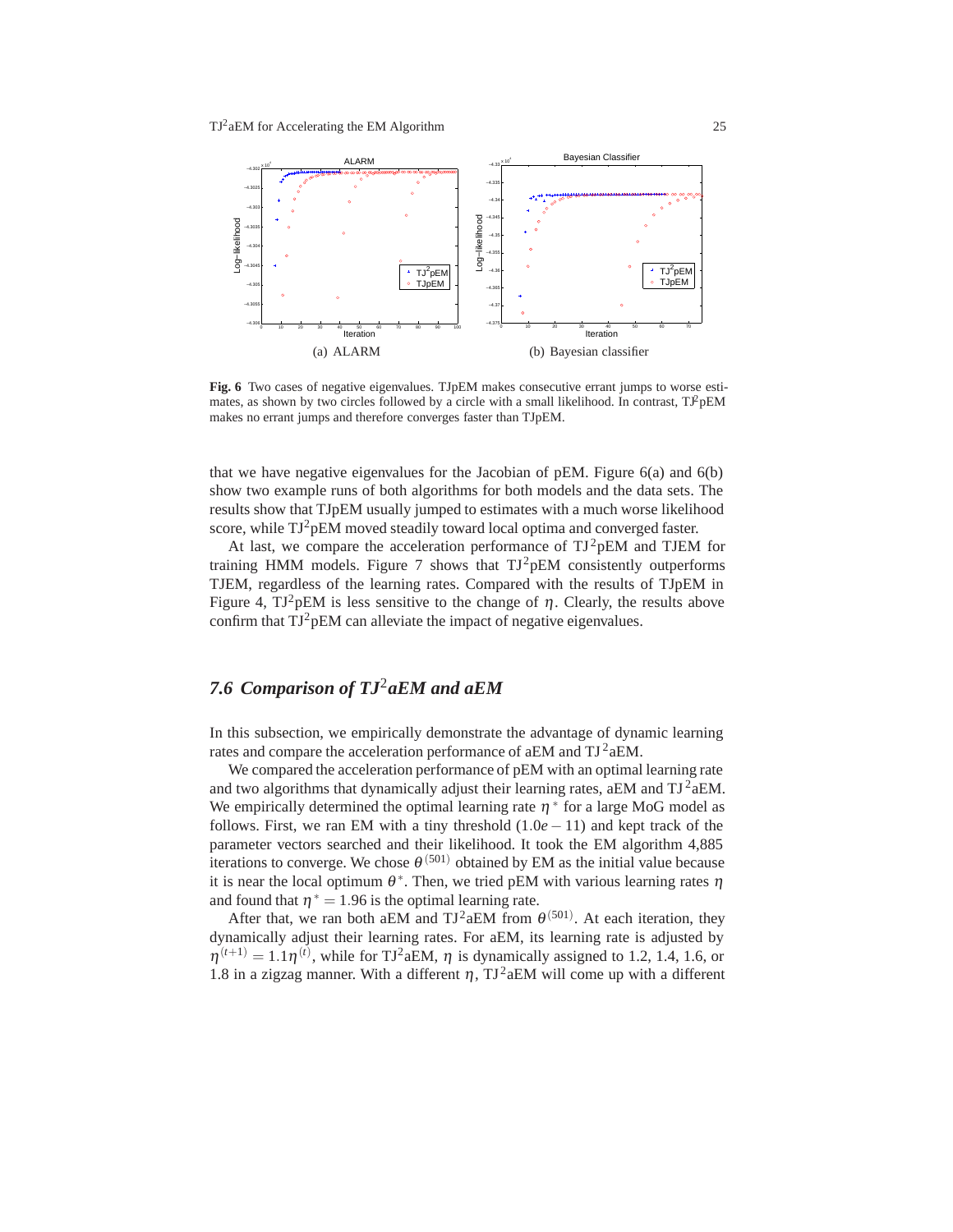

(a) Training HMM with  $TI^2pEM12$  and TJEM (b) Training HMM with  $TI^2pEM14$  and TJEM



Fig. 7 Scattered plots that compare the TJ<sup>2</sup>pEM and TJEM algorithms. TJ<sup>2</sup>pEM converges faster in almost all cases regardless of the learning rate.

estimate  $\gamma_{\eta}$  at each iteration, and use the *effective learning rate*  $\frac{1}{1-\gamma_{\eta}}$  to perform double extrapolation (see Lemma 3). We compared the effective learning rate of  $TJ^2aEM$  and the learning rate of aEM at each iteration, as shown in Fig 8. We can see that aEM increases its learning rate linearly until it reaches a point where it cannot satisfactorily improve the likelihood, while  $TJ^2aEM$  adjusts its effective learning rate irregularly and much aggressively.  $TJ^2aEM$  may adjust its learning rate to up to our predefined upper bound many times while aEM only reaches as high as 14 once and usually stops at 9. In the end, the elapsed iterations for  $TJ^2aEM$ and aEM are 527 and 766, respectively. Both outperform pEM with a fixed optimal learning rate, which required 1,327 iterations to converge.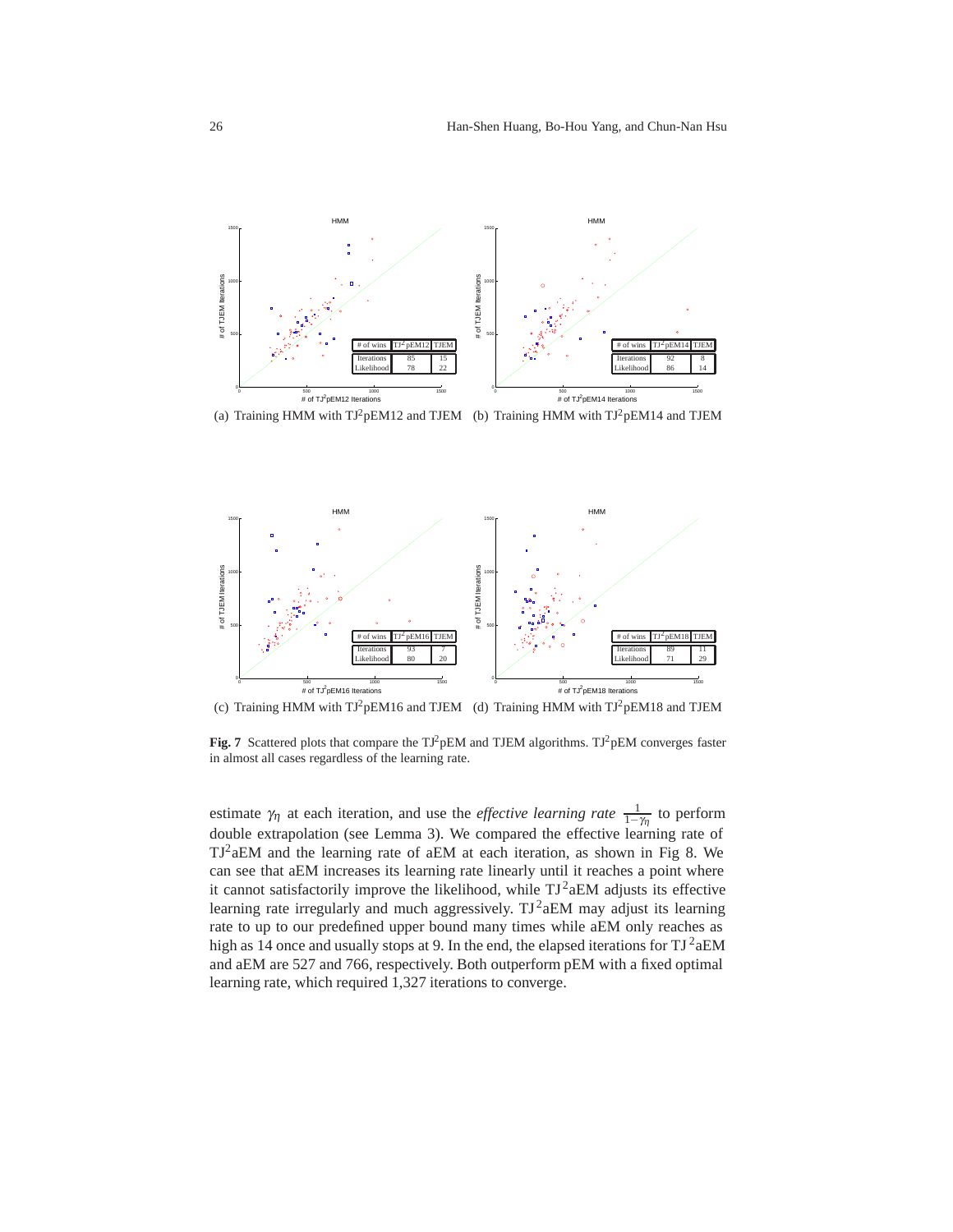

**Fig. 8** Trace of learning rates used by  $T^2$  aEM and aEM as a function of iterations. The Figure also shows that the number of iterations required to converge for  $T\hat{F}aEM$  is less than aEM.

Finally, we perform a more comprehensive comparison of  $TJ^2aEM$  and  $aEM$ with large models and data sets. Figure 9 shows the comparison between the two algorithms on the four models. In 100 trials,  $TJ^2aEM$  converges faster for 69 trials for HMM, 72 for ALARM, 66 for MoG, and 70 for SB. Besides,  $TJ^2aEM$  reaches estimates with higher likelihood scores in 57 trials for HMM, 88 for ALARM, 57 for MoG, and 58 for SB. The results show that  $TJ^2aEM$  converges faster and yields higher likelihood scores more often than aEM in our experiments. In many cases, two- to three-fold or even higher speedup can be achieved. The results also show that the performance of  $TJ^2aEM$  is insensitive to different data distributions and initial conditions.

#### **8 Conclusions**

We have presented  $TJ^2aEM$ , a fast yet computationally efficient method to accelerate the EM algorithm.  $TJ^2aEM$  uses targeted aggressive extrapolation along with dynamic learning rate to outperform previous works like aEM that only use one of the techniques. Moreover, the average time of a  $TJ^2aEM$  iteration is almost the same as the average time of an EM iteration, which is extremely useful for accelerating machine learning problems with probabilistic models.

We constructed  $TJ^2aEM$  step by step, from the baseline TJEM algorithm, TJpEM,  $TJ^2pEM$ , and finally to  $TJ^2aEM$ . We provided theoretical analysis and experimental verification of the improvements made at each step:

- we use TJpEM to speed up TJEM, and induce  $M_{\eta}$  with  $\eta$  for dynamic adjustment;
- we propose  $TJ^2pEM$  to stabilize TJpEM to reduce the impact of negative eigenvalues when  $\eta$  is large;
- we adopt dynamic learning rates as in aEM to obtain  $TJ^2aEM$ .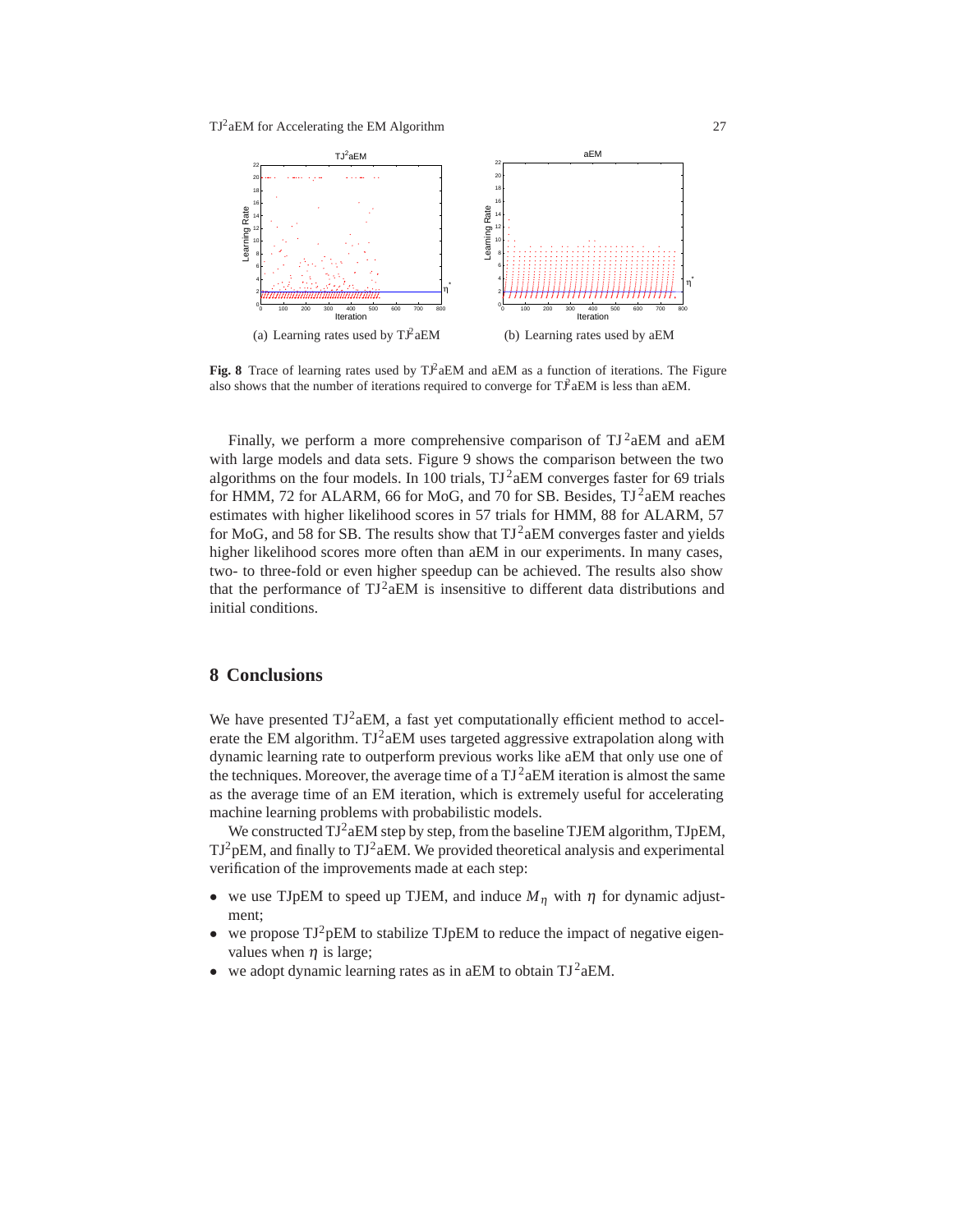

Fig. 9 Comparison of TJ<sup>2</sup>aEM and aEM. The results show that TJ<sup>2</sup>aEM usually converges faster than aEM.

Compared with previous works, we contribute many new ideas to explore further acceleration. The first is that a mapping whose Jacobian contains negative eigenvalues, like pEM, can still achieve speedup. Traditionally, only mappings with semipositive definite Jacobians are considered. The second is that negative eigenvalues can be handled by double extrapolation like  $TJ^2pEM$ . Finally, integrating several non-optimal mappings may converge faster than sticking to a fixed optimal mapping.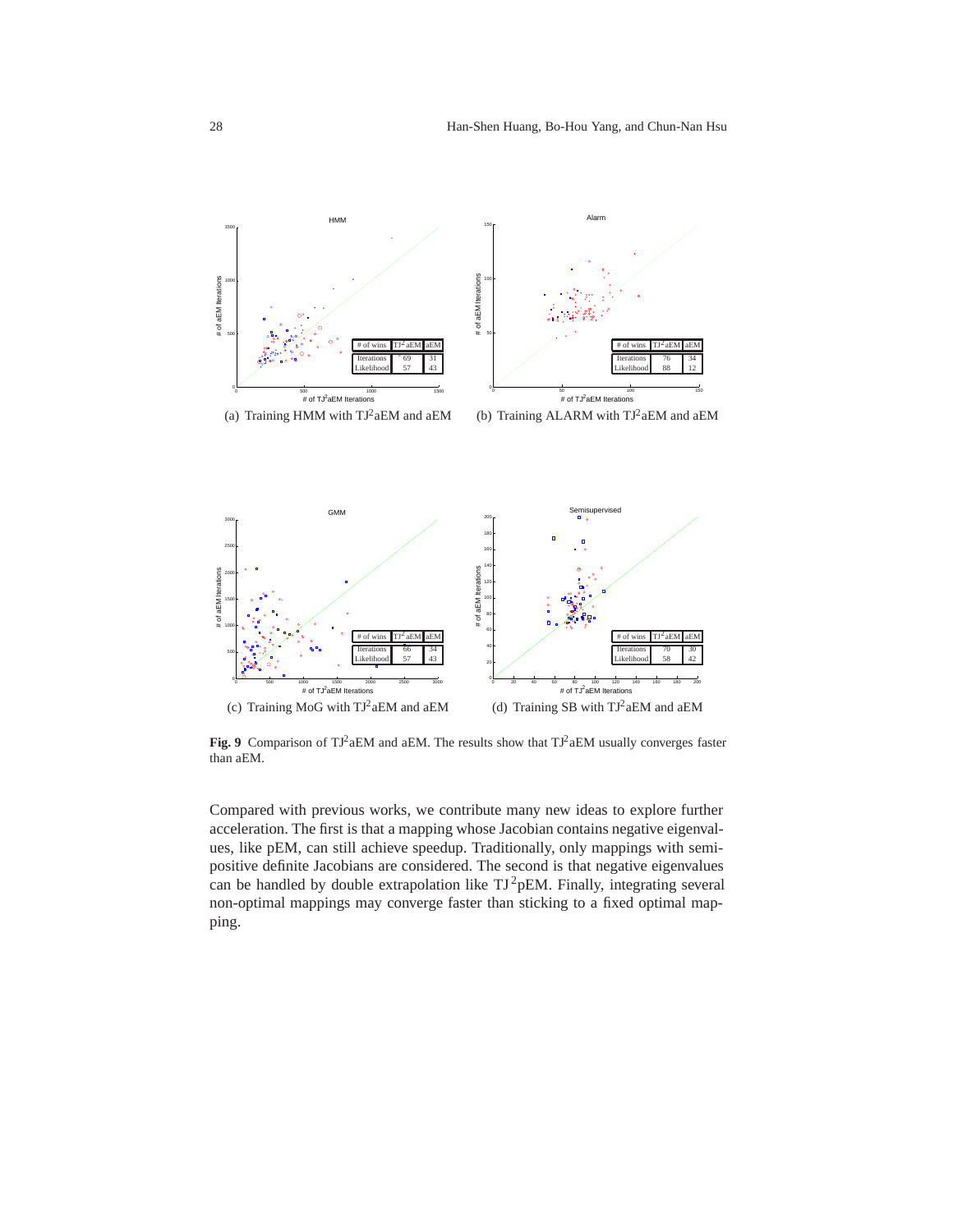#### **References**

- Bauer, E., Koller, D., and Singer, Y. (1997). Update rules for parameter estimation in Bayesian networks. In *Proc. of the 13th Conference on Uncertainty in Artificial Intelligence*, pages 3–13.
- Berlinet, A. and Roland, C. (2007). Acceleration schemes with application to the EM algorithm. *Computational Statistics and Data Analysis*, 51:3689–3702.
- Burden, R. L. and Faires, D. (1988). *Numerical Analysis*. PWS-KENT Pub Co.
- Cooper, G. F. and Herskovits, E. (1992). A Bayesian method for the induction of probabilistic networks from data. *Machine Learning*, 9:309–347.
- Dempster, A., Laird, N., and Rubin, D. (1977). Maximum likelihood from incomplete data via the EM algorithm. *Journal of the Royal Statistical Society, Series B*, 39(1):1–38.
- Hammerlin, G. and Hoffmann, K.-H. (1991). *Numerical Mathematics*. Springer-Verlag: New York.
- Hesterberg, T. (2005). Staggered Aitken acceleration for EM. In *Proceedings of the Statistical Computing Section of the American Statistical Association*, Minneapolis, Minnesota, USA.
- Huang, H.-S., Yang, B.-H., and Hsu, C.-N. (2005). Triple-jump acceleration for the EM algorithm. In *Proceedings of the Fifth IEEE International Conference on Data Mining (ICDM-2005)*, pages 649–652, Houston, TX, USA.
- Jamshidian, M. and Jennrich, R. I. (1997). Acceleration of the EM algorithm by using quasi-newton methods. *Journal of the Royal Statistical Society, , Series B*, 59(3):569–587.
- Kuroda, M. and Sakakihara, M. (2006). Accelerating the convergence of the EM algorithm using the vector <sup>ε</sup> algorithm. *Computational Statistics and Data Analysis*, 51:1549–1561.
- Louis, T. A. (1982). Finding the observed information matrix when using the EM algorithm. *Journal of the Royal Statistical Society, Series B*, 44:226–233.
- Luis, O. and Leslie, K. (1999). Accelerating EM: an empirical study. In *Proc. of the 15th Conference on Uncertainty in Artificial Intelligence*, pages 512–521.
- McLachlan, G. J. and Krishnan, T. (1997). *The EM Algorithm and Extensions*. Wiley Series in Probability and Statistics. Wiley-Interscience.
- Salakhutdinov, R. and Roweis, S. (2003). Adaptive overrelaxed bound optimization methods. In *Proceedings of the Twentieth International Conference on Machine Learning*, pages 664–671.
- Schafer, J. L. (1997). *Analysis of Incomplete Multivariate Data*. London: Chapman and Hall / CRC Press.
- Varadhan, R. and Roland, C. (2004). Squared extrapolation methods (SQUAREM): a newclass of simple and efficient numerical schemes for accelerating the convergence of the EM algorithm. Department of Biostatistics Working Paper, Johns Hopkins University, Paper 63.
- Wynn, P. (1962). Acceleration techniques for iterated vector and matrix problems. *Mathematics of Computation*, 16.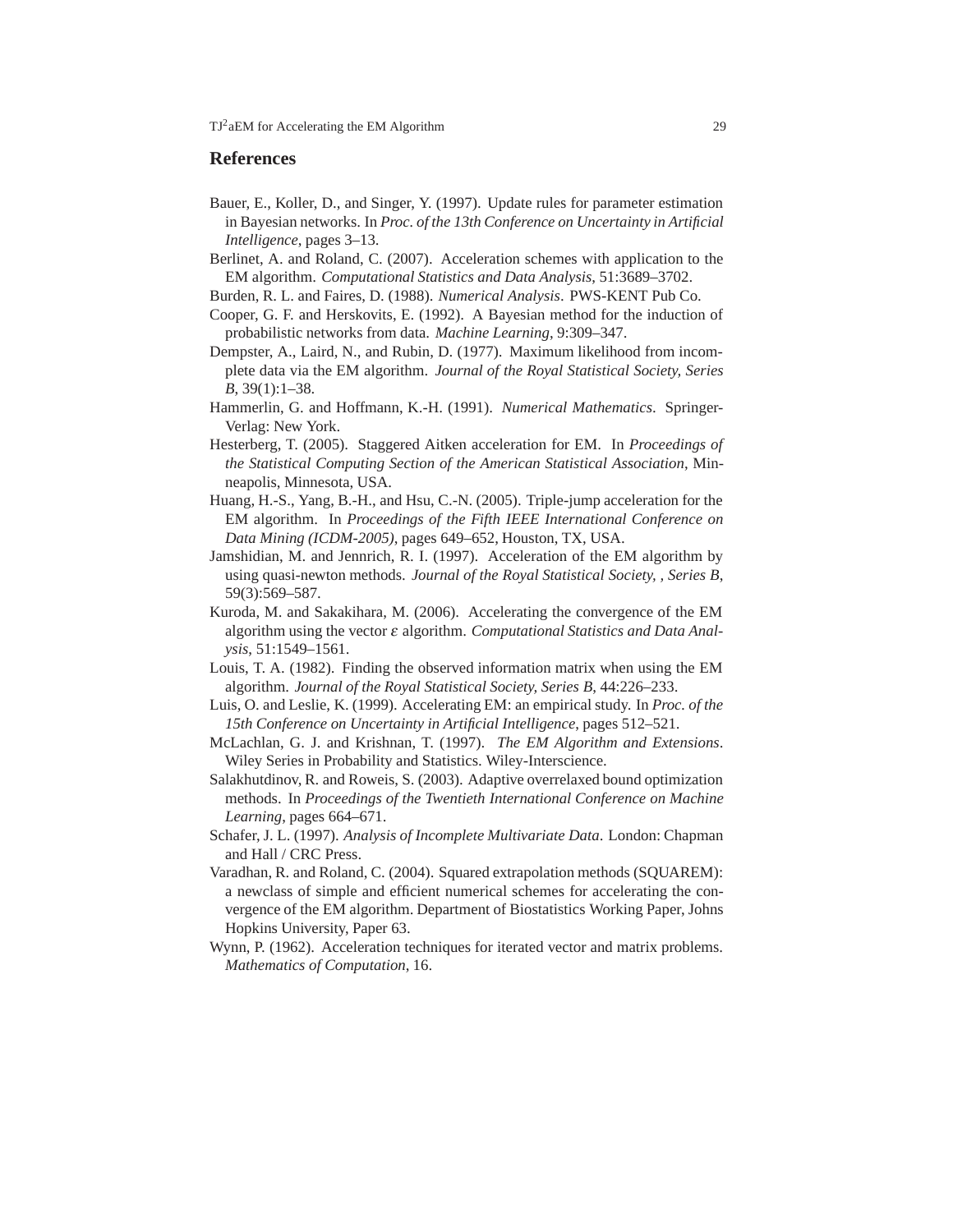# **9 Notation**

|                                                                                                                              | Notation for Parameter Vectors                                                                                                              |                                                                                                                                                                                                  |  |  |  |
|------------------------------------------------------------------------------------------------------------------------------|---------------------------------------------------------------------------------------------------------------------------------------------|--------------------------------------------------------------------------------------------------------------------------------------------------------------------------------------------------|--|--|--|
| $\overline{\theta}$                                                                                                          | Parameter vector variable                                                                                                                   |                                                                                                                                                                                                  |  |  |  |
| $\theta^*$                                                                                                                   |                                                                                                                                             | A parameter vector which is a local maximum of likelihood                                                                                                                                        |  |  |  |
| $\theta^{(t)}$                                                                                                               |                                                                                                                                             | The output of a search algorithm at iteration $t$                                                                                                                                                |  |  |  |
|                                                                                                                              |                                                                                                                                             | The output of one iteration of EM given $\theta^{(t)}$                                                                                                                                           |  |  |  |
|                                                                                                                              |                                                                                                                                             | The output of a pEM extrapolation with learning rate $\eta$ given $\theta^{(t)}$                                                                                                                 |  |  |  |
|                                                                                                                              |                                                                                                                                             | The output of a TJEM extrapolation given $\theta^{(t-1)}$ , $\theta^{(t)}$ , and $\theta_{EM}^{(t)}$                                                                                             |  |  |  |
|                                                                                                                              |                                                                                                                                             | The output of a extrapolation in TJpEM with learning rate $\eta$ given $\theta^{(t-1)}$ , $\theta^{(t)}$ , and $\theta^{(t)}_{\eta}$                                                             |  |  |  |
| $\theta_{EM}^{(t)}\ \theta_{\eta}^{(t)}\ \theta_{\eta}^{(t)}\ \theta_{\eta}^{(t)}\ \theta_{\eta}^{(t)}\ \theta_{\eta}^{(t)}$ | The output of a extrapolation in TJ <sup>2</sup> pEM with learning rate $\eta$ given $\theta^{(t-1)}$ , $\theta^{(t)}$ , and $\theta^{(t)}$ |                                                                                                                                                                                                  |  |  |  |
|                                                                                                                              |                                                                                                                                             | $\psi$ , $\psi^*$ , $\psi^{(t)}$ , The transformed parameter vectors on the eigenspace corresponding to $\theta$ , $\theta^*$ , $\theta^{(t)}$ ,                                                 |  |  |  |
| and $\psi_{EM}^{(t)}$                                                                                                        | and $\theta_{EM}^{(t)}$ , respectively                                                                                                      |                                                                                                                                                                                                  |  |  |  |
| $\theta_i$ , $\theta_i^*$ , $\cdots$                                                                                         |                                                                                                                                             | The <i>i</i> -th element of $\theta$ , $\theta^*$ , $\cdots$ (the same convention for any parameter                                                                                              |  |  |  |
|                                                                                                                              | vector symbol)                                                                                                                              |                                                                                                                                                                                                  |  |  |  |
|                                                                                                                              |                                                                                                                                             | <b>Notation for Mappings</b>                                                                                                                                                                     |  |  |  |
| M                                                                                                                            |                                                                                                                                             | The EM mapping                                                                                                                                                                                   |  |  |  |
| $M'(\theta^*)$ and J                                                                                                         |                                                                                                                                             | The Jacobian of M at $\theta^*$                                                                                                                                                                  |  |  |  |
| $\mathcal{Q}$                                                                                                                |                                                                                                                                             | The eigenvectors of $J$                                                                                                                                                                          |  |  |  |
| $\Lambda$                                                                                                                    |                                                                                                                                             | A diagonal matrix of the eigenvalues of $J$ in the descendent order                                                                                                                              |  |  |  |
| $\lambda_i$                                                                                                                  |                                                                                                                                             | The <i>i</i> -th eigenvalue of <i>J</i> , which is at position $(i, i)$ of $\Lambda$                                                                                                             |  |  |  |
| $\rho$                                                                                                                       |                                                                                                                                             | The spectral radius of $J$ , which is the maximal absolute eigenvalue                                                                                                                            |  |  |  |
| $\gamma^{(t)}$                                                                                                               |                                                                                                                                             | in $\Lambda$<br>Estimation of $\rho$ at iteration t                                                                                                                                              |  |  |  |
|                                                                                                                              | $M_{\eta}$ , $M_{\gamma}$ , $M_{\gamma_{\eta}}$ , and $M_{\gamma_{\eta}^2}$                                                                 | The pEM, TJEM, TJpEM, and TJ <sup>2</sup> pEM mapping, respectively                                                                                                                              |  |  |  |
|                                                                                                                              | $J_{\eta}$ , $J_{\gamma}$ , $J_{\gamma_{\eta}}$ , and $J_{\gamma_{\eta}^2}$                                                                 | The Jacobians of $M_{\eta}$ , $M_{\gamma}$ , $M_{\gamma_{\eta}}$ , and $M_{\gamma_n^2}$ , respectively                                                                                           |  |  |  |
|                                                                                                                              | $\Lambda_{\eta}, \Lambda_{\gamma}, \Lambda_{\gamma_{\eta}},$ and $\Lambda_{\gamma_n^2}$                                                     |                                                                                                                                                                                                  |  |  |  |
|                                                                                                                              | $\lambda_{\eta i}$ , $\lambda_{\gamma i}$ , $\lambda_{\gamma_{\eta} i}$ , and $\lambda_{\gamma_{\eta}^2 i}$                                 | The eigenmatrices of $J_{\eta}$ , $J_{\gamma}$ , $J_{\gamma_{\eta}}$ , and $J_{\gamma_n^2}$ , respectively                                                                                       |  |  |  |
|                                                                                                                              |                                                                                                                                             | The <i>i</i> -th eigenvalues of $J_{\eta}$ , $J_{\gamma}$ , $J_{\gamma_{\eta}}$ , and $J_{\gamma_{\eta}^2}$ , respectively                                                                       |  |  |  |
|                                                                                                                              | $\rho_{\eta}, \rho_{\gamma}, \rho_{\gamma_{\eta}},$ and $\rho_{\gamma_{\eta}^2}$                                                            | The spectral radii of $J_{\eta}$ , $J_{\gamma}$ , $J_{\gamma_{\eta}}$ , and $J_{\gamma_n^2}$ , respectively                                                                                      |  |  |  |
|                                                                                                                              | $\gamma_{\eta}^{(t)}$ , $\gamma_{\gamma}^{(t)}$ , $\gamma_{\eta}^{(t)}$ , and $\gamma_{\gamma2}^{(t)}$                                      | Estimation of $\rho_{\eta}, \rho_{\gamma}, \rho_{\gamma_{\eta}},$ and $\rho_{\gamma_{\eta}^2}$ , respectively                                                                                    |  |  |  |
| $\rho_{\circ \gamma}$ and $\rho_{\circ \gamma_n}$                                                                            |                                                                                                                                             | The spectral radii of $JJ_{\gamma}$ and $J_{\eta}J_{\gamma_{\eta}}$ , which are the eigenvalues<br>in $(\Lambda \Lambda_{\gamma})$ and $(\Lambda_{\eta} \Lambda_{\gamma_{\eta}})$ , respectively |  |  |  |
|                                                                                                                              |                                                                                                                                             | Others                                                                                                                                                                                           |  |  |  |
| $\overline{\eta^*}$                                                                                                          |                                                                                                                                             | The optimal learning rate for pEM                                                                                                                                                                |  |  |  |
|                                                                                                                              |                                                                                                                                             | Symbols with subscript $\eta^*$ The same as those subscripted with $\eta^*$ except that pEM with $\eta^*$<br>is used                                                                             |  |  |  |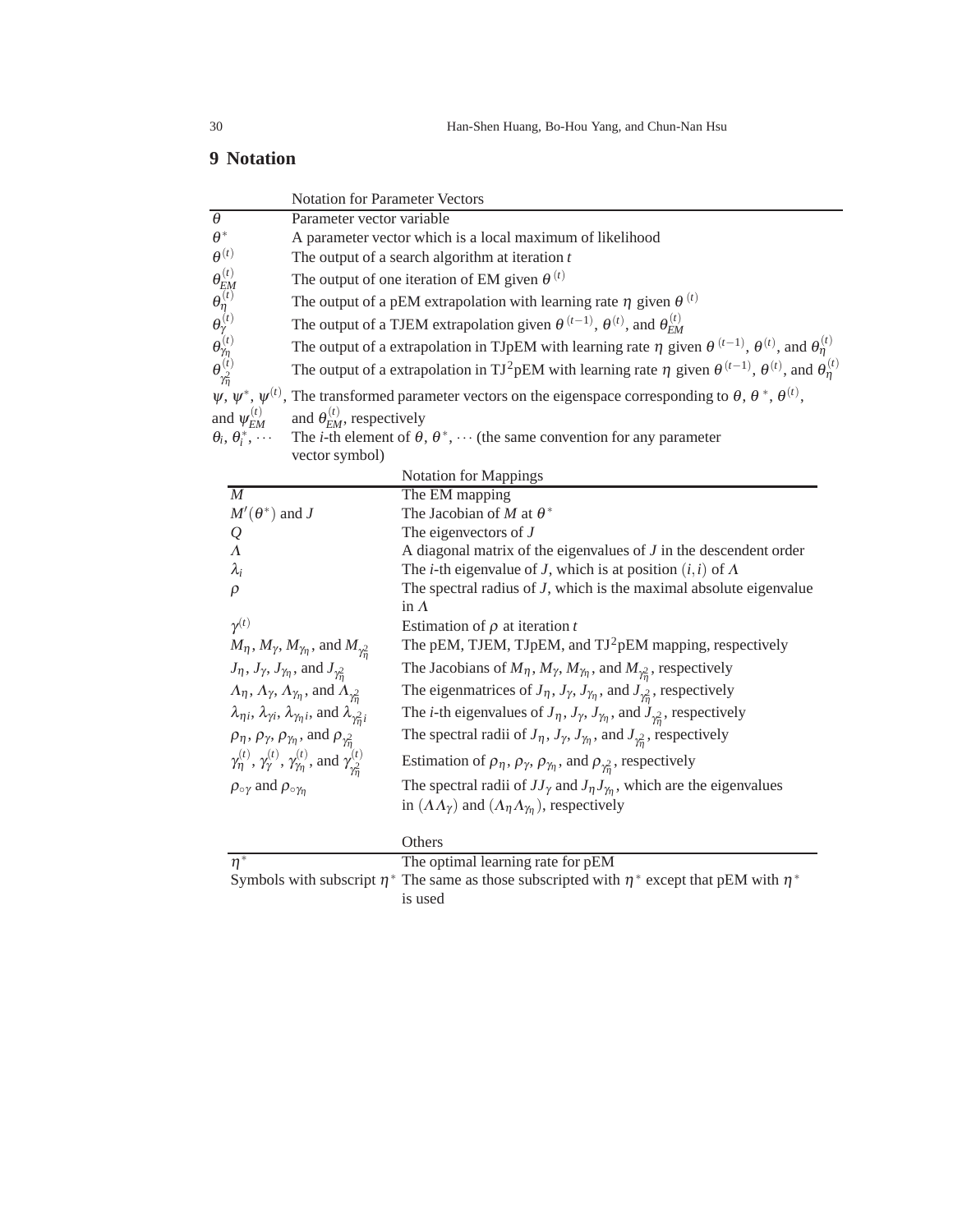#### **10 Proofs**

*Proof.* (Proposition 1)

To ensure convergence, it is required that all the eigenvalues lie within the range (-1,1). The condition holds if  $\lambda_{\eta max}$  < 1 and  $\lambda_{\eta min}$  > -1. By Lemma 1, we substitute  $\lambda_{\eta max}$  with  $(1 - \eta) + \eta \lambda_{max}$  and  $\lambda_{\eta min}$  with  $(1 - \eta) + \eta \lambda_{min}$ . Then,  $\lambda_{\eta max} < 1$ implies that  $\eta > 0$ , and  $\lambda_{\eta min} > -1$  implies that  $\eta < \frac{2}{1-\lambda_{\text{min}}}.$   $\Box$ 

*Proof.* (Proposition 2)

Based on Assumption 1, when  $\lambda_{min} \ge 0$ , the upper bound  $\frac{2}{1-\lambda_{min}}$  in Proposition 1 becomes 2. Therefore, pEM must converge if  $0 < \eta < 2$ .  $\Box$ 

*Proof.* (Lemma 2)

Let 
$$
\eta' = \frac{1}{1 - \gamma_{\eta}^{(i)}}
$$
. The *i*-th eigenvalue is  $\lambda_{\eta i} \lambda_{\gamma_{\eta} i} = \lambda_{\eta i} (1 - \eta' + \eta' \lambda_{\eta i}) = \lambda_{\eta i} \frac{\lambda_{\eta i} - \gamma_{\eta}^{(i)}}{1 - \gamma_{\eta}^{(i)}}$ .

#### *Proof.* (Proposition 3)

The convergence rate of pEM is determined by  $\rho_{\eta} = \max\{|\lambda_{\eta max}|, |\lambda_{\eta min}|\}\$ .  $\rho_{\eta}$ is minimized when  $\lambda_{\eta_{max}} = -\lambda_{\eta_{min}}$ . Substituting  $\lambda_{\eta_{max}}$  and  $\lambda_{\eta_{min}}$  with Lemma 1, we obtain that  $\eta^* = \frac{2}{2 - \lambda_{max} - \lambda_{min}}$ .  $\Box$ 

*Proof.* (Proposition 4)

Let  $f_{\gamma_n^{(t)}}(\lambda)$  be a function such that  $f_{\gamma_n^{(t)}}(\lambda_{\eta_i}) = \lambda_{\gamma_{n_i}^{(t)}}$ . Then,

$$
f_{\gamma_{\eta}^{(t)}}(\lambda) = \lambda \frac{\lambda - \gamma_{\eta}^{(t)}}{1 - \gamma_{\eta}^{(t)}} = \frac{1}{1 - \gamma_{\eta}^{(t)}} \left[ (\lambda - \frac{\gamma_{\eta}^{(t)}}{2})^2 - \frac{(\gamma_{\eta}^{(t)})^2}{4} \right].
$$
 (22)

Let  $\rho_{\circ\gamma\eta}$  denote the spectral radius of  $J_{\gamma\eta}J_{\eta}$ , then its upper bound sup  $\rho_{\circ\gamma\eta}$  is the maximum of  $|f_{\gamma_n^{(t)}}(\lambda)|$  with  $\lambda_{\eta_{min}} \leq \lambda \leq \lambda_{\eta_{max}}$ . Since  $f_{\gamma_n^{(t)}}(\lambda)$  is quadratic, the upper bound is determined by either  $f_{\gamma_n^{(t)}}(\lambda_{\eta min}), f_{\gamma_n^{(t)}}(\frac{\gamma_n^{(t)}}{2}),$  or  $f_{\gamma_n^{(t)}}(\lambda_{\eta max})$ :

upper bound is determined by either 
$$
f_{\gamma_{\eta}}^{(t)}(\lambda_{\eta min}), f_{\gamma_{\eta}}^{(t)}(\frac{t\eta}{2}),
$$
 or  $f_{\gamma_{\eta}}^{(t)}(\lambda_{\eta max})$ :

$$
\sup \rho_{\circ \gamma_{\eta} i} \le \max_{\lambda} |f_{\gamma_{\eta}^{(t)}}(\lambda)| = \max\{|f_{\gamma_{\eta}^{(t)}}(\lambda_{\eta min})|, |f_{\gamma_{\eta}^{(t)}}(\frac{\gamma_{\eta}^{(t)}}{2})|, |f_{\gamma_{\eta}^{(t)}}(\lambda_{\eta max})|\}. \tag{23}
$$

After simple rearrangement, we can obtain specific expressions for the upper bound according to the ranges that  $\lambda_{\eta_{max}}$  and  $\lambda_{\eta_{min}}$  lie within.

$$
\max_{\lambda} |f_{\gamma_{\eta}^{(t)}}(\lambda)| = \begin{cases} |f_{\gamma_{\eta}^{(t)}}(\frac{\gamma_{\eta}^{(t)}}{2})| & \text{if } \frac{1-\sqrt{2}}{2} \gamma_{\eta}^{(t)} \leq \lambda_{\eta_{\text{min}}}, \lambda_{\eta_{\text{max}}} \leq \frac{1+\sqrt{2}}{2} \gamma_{\eta}^{(t)} \\ |f_{\gamma_{\eta}^{(t)}}(\lambda_{\eta_{\text{max}}})| & \text{if } \frac{1-\sqrt{2}}{2} \gamma_{\eta}^{(t)} \leq \lambda_{\eta_{\text{min}}}, \frac{1+\sqrt{2}}{2} \gamma_{\eta}^{(t)} \leq \lambda_{\eta_{\text{max}}} \\ |f_{\gamma_{\eta}^{(t)}}(\lambda_{\eta_{\text{min}}})| & \text{if } \lambda_{\eta_{\text{min}}} \leq \frac{1-\sqrt{2}}{2} \gamma_{\eta}^{(t)}, \lambda_{\eta_{\text{max}}} \leq \frac{1+\sqrt{2}}{2} \gamma_{\eta}^{(t)} \end{cases}
$$
\n
$$
\max\{|f_{\gamma_{\eta}^{(t)}}(\lambda_{\eta_{\text{min}}})|, |f_{\gamma_{\eta}^{(t)}}(\lambda_{\eta_{\text{max}}})|\}
$$
 otherwise. (24)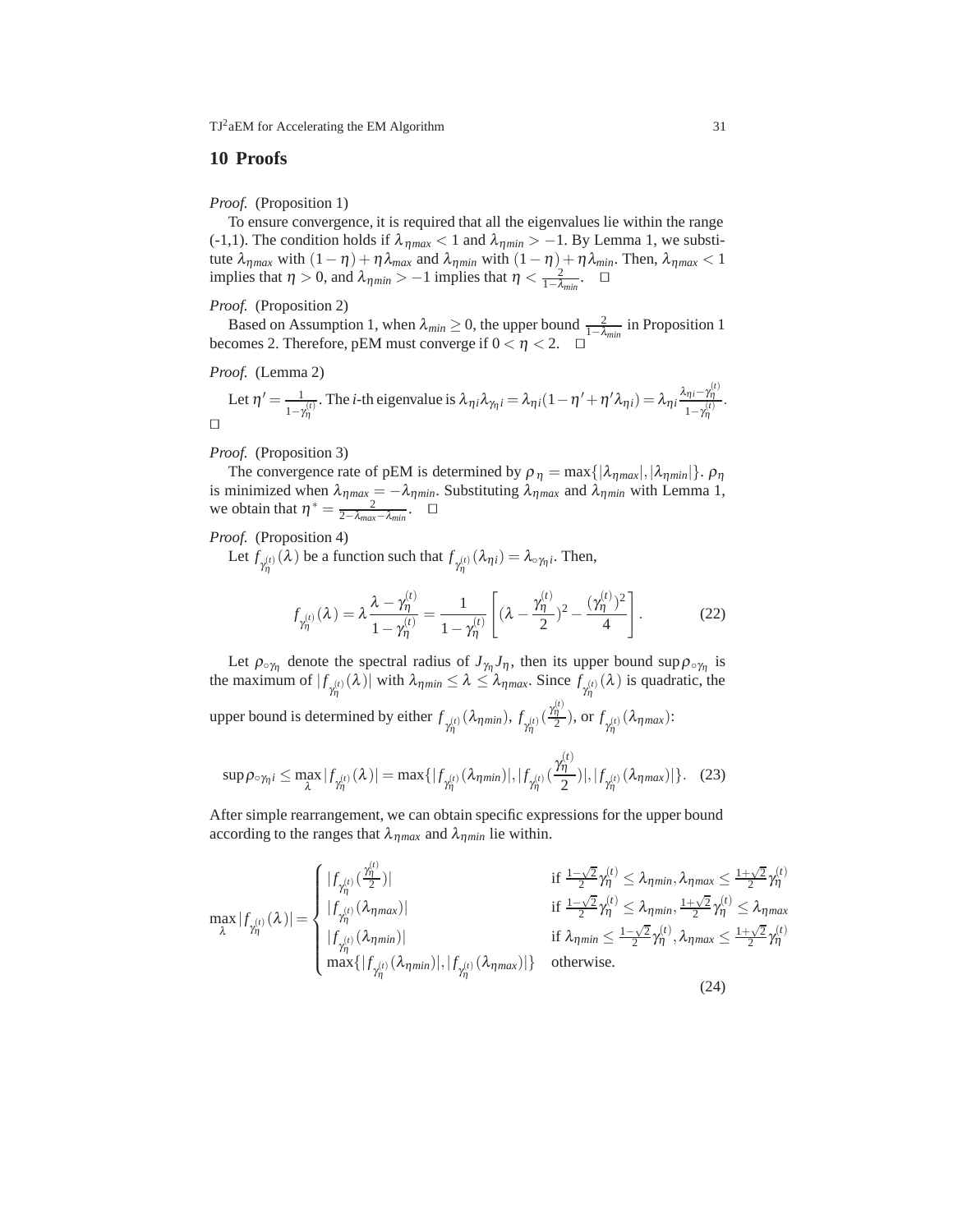Let  $\lambda_{\text{o}\gamma i}$  denote the *i*-th eigenvalue and  $\rho_{\text{o}\gamma}$  the spectral radius of the Jacobian of the TJEM mapping. We check the sufficient conditions of  $\eta$  for each possible upper bounds in Equation (24) to prove that  $\sup \rho_{\gamma \gamma} < \sup \rho_{\gamma}$  with a proper  $\eta$ :

- 1. When  $f_{\gamma_1^{(t)}}(\lambda_{\eta_{max}}) \ge \frac{1+\sqrt{2}}{2} \gamma_1^{(t)}$ , we have  $\sup \rho_{\circ \gamma_1} = |f_{\gamma_1^{(t)}}(\lambda_{\eta_{max}})| < |f_{\gamma_1^{(t)}}(\lambda_{max})|$  $\sup \rho_{\circ \gamma}$ .
- 2.  $|f_{\gamma_n^{(t)}}(\frac{\gamma_1^{(t)}}{2})| < |f_{\gamma^{(t)}}(\frac{\gamma_1^{(t)}}{2})|$  always holds. η
- 3. When  $\eta < \frac{1+\frac{\gamma}{4}}{1-\lambda_{min}}$ , we have  $|f_{\gamma_{\eta_{j}}^{(t)}}(\lambda_{\eta_{min}})| < |f_{\gamma_{j}(t)}(\frac{\gamma_{j}(t)}{2})| \leq \sup \rho_{\circ \gamma}$ .

First, we show that  $|f_{\gamma(\tau)}(\lambda_{\eta max})| < |f_{\gamma(\tau)}(\lambda_{max})|$  when  $f_{\gamma(\tau)}(\lambda_{\eta max}) \geq \frac{1+\sqrt{2}}{2}\gamma(\tau)}$ . We substitute  $f_{\gamma_n^{(t)}}(.)$  and  $f_{\gamma^{(t)}}(.)$  with Equation (22):

$$
|f_{\gamma_{\eta}^{(t)}}(\lambda_{\eta max})| = \lambda_{\eta max} \frac{\lambda_{\eta max} - \gamma_{\eta}^{(t)}}{1 - \gamma_{\eta}^{(t)}} = \lambda_{\eta max} \frac{\eta(\lambda_{max} - \gamma^{(t)})}{\eta(1 - \gamma^{(t)})} = \lambda_{\eta max} \frac{\lambda_{max} - \gamma^{(t)}}{1 - \gamma^{(t)}}.
$$

Since  $\lambda_{\eta_{max}} < \lambda_{\text{max}}$  when  $1 < \eta < 2$ , the first inequality must hold:

$$
|f_{\gamma_{\eta}^{(t)}}(\lambda_{\eta max})| = \lambda_{\eta max} \frac{\lambda_{max} - \gamma^{(t)}}{1 - \gamma^{(t)}} < \lambda_{max} \frac{\lambda_{max} - \gamma^{(t)}}{1 - \gamma^{(t)}} = |f_{\gamma^{(t)}}(\lambda_{max})|.
$$

Therefore, when  $|f_{\gamma_{\eta}^{(t)}}(\lambda_{\eta_{max}})|$  is the upper bound, sup  $\rho_{\circ\gamma_{\eta}}$  must be smaller than  $\sup \rho_{\circ \gamma}$ .

Then, we show that  $|f_{\gamma_n^{(t)}}(\frac{\gamma_n^{(t)}}{2})| < |f_{\gamma^{(t)}}(\frac{\gamma_n^{(t)}}{2})|$ . From Equation (22), we have:

$$
|f_{\gamma_{\eta}^{(t)}}(\frac{\gamma_{\eta}^{(t)}}{2})| = \frac{(\gamma_{\eta}^{(t)})^2}{4(1-\gamma_{\eta}^{(t)})} = \frac{(\gamma_{\eta}^{(t)})^2}{4\eta(1-\gamma^{(t)})}.
$$

Similarly, we have  $|f_{\gamma^{(t)}}(\frac{\gamma^{(t)}}{2})| = \frac{(\gamma^{(t)})^2}{4(1-\gamma^{(t)})}$ . In addition, the relation  $\gamma^{(t)}_{\eta} > 0$  also holds, which implies that  $\gamma^{(t)} > \gamma^{(t)}_1$  here. Otherwise, sup  $\rho_{\circ\gamma_1}$  is determined by  $\max\{|f_{\gamma_{\eta}^{(t)}}(\lambda_{\eta_{min}})|, |f_{\gamma_{\eta}^{(t)}}(\lambda_{\eta_{max}})|\}$ . Since  $1 < \eta$  and  $\gamma_{\eta}^{(t)} \leq \gamma^{(t)}, |f_{\gamma_{\eta}^{(t)}}(\frac{\gamma_{\eta}^{(t)}}{2})|$  must be smaller than  $|f_{\gamma^{(t)}}(\frac{\gamma^{(t)}}{2})|$ :

$$
|f_{\gamma_{\eta}^{(t)}}(\frac{\gamma_{\eta}^{(t)}}{2})| = \frac{(\gamma_{\eta}^{(t)})^2}{4\eta(1-\gamma^{(t)})} < \frac{(\gamma^{(t)})^2}{4(1-\gamma^{(t)})} = |f_{\gamma^{(t)}}(\frac{\gamma^{(t)}}{2})|.
$$

Therefore, when  $|f_{\gamma_n^{(t)}}(\frac{\gamma_n^{(t)}}{2})|$  is the upper bound, sup  $\rho_{\circ\gamma_n}$  must be smaller than sup  $ρ<sub>ογ</sub>$ .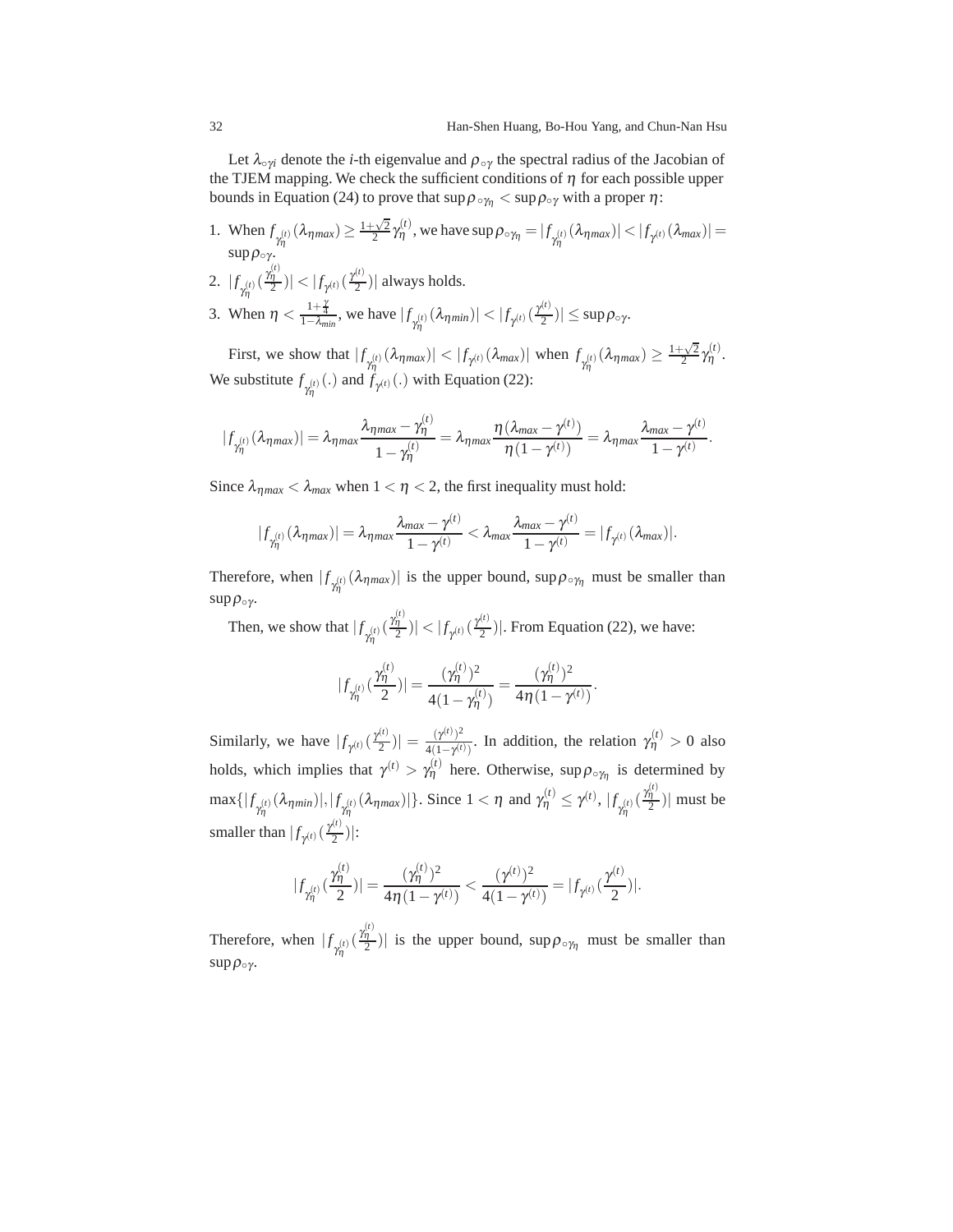At last, we show the sufficient condition of  $\eta$  such that  $|f_{\gamma(\eta)}( \lambda_{\eta min})| < |f_{\gamma(t)}(\frac{\gamma^{(t)}}{2})|$ to guarantee that  $\sup \rho_{\circ \gamma_1} < \sup \rho_{\circ \gamma}$ . We solve the following inequality:

$$
|f_{\gamma_{\eta}^{(t)}}(\lambda_{\eta min})| = \lambda_{\eta min} \frac{\lambda_{min} - \gamma^{(t)}}{1 - \gamma^{(t)}}
$$
  
< 
$$
< -\lambda_{\eta min} \frac{\gamma^{(t)}}{1 - \gamma^{(t)}}
$$
  
< 
$$
< \frac{(\gamma^{(t)})^2}{4(1 - \gamma^{(t)})}
$$
  

$$
= |f_{\gamma^{(t)}}(\frac{\gamma^{(t)}}{2})|.
$$

We can obtain the sufficient condition of  $\eta$ :

$$
\eta < \frac{1+\frac{\gamma}{4}}{1-\lambda_{min}},
$$

which is greater than 1.  $\square$ 

*Proof.* (Lemma 3)

 $TJ^2pEM$  in Equation (21) is of the same form as  $pEM$  in Equation (2) by substituting the EM mapping with two consecutive pEM mappings, in which the *i*-th eigenvalue is  $(\lambda_{\eta i})^2$ . Then, note that  $\frac{1}{1-(\gamma_\eta^{(t)})^2}$  corresponds to  $\eta$  in Equation (21). Therefore, we can apply Lemma 1 to compute the eigenvalue:

$$
\lambda_{\gamma_{\eta}^{2}i} = 1 - \frac{1}{1 - (\gamma_{\eta}^{(t)})^{2}} + \frac{1}{1 - (\gamma_{\eta}^{(t)})^{2}} (\lambda_{\eta i})^{2} = \frac{(\lambda_{\eta i})^{2} - (\gamma_{\eta}^{(t)})^{2}}{1 - (\gamma_{\eta}^{(t)})^{2}}.
$$
 (25)

| ۰ | ۰ |  |
|---|---|--|
|   |   |  |
|   |   |  |

*Proof.* (Proposition 5)

As in our discussion in Section 4.1,  $\lambda_{\gamma_{\overline{n}}^2 i}$  can be considered as a quadratic function of  $\lambda_{\eta i}$  and the upper bound of its spectral radius  $\rho_{\gamma_{\eta}^2}$  is:

$$
\sup \rho_{\gamma^2_{\eta}} \leq \max\{\frac{(\gamma^{(t)}_{\eta})^2}{1-(\gamma^{(t)}_{\eta})^2},\frac{\lambda_{\eta max}^2-(\gamma^{(t)}_{\eta})^2}{1-(\gamma^{(t)}_{\eta})^2},\frac{\lambda_{\eta min}^2-(\gamma^{(t)}_{\eta})^2}{1-(\gamma^{(t)}_{\eta})^2}\}
$$

We can obtain specific expressions for  $\sup \rho_{\gamma_1^2}$  under different conditions of  $\lambda_{\eta_{max}}$ and  $\lambda_{\eta min}$ :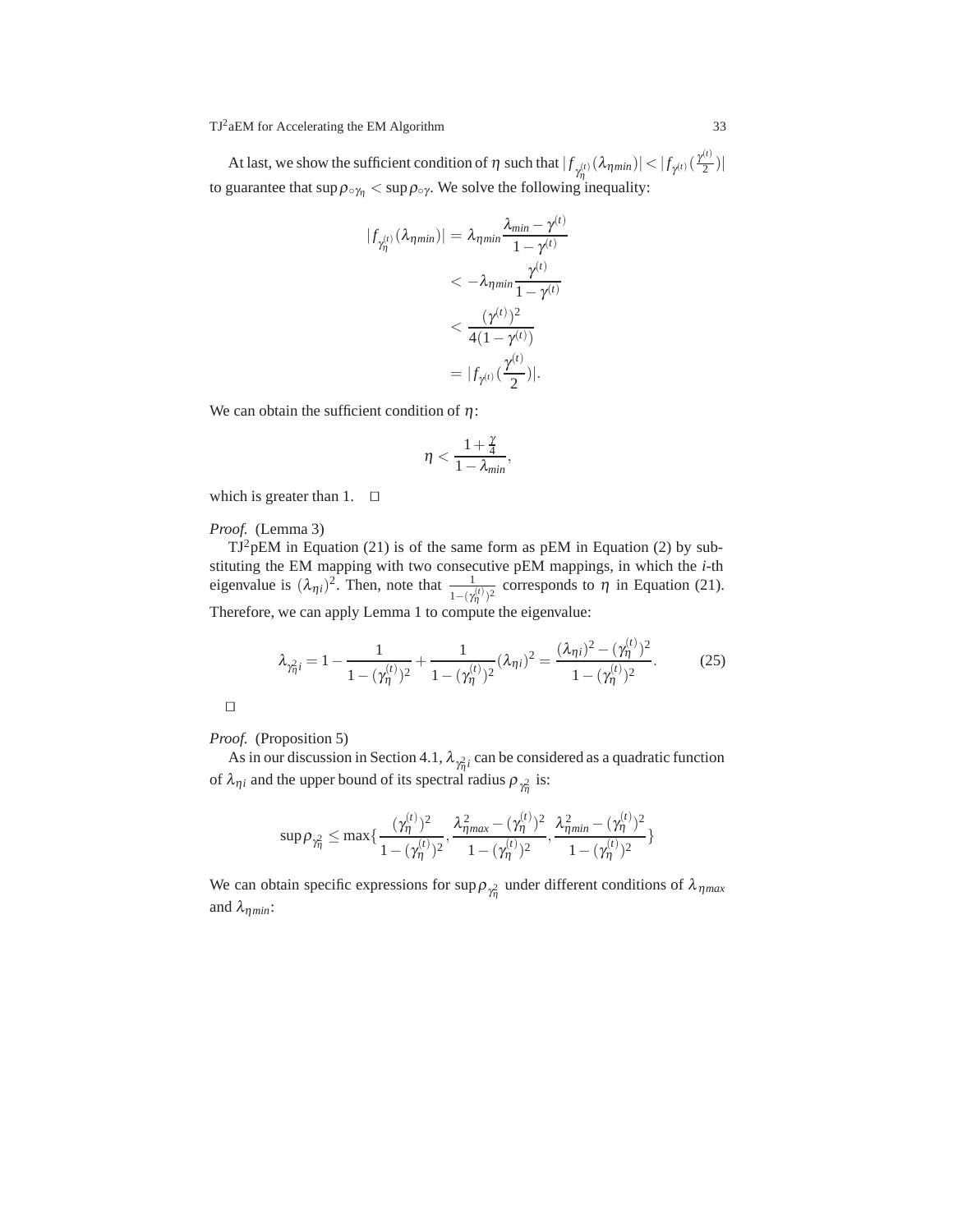34 Han-Shen Huang, Bo-Hou Yang, and Chun-Nan Hsu

$$
\sup \rho_{\gamma_{\eta}^{2}} \leq \begin{cases} \frac{(\gamma_{\eta}^{(i)})^{2}}{1-(\gamma_{\eta}^{(i)})^{2}} & \text{if } -\sqrt{2}\gamma_{\eta}^{(i)} < \lambda_{\eta min}, \lambda_{\eta max} < \sqrt{2}\gamma_{\eta}^{(i)} \\ \frac{\lambda_{\eta max}^{2}-(\gamma_{\eta}^{(i)})^{2}}{1-(\gamma_{\eta}^{(i)})^{2}} & \text{if } -\sqrt{2}\gamma_{\eta}^{(i)} < \lambda_{\eta min} < \sqrt{2}\gamma_{\eta}^{(i)} < \lambda_{\eta max} \\ \frac{\lambda_{\eta min}^{2}-(\gamma_{\eta}^{(i)})^{2}}{1-(\gamma_{\eta}^{(i)})^{2}} & \text{if } \lambda_{\eta min} < -\sqrt{2}\gamma_{\eta}^{(i)} < \lambda_{\eta max} < \sqrt{2}\gamma_{\eta}^{(i)} \\ \max\{\frac{\lambda_{\eta max}^{2}-(\gamma_{\eta}^{(i)})^{2}}{1-(\gamma_{\eta}^{(i)})^{2}}, \frac{\lambda_{\eta min}^{2}-(\gamma_{\eta}^{(i)})^{2}}{1-(\gamma_{\eta}^{(i)})^{2}}\} & \text{otherwise.} \end{cases}
$$

(26) When  $\lambda_{\eta min} \leq \frac{1-\sqrt{2}}{2} \gamma_{\eta}^{(t)}$  and  $\lambda_{\eta max} \leq \frac{1+\sqrt{2}}{2} \gamma_{\eta}^{(t)}$ , sup  $\rho_{\circ \gamma_{\eta}}$  is  $\lambda_{\eta min} \frac{\lambda_{\eta min} - \gamma_{\eta}^{(t)}}{1-\gamma_{\eta}^{(t)}}$  $\frac{m\bar{m} - r\eta}{1-\gamma_{\eta}^{(t)}}$ . In the same range of  $\lambda_{\eta max}$ , sup  $\rho_{\gamma_{\eta}^2}$  is:

$$
\text{sup}\,\rho_{\gamma_\eta^2} = \begin{cases} \frac{(\gamma_\eta^{(t)})^2}{1-(\gamma_\eta^{(t)})^2} & \text{if } -\sqrt{2}\gamma_\eta^{(t)} < \lambda_{\eta\textit{min}} < \frac{1-\sqrt{2}}{2}\gamma_\eta^{(t)} \\ \frac{\lambda_{\eta\textit{min}}^2-(\gamma_\eta^{(t)})^2}{1-(\gamma_\eta^{(t)})^2} & \text{if } \lambda_{\eta\textit{min}} < -\sqrt{2}\gamma_\eta^{(t)}. \end{cases}
$$

Therefore, sup  $\rho_{\gamma_{\eta}^2}$  is less than sup  $\rho_{\circ\gamma_{\eta}}$  if the following situations hold:

1. 
$$
\frac{(\gamma_{\eta}^{(t)})^2}{1-(\gamma_{\eta}^{(t)})^2} < \lambda_{\eta min} \frac{\lambda_{\eta min} - \gamma_{\eta}^{(t)}}{1-\gamma_{\eta}^{(t)}}
$$
 when  $\lambda_{\eta min} \le \frac{1-\sqrt{2}}{2} \gamma_{\eta}^{(t)}$ , and  
2. 
$$
\frac{\lambda_{\eta min}^2 - (\gamma_{\eta}^{(t)})^2}{1-(\gamma_{\eta}^{(t)})^2} < \lambda_{\eta min} \frac{\lambda_{\eta min} - \gamma_{\eta}^{(t)}}{1-\gamma_{\eta}^{(t)}}
$$
 when  $\lambda_{\eta min} < -\sqrt{2}\gamma_{\eta}^{(t)}$ .

For situation 1, we solve the last inequality below:

RHS = 
$$
\lambda_{\eta min} \frac{\lambda_{\eta min} - \gamma_{\eta}^{(t)}}{1 - \gamma_{\eta}^{(t)}}
$$
  
\n=  $|\lambda_{\eta min}| \frac{|\lambda_{\eta min}| + \gamma_{\eta}^{(t)}}{1 - \gamma_{\eta}^{(t)}}$   
\n>  $|\lambda_{\eta min}| \frac{\gamma_{\eta}^{(t)}}{1 - \gamma_{\eta}^{(t)}}$   
\n>  $\frac{(\gamma_{\eta}^{(t)})^2}{1 - (\gamma_{\eta}^{(t)})^2}$   
\n= LHS.

The last inequality can be simplified as:

$$
|\lambda_{\eta min}| > \frac{(\gamma^{(t)}_{\eta})}{1+(\gamma^{(t)}_{\eta})} > \frac{1}{2}.
$$

(*t*)